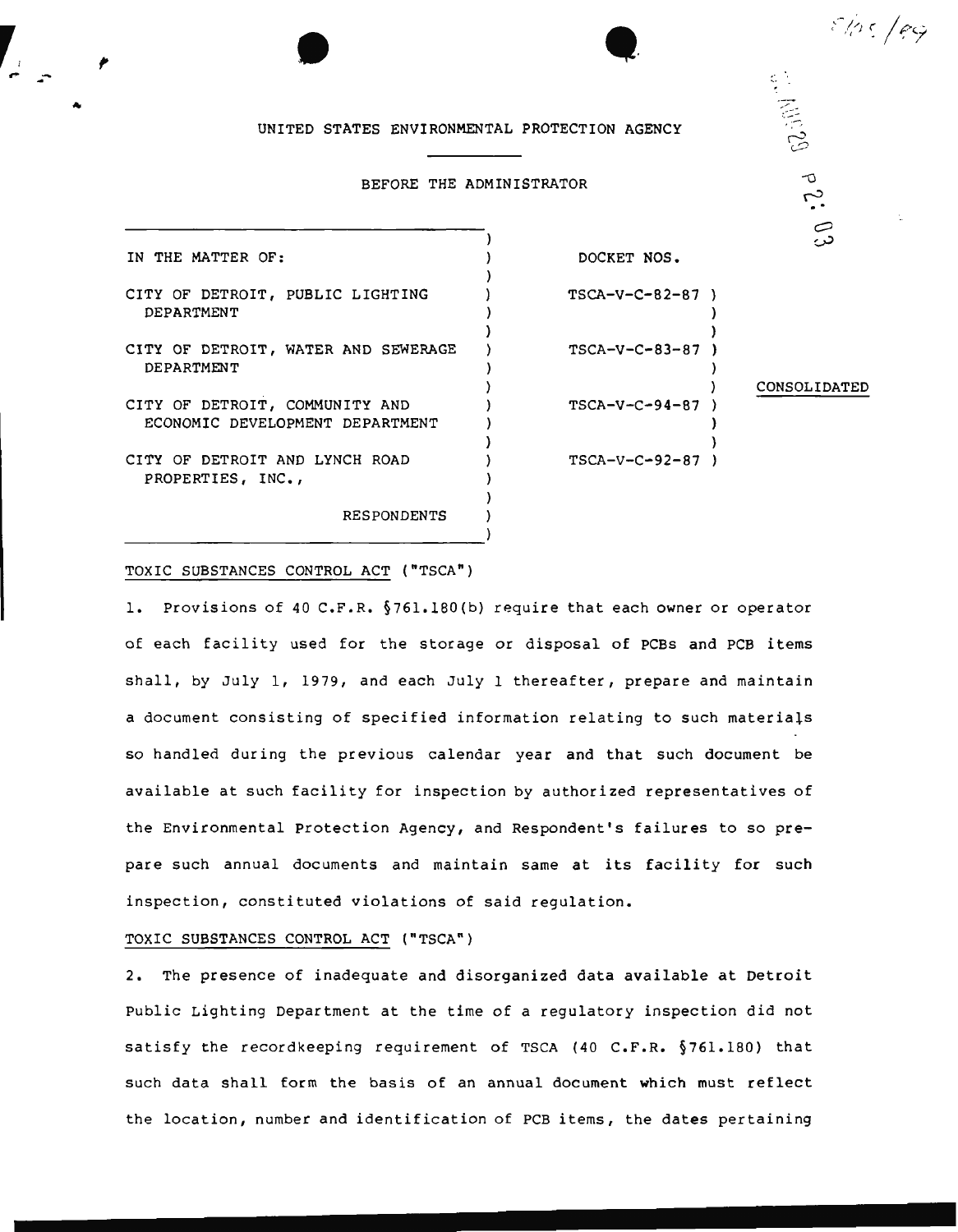to removal from service, storage and disposal along with the quantities of PCB items and PCBs contained in such PCB items on the date of such annual report.

### TOXIC SUBSTANCES CONTROL ACT ("TSCA")

3. The TSCA recordkeeping requirement contemplates that compliance therewith shall be voluntary and timely.

#### TOXIC SUBSTANCES CONTROL ACT ( "TSCA")

4. The City of Detroit is a municipal corporation organized under the laws of the State of Michigan and carries out its municipal responsibilities through its departments, such as Detroit Public Lighting Department, Detroit Water and Sewerage Department or Detroit Community and Economic Development Department and employees thereof.

# TOXIC SUBSTANCES CONTROL ACT ( "TSCA")

5. PCB regulations were promulgated to prevent additional PCBs from entering the environment and all violations of such regulations are by nature chemical control violations under the Act and the TSCA Civil Penalty Policy.

#### TOXIC SUBSTANCES CONTROL ACT ("TSCA")

6. TSCA and PCB disposal regulations provide that, on disposal, the concentrations of PCBs in transformers and other oil-filled electrical equipment must be known so that such disposal can be in accordance with applicable regulations. Such concentration is presumed to be 50 to 500 ppm in mineral oil-filled electrical equipment where the actual concentration is unknown and such presumption can be rebutted only by proper analysis showing that such actual concentration is less than 50 ppm at time of disposal as opposed to time of acquisition.

 $-2-$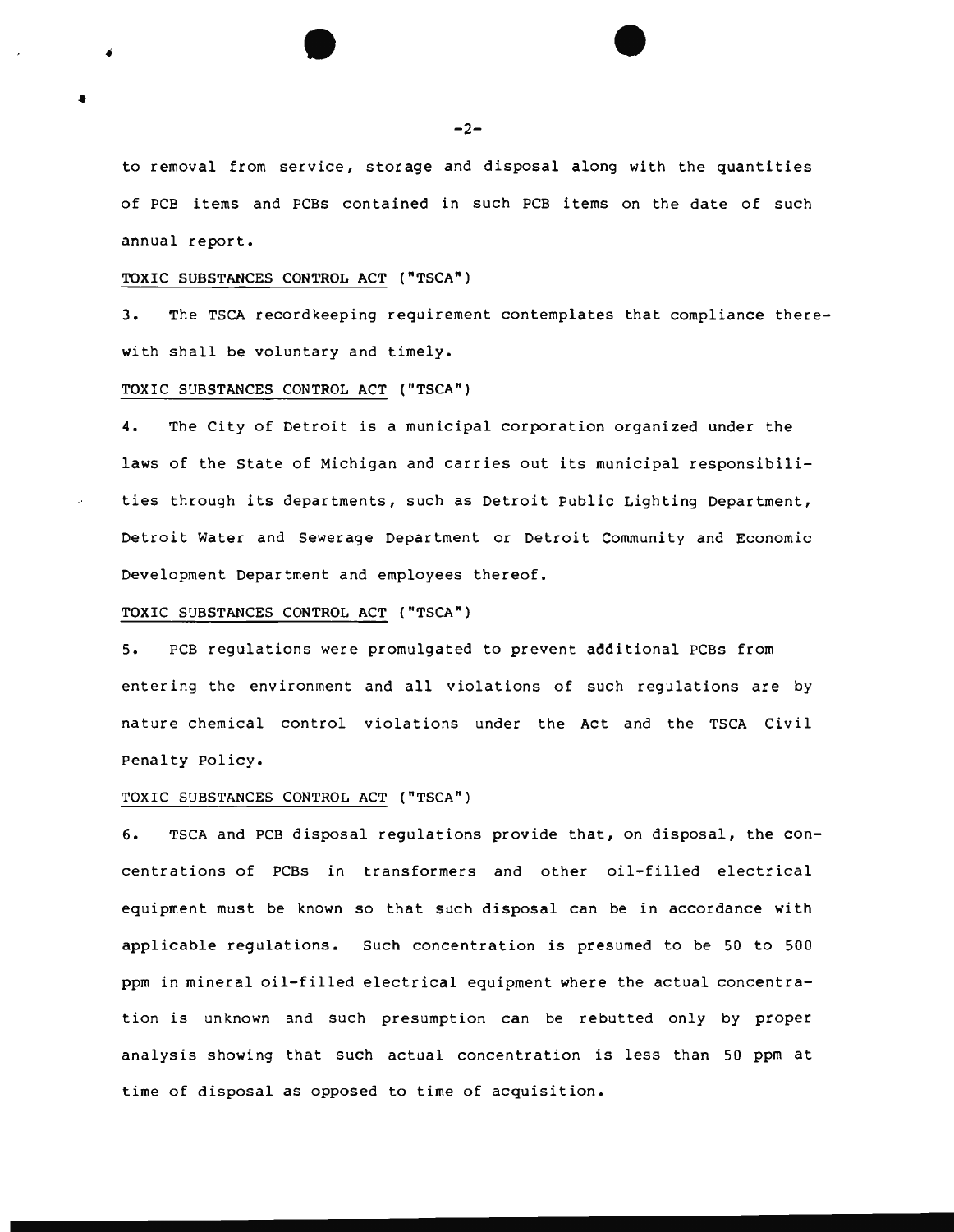### TOXIC SUBSTANCES CONTROL ACT ("TSCA")

7. The Agency's action creating a presumption that certain mineral oilfilled electrical equipment contains concentrations of 50 to 500 ppm PCBs, resulted from data which indicated that, with great frequency, equipment not originally designed to contain PCBs had become contaminated with PCBs. Such presumption benefits the owners and operators subject to the PCB regulations as it permits them to dispense with sampling and testing except in those cases where such contamination is not likely. TOXIC SUBSTANCES CONTROL ACT ( "TSCA")

8. Detroit cannot contract away its legal obligations and responsibilites under the Toxic Substances Control Act and PCB regulations; however, where the record shows that a Consent Agreement was entered into by Chrysler Corporation and Detroit with the u.s. EPA on April 19, 1985, and the obligations for performance and payment under said agreement were not jointly accepted or assumed but based on a consensus that the alleged violations resulted substantially from the failures of Chrysler Corporation, good cause exists for distinguishing said facts from facts usually present where a prior violation is considered as a specific reason for an upward adjustment of a civil penalty otherwise appropriate, and declining to increase said penalty on such account.

#### APPEARANCES

#### For Complainant

Suzanne Glade, Esquire Assistant Regional Counsel (5CA-TUB-3) United States EPA Region V 230 South Dearborn Street Chicago, Illinois 60604 FTS 353-8252; (312) 353-8252

#### For Respondent

Henry N. Carnaby, Esquire Fredrick J. Dindoffer, Esquire BODMAN, LONGLEY & DAHLING 34th Floor, 100 Renaissance Center Detroit, Michigan 48243 (313) 259-7777

 $-3-$ 

 $\bullet$   $\bullet$   $\bullet$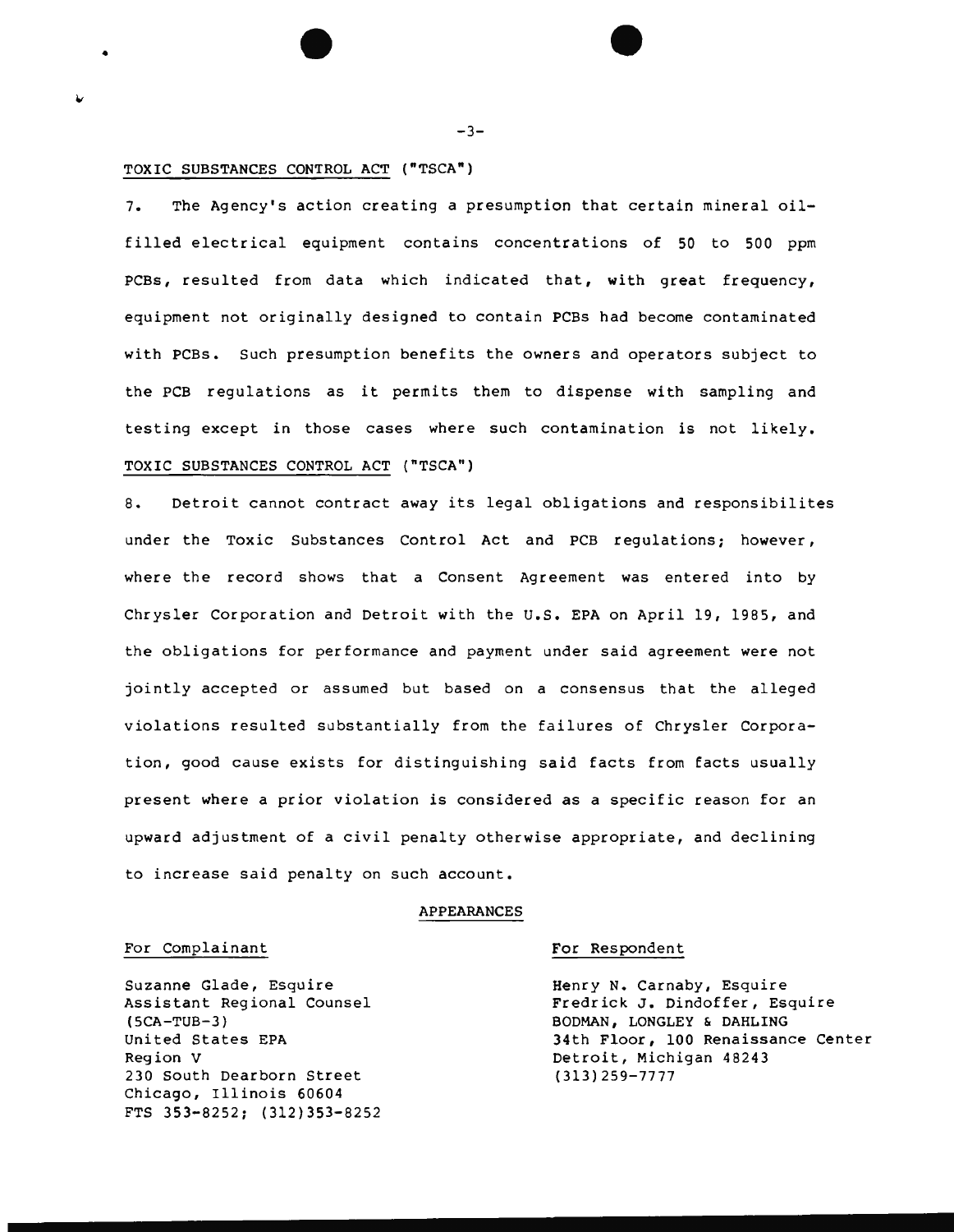#### INITIAL DECISION

 $-4-$ 

•

**•** 

This proceeding concerns four Administrative Complaints, above styled, instituted for the assessment of civil penalties against Respondents under Section 16 (a) of the Toxic Substances Control Act (hereinafter "TSCA" or "the Act"}, 15 u.s.c. §2615(a). Said Complaints were duly issued by the Director, Enforcement Division, u.s. Environmental Protection Agency (hereinafter "EPA", "the Agency" or "Complainant), Region v, Chicago, Illinois, and were consolidated for hearing.

Complaint -82, which alleges violations of the polychlorinated biphenyl (hereinafter "PCB") regulations by the City of Detroit's Public Lighting Department (hereinafter "PLD") at PLD's headquarters on Grinnell Street, Detroit, Michigan, was filed March 16, 1987, and consists of four counts charging: (1) failure to develop and maintain annual records on the disposition of PCB capacitors and PCB and PCB-contaminated transformers for calendar years 1978 through 1985, as required by 40 C.F.R. §761.180(a); (2) disposal of 448 untested PCB-contaminated transformers during the period 1978 through 1986, in violation of 40 C.F.R.  $\S$ 761.60(a)(2); (3) failure to dispose of 10 PCB large capacitors within one year from the date they were placed into storage for disposal, failure to check said capacitors for leaks at least once every 30 days and failure to date said capacitors as to when they were placed into storage for disposal, as required by 40 C.F.R. §761.65(a), (c) (5) and (c) {8), and (4) failure to mark 5 of 10 PCB large capacitors, in storage for disposal in its storage area, with the required PCB label as provided by 40 C.F.R. §761.40(a) (5) and in violation of the Act. Said Complaint proposes penalties of \$10,000, \$92,500, \$1,500 and \$500, respectively, on said Counts One through Four, or a total penalty of \$104,500 for said alleged violations.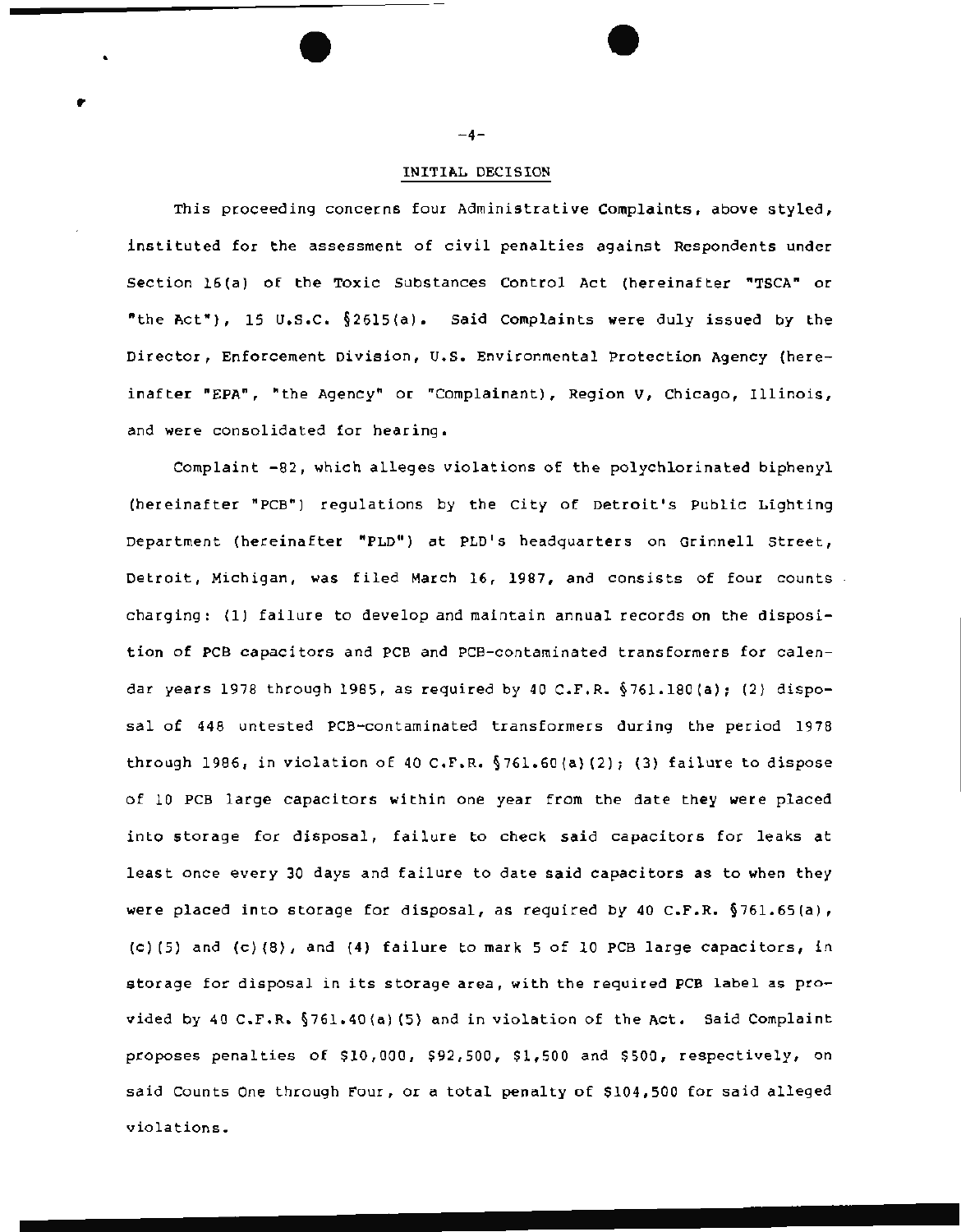The other three Complaints, above-styled, allege violations of the PCB regulations at three locations formerly owned and operated by the Chrysler (hereinafter "Chrysler") Corporation, known as Huber (Complaint -83), Lynch (Complaint -92) and Old Mack (Complaint -94).

Complaint -83 (Huber) was filed May 11, 1987, and alleges violations of the PCB regulations by Detroit's Water and Sewerage Department (hereinafter "DWSD"), owner of property located at 6425 Huber Avenue (hereinafter "Huber") in Detroit. Said Complaint's five counts allege: (1) failure to develop and maintain records on the disposition of PCB items for calendar years 1983 through 1985 as required by 40 C.F.R. §761.180(a); (2) failure to perform quarterly inspections and develop and maintain records of such quarterly inspections on PCB transformers for 1983 and 1984, failure to repair or replace four leaking transformers to eliminate the source of PCB leaks, and failure to contain leaked PCBS until appropriate clean-up was completed, as required by 40 C.F.R.  $\S$ 761.30(a)(1); (3) failure to dispose of PCBs in an approved incinerator, as required by 40 C.F.R.  $§761.60(a);$  (4) failure to store PCB items in an area with proper roof, walls and impervious flooring, failure to date drained PCB transformers as to when they were removed from service and failure to immediately transfer leaking PCB containers and their contents to properly marked non-leaking containers, as required by 40 C.F.R.  $\S$ 761.65(b) and (c), and (5) failure to mark an outside storage area, and failure to mark drained PCB transformers, 5 of the 1363 PCB items stored therein, with the PCB label, as required by 40 C.F.R. §761.40(a). Civil penalties proposed for said violations are \$12,500, \$25,000, \$31,250, \$18,750 and \$6,250 on the five counts, respectively, or a total penalty of \$93,750 for said violations so alleged.

 $-5-$ 

 $\bullet$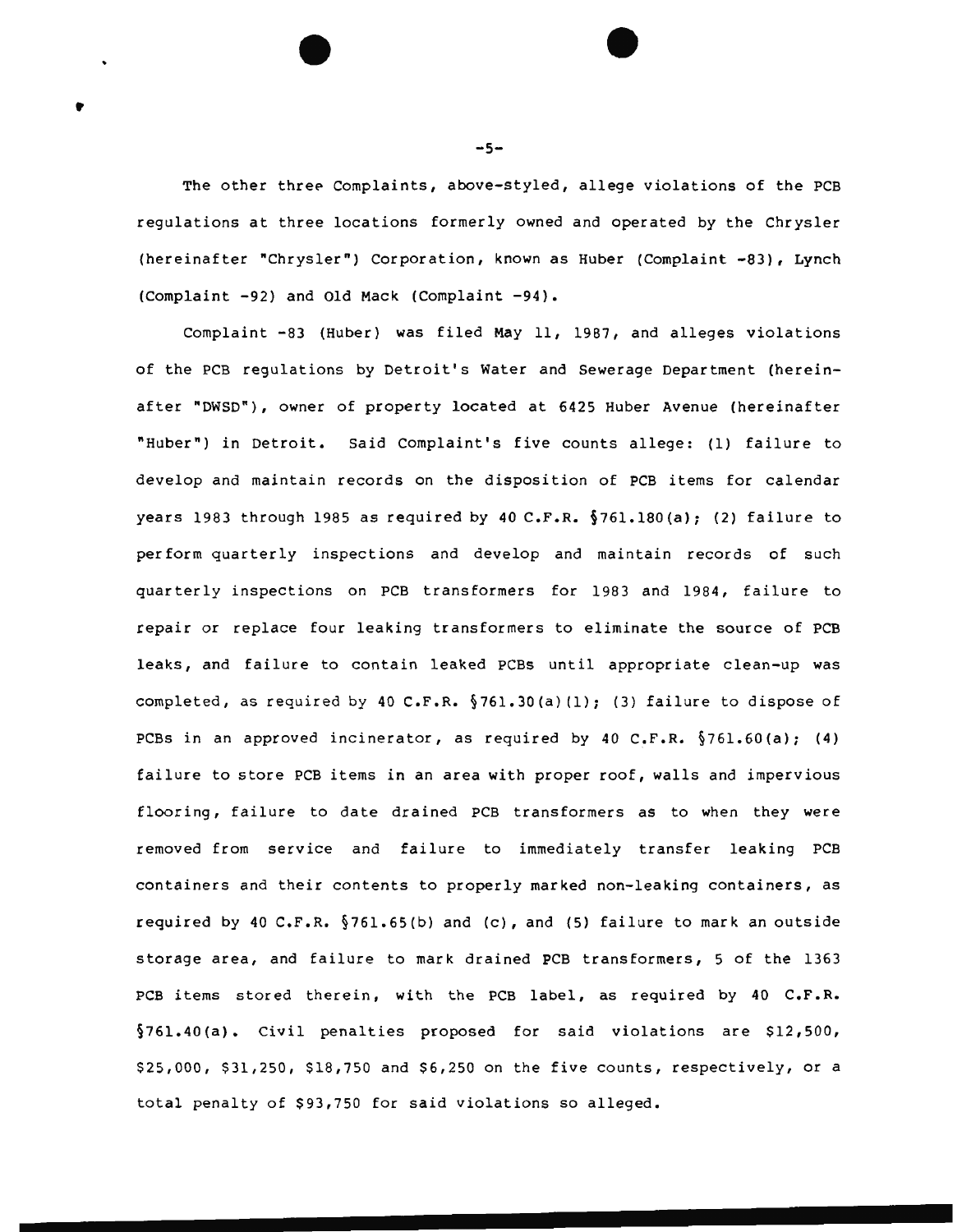Complaint -92 (Lynch), filed April 7, 1987, alleges violations of PCB regulations by Respondent City of Detroit in three counts, viz: (1) failure to develop and maintain annual records on the disposition of 14 PCB transformers for calendar years 1983 through 1985, as required by 40 C.F.R.  $§761.180(a);$  (2) failure to perform annual inspections and develop and maintain records of same of 14 transformers for 1984 and 1985, and failure to initiate clean-up of spilled PCBs within 48 hours after spill discovery, as required by  $$761.30(a)$  (1), and (3) improper disposal of PCB materials found at transformer substations and roof areas of Lynch. Penalties are proposed for said violations, in the three counts alleged, in the respective amounts of \$12,500, \$21,250 and \$21,250, a total of \$55,000.

Complaint -94 (Old Mack), filed April 7, 1987, alleges violations of subject PCB regulations by Detroit's Community and Economic Development Department (hereinafter "CEDD"), the owner of property known as the Old Mack Avenue Stamping Plant (hereinafter "Old Mack") located at 11631 Mack Avenue in Detroit in five counts as follows: (l) failure to develop and maintain annual records on the disposition of 21 PCB transformers and 14 PCB large capacitors for calendar years 1983 and 1984, as required by 40 C.F.R.  $$761.180(a)$  (\$12,500 penalty proposed); (2) failure to perform quarterly PCB transformer inspections and failure to develop and maintain records of such inspections on 21 PCB transformers at Old Mack during the last three quarters of 1983, as required by §761.30(a) (1) (\$25,000 penalty proposed), and (3) improper disposal of PCBs with respect to three areas of PCB contamination at Old Mack (one relating to fluid spilled from a damaged PCB large capacitor, one relating to contaminated soil inside a building near transformer "Bank 18", and one area of soil located near the Gladwin

-6-

 $\bullet$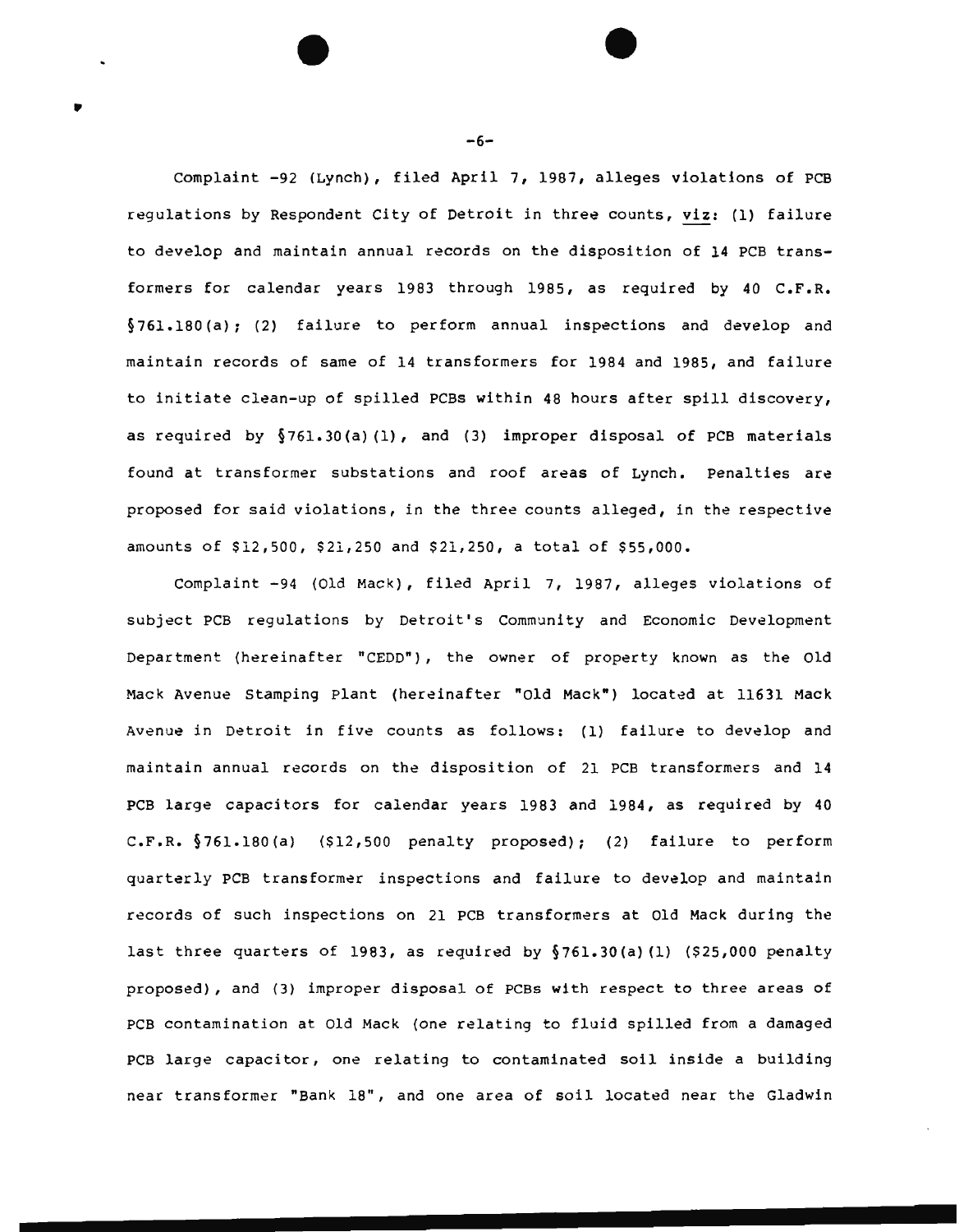Street gate of Old Mack), as required by 40 C.F.R.  $§761.60(a)$  and (d)(1). The Original Complaint sought penalties totaling \$47,500. Complainant filed its First Amended Complaint pursuant to Order Granting Complainant's Motion to File its Amended Complaint, dated March 17, 1989. The amendment increased the penalty proposed for said Count 3 to \$450,000 from \$6,250, thus increasing the total penalty proposed for the alleged violations at Old Mack to \$491,250. Said increase was bottomed on the allegation that CEDD had continued to fail to remove and dispose of the subject three areas of contamination cited in said Complaint.

Count 4: failure to remove and dispose of, within one year from date placed in storage, PCB articles stored for disposal (\$1,875 penalty proposed), and (5) failure to properly mark PCB capacitors and storage areas (\$1,875 penalty proposed).

#### STIPULATIONS

Prior to and during the course of subject proceeding, the parties entered into four sets of stipulations. The first, entitled "First Set of Joint Stipulations of Law and Fact", contains 157 numbered stipulations *11*  which will be referred to as "SFl", followed by the specific paragraph referred to (e.g., SFl-157). The second set, entitled "Joint Stipulation Clarification" modifies SFl-82 and SFl-96. The third set, entitled "Second Set of Joint Stipulations of Law and Fact" contains four paragraphs, referred to herein as SF2-l, etc. The fourth and final set of stipulations

 $\bullet$   $\bullet$ -7-

<sup>1/</sup> Stipulations 1 through 41 of said First Set of Joint Stipulations pertained to a fifth Complaint against Respondent City of Detroit (referred to as Pioneer Equipment Company site) which was dismissed by Complainant.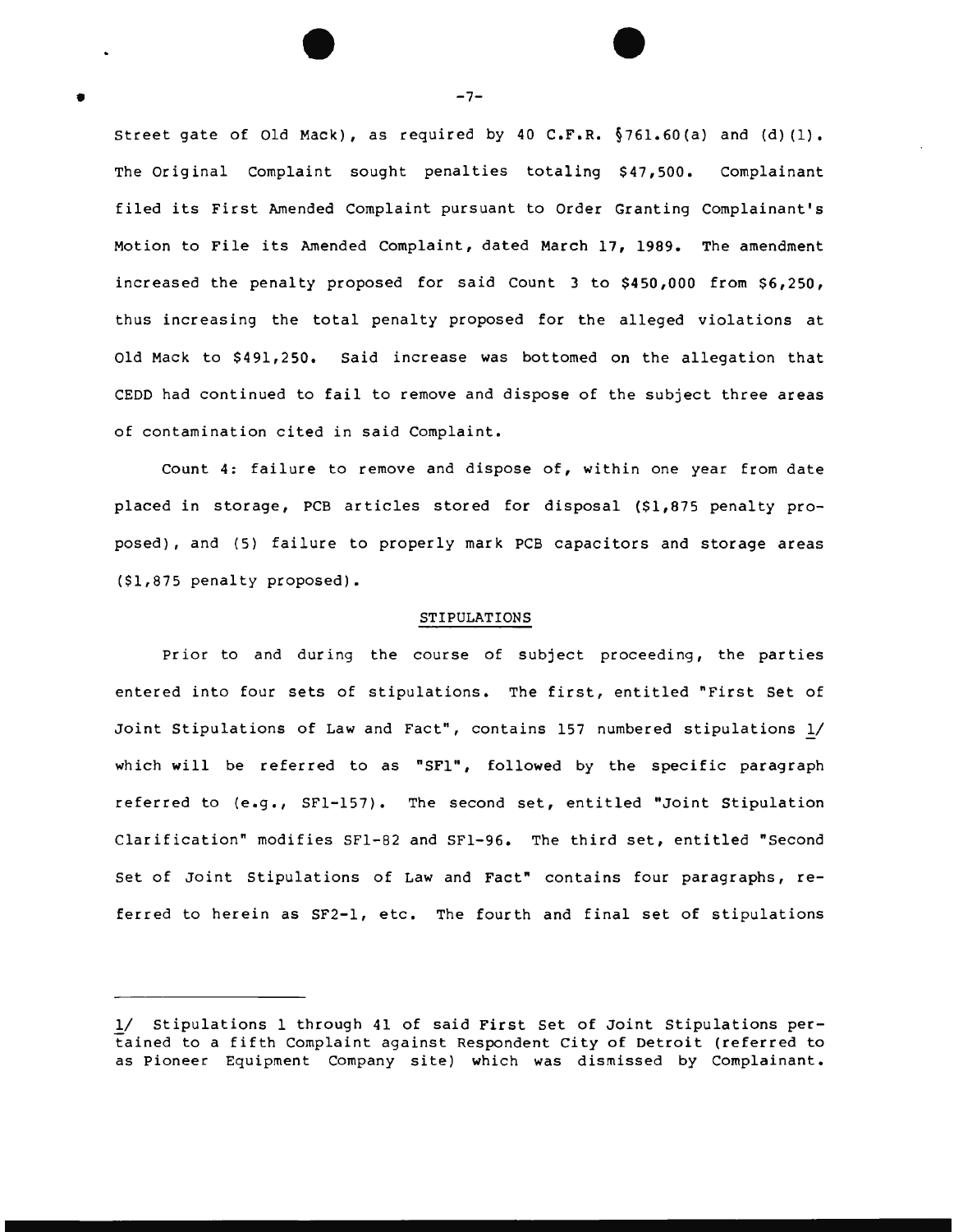is entitled "Joint Stipulation Regarding December 1, 1982, Agreement Between the City of Detroit and Chryler Corporation", hereinafter Complainant's Exhibit (hereinafter "EX") 8.

#### CONSOLIDATED HEARING

The hearing herein on the subject four consolidated Complaints was held on May 2, 3, 4 and 9, 1989, in Chicago, Illinois, wherein Complainant and Respondent each called three witnesses. Upon consideration of the record, including testimony and exhibits received at the hearing and the prehearing and posthearing submissions made by the respective parties, I make the following FINDINGS OF FACT. Because each Complaint consists of differing charges, the FINDINGS OF FACT and CONCLUSIONS OF LAW pertaining to each such Complaint will be set forth separately.

#### FINDINGS OF FACT

#### General Findings

•

1. The Director of the Environmental Sciences Division, Region v, u.s. EPA, through lawful delegation from the Administrator of u.s. EPA, has the authority to issue Complaints under TSCA (SF2-l).

2. Respondent is a person within the meaning of 40 C.F.R. §761.3 (SF1-1). 3. Respondent is a municipality incorporated under the laws of the State of Michigan (SFl-2).

4. The PCB Disposal and Marking regulations (hereinafter "Disposal and Marking Rule") were lawfully promulgated pursuant to section 6 of TSCA, 15 u.s.c. §2605, on February 17, 1978 (43 Fed. Reg. 7150). The PCBs Manufacturing, Processing, Distribution in Commerce, and Use Prohibitions (hereinafter "PCB Rule") were lawfully promulgated on May 31, 1979 (44 Fed. Reg.

 $\bullet$   $\bullet$   $\bullet$   $\bullet$ -8-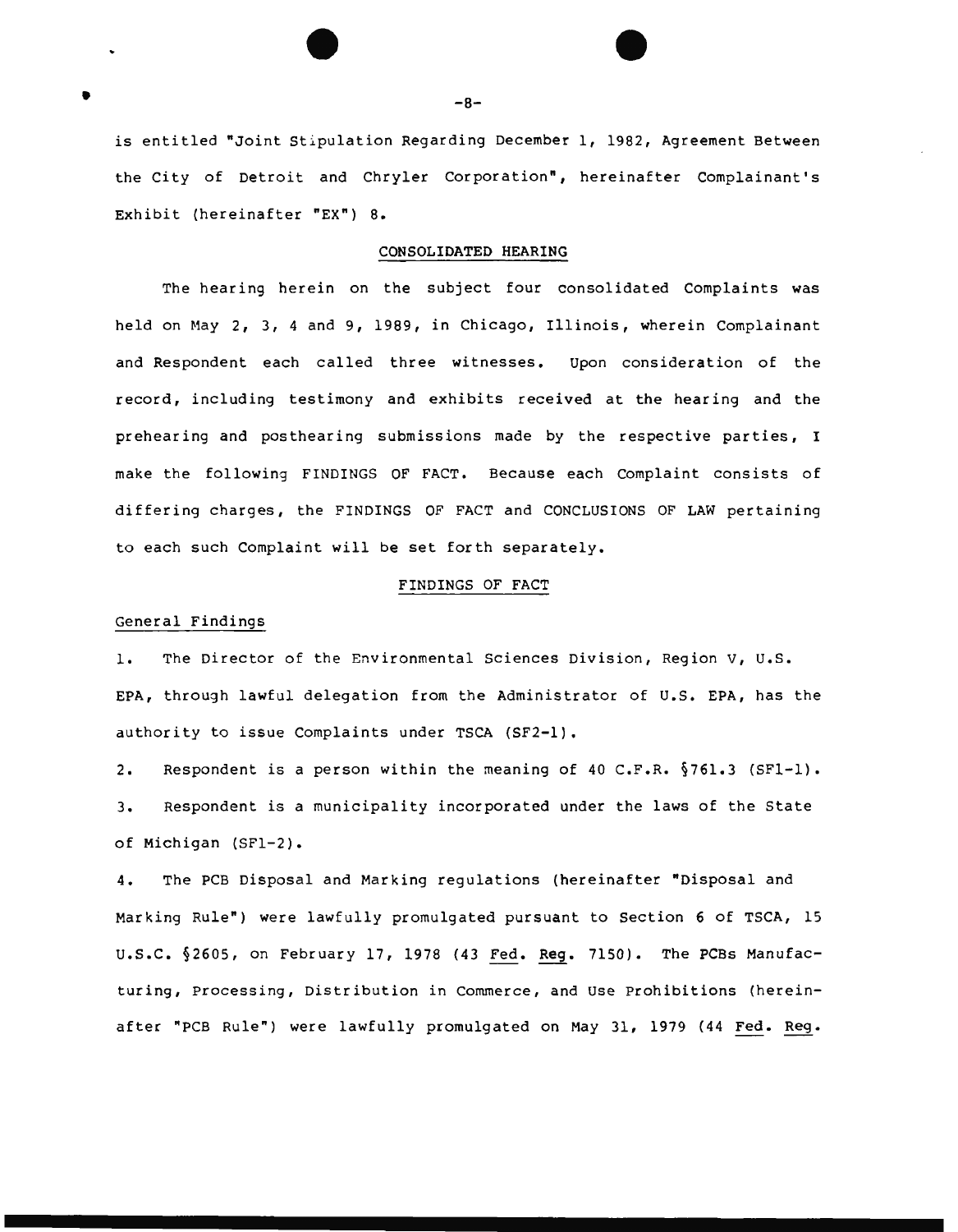31514), and incorporated the Disposal and Marking Rule. The PCB Rule has been subsequently amended and partially recodified at 40 C.F.R. Part 761  $(SF1-3)$ .

6. On April 19, 1985, u.s. EPA, Chrysler and Detroit entered into a Consent Agreement and Final Order for Docket Nos. TSCA-V-C-193, TSCA V-C-194, TSCA-V-C-195 (SF2-4).

#### Detroit Public Lighting Department ("PLD") - Complaint -82

•

7. Detroit and the PLD own and operate the PLD facility located at 9449 Grinnell Street, Detroit, Michigan, and owned and operated the facility on August 6, 1986 (SFl-42).

8. On August 6, 1986, Timothy McGarry inspected the PLD facility to determine compliance with TSCA and the PCB Rule (SF1-43). Two days earlier he telephoned PLD and talked to James Tripp, who was identified as a person responsible for PLD's PCB management activities (TR 119).

9. At the time of the August 6, 1986, inspection, Mr. McGarry showed proper identification and served the legally required notice on Detroit (SF  $1-44$ ).

10. On August 6, 1986, at the PLD facility, there were 100 PCB large capacitors in service and 10 PCB large capacitors in storage for disposal. These capacitors are PCB items within the meaning of 40 C.F.R. §761.3 (SFl- $45$ .

11. Respondents Detroit and PLD failed to develop and maintain records, on the disposition of PCBs and PCB items, which could be utilized to form the basis of an annual document which it was and is required to prepare, for each facility, by July 1 covering the previous calendar year; such failure was in violation of 40 C.F.R. §761.180 (a), which requires each owner or operator of a facility using or storing at one time one or more PCB

 $\bullet$   $\bullet$ -9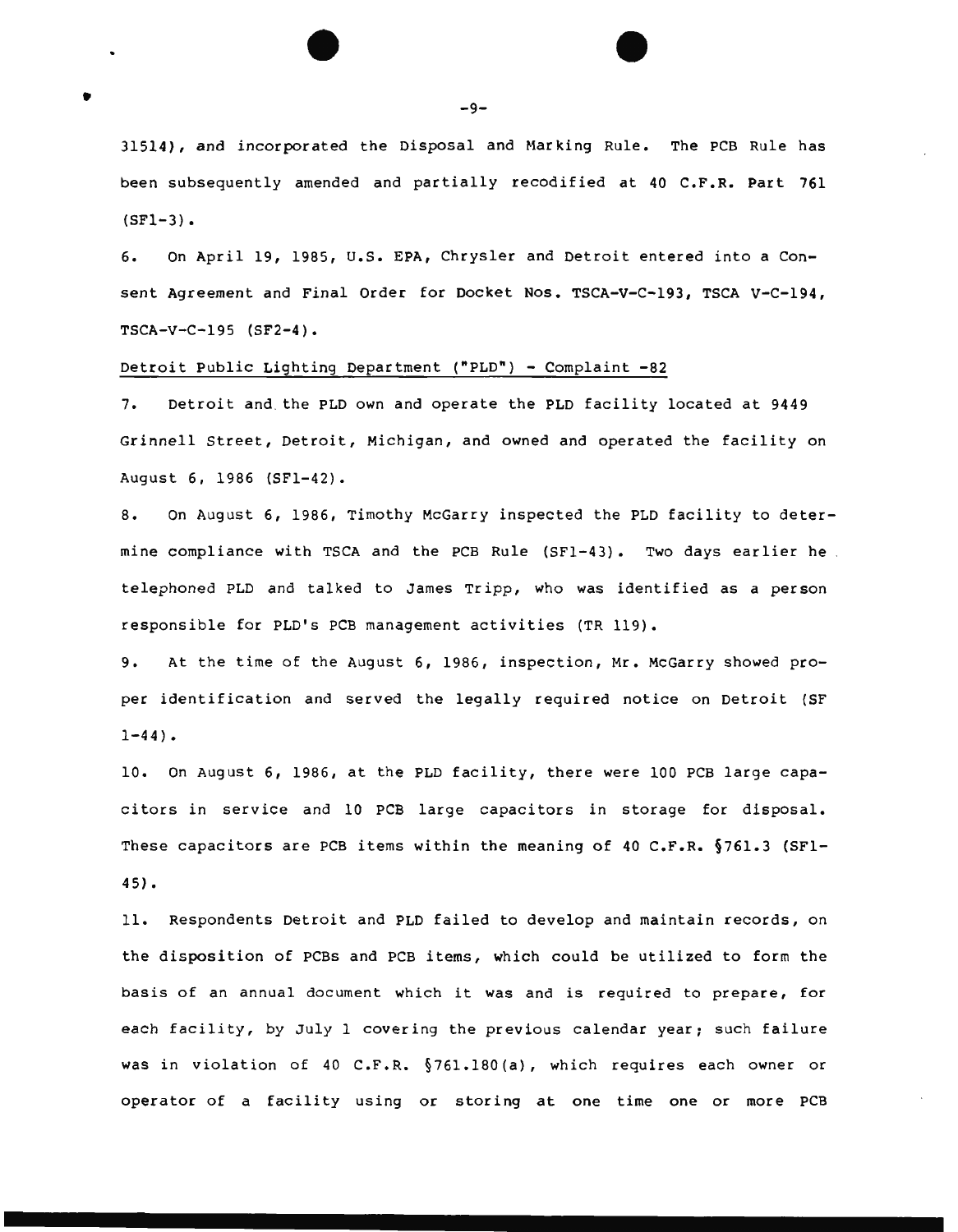transformers or 50 or more PCB large high or low voltage capacitors to develop and maintain such records (TR 133-134).

12. Respondents Detroit and PLD admit that annual documents were not prepared for the period 1978 to 1985 and that on August 6, 1986, no annual documents were available for inspection by EPA's representative as required by  $§761.180(b)$  (R's Proposed Findings, page 169; TR 131, 133, 136-137). 13. On May 31, 1979, u.s. EPA promulgated a "Classification of Transformers" which stated that all untested mineral oil transformers must be assumed to be PCB-Contaminated Transformers containing between 50 and 500 parts per million (hereinafter "ppm") PCBs and must be disposed of in high efficiency boilers, chemical waste landfills or incinerators ( 44 Fed. Reg. 31517, May 31, 1979; see 40 C.F.R. §761.3 - "PCB Contaminated Electrical Equipment" definition).

14. On August 25, 1982, u.s. EPA promulgated the definition of "PCB-Contaminated Electrical Equipment" which states that oil filled transformers, capacitors, voltage regulators, electromagnets, cable, circuit breakers, reclosers and switches whose PCB concentration is unknown must be assumed to contain between 50 and 500 ppm PCBs for purposes of servicing and disposal (47 Fed. Reg. 37352, 37353, August 25, 1982; 40 C.F.R. §761.3). 15. Between July 2, 1979, and July 24, 1986, Respondents disposed of 369 mineral oil-filled transformers whose PCB concentrations were unknown by selling same as salvage to a scrap yard (TR 123, 130; Complainant [hereinafter "C"] EX 3, Attachment ((hereinafter "Att"] F; Respondent (hereinafter "R"] Answer, paragraph 13).

16. Between September 24, 1982, and July 24, 1986, Respondents disposed of 37 mineral oil-filled regulators, whose PCB concentration was unknown, by selling same as salvage to a scrap yard (TR 601; C EX 3, Att F).

 $\bullet$   $\bullet$   $\bullet$   $\bullet$  $-10-$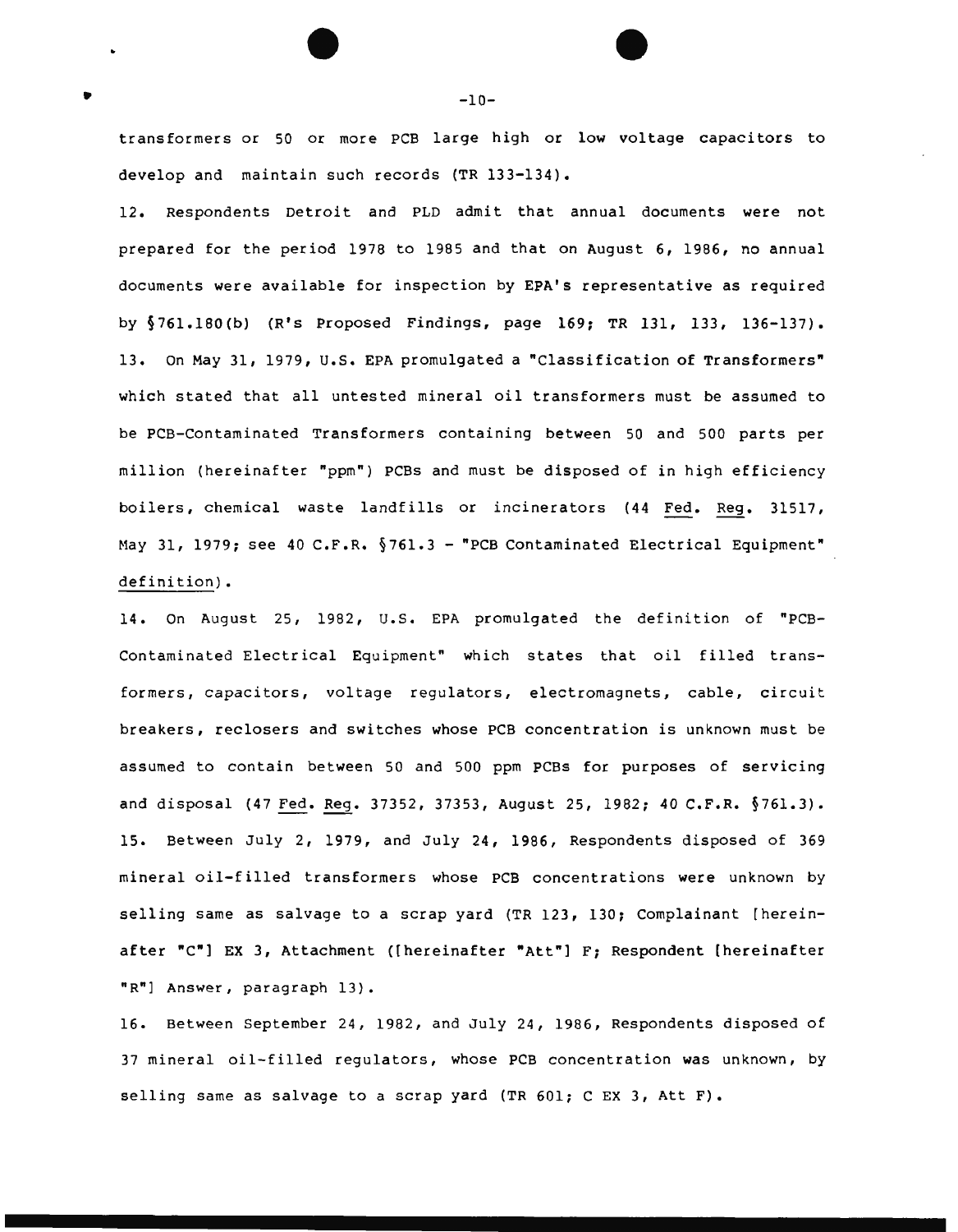17. The average gallonage of the 406 mineral oil-filled transformers and regulators so disposed of, as set forth, supra, was 30.5 gallons (TR 606: c EX  $3$ , Att  $F$ ).

18. On August 6, 1986, Respondents Detroit and PLD had 10 PCB large capacitors in storage for disposal which had been so stored for more than one year and inspection revealed that Respondents did not place thereon a date indicating when they had been placed in storage for disposal (TR 137-141: C EX  $3$ , Att  $D$ ).

19. Respondent PLD did not check for leaks, every 30 days, said 10 PCB large capacitors in storage for disposal and said PCB items were not marked with an  $M_L$  label (TR 141-142; C EX 3).

 $Huber - Complaint -83$ 

•

•

20. Detroit and the DWSD (Huber, Complaint -83) own and operate Huber, located at 6425 Huber Avenue, Detroit, Michigan, and owned and operated same on October 17, 1986 (SF l-46).

21. Detroit and CEDD acquired ownership and possession of Huber in December, 1982, from Chrysler. On May 28, 1986, CEDD transferred Huber to DWSD (SFl- $47$ ).

22. Prior to acquiring Huber, Respondents Detroit and CEDD signed an Agreement with Chrysler which states that PCB transformers and PCB capacitors were located at the site, were not considered hazardous waste, were operational and were considered an integral part of the property. Respondents agreed to accept said PCB items (Joint [hereinafter "JO"] Stipulation re December 1, 1982, Agreement between the City of Detroit and Chrysler Corporation: C EX 8, paragraph 8).

23. After December, 1982, Respondents owned and were responsible for 57 PCB transformers and 1200 PCB large capacitors at Huber (TR 777; C EX 8).

 $\bullet$ -11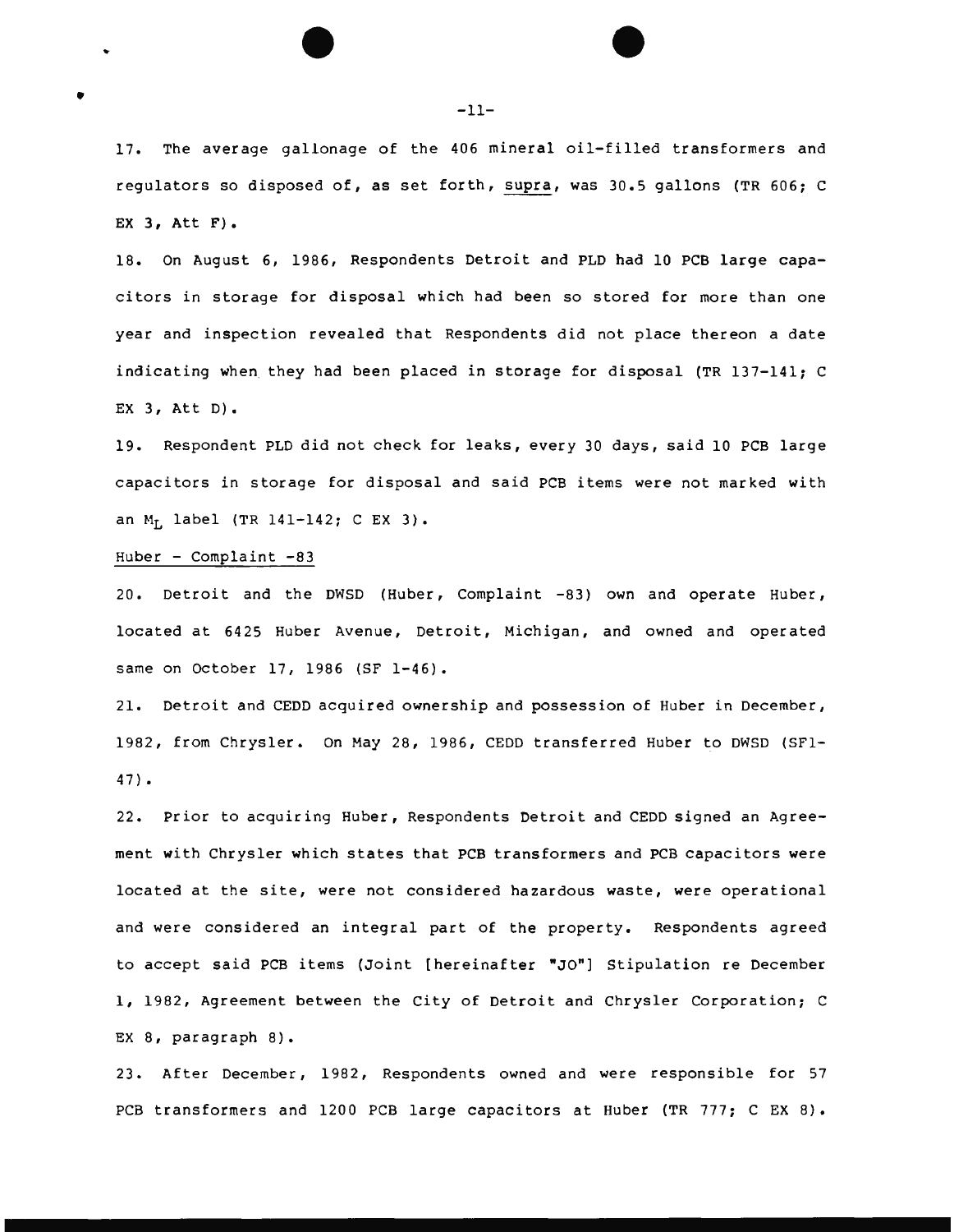24. In January, 1983, through 1984, Respondents Detroit and CEDD had at least 57 PCB transformers in place in electrical substations at Huber; said transformers are PCB items (40 C.F.R. §761.3; SFl-50).

25. In 1983, Chrysler contracted with United Powers, Inc., to repair and clean 57 PCB transformers located at Huber and clean up all leaks and spills from said transformers (TR 104-105; JO EX A, Att D). On April 28, 1983, United Powers, Inc., after repairing and cleaning said transformers in electrical substations, warranted that it had properly cleaned up all leaks and spills (TR 104-105; JO EX A, Att D).

26. From January, 1983, through September, 1984, Respondent stored at Huber 57 PCB transformers for reuse. Said transformers were not damaged until September, 1984 (TR 114, 536, 776-777).

27. The aforesaid 57 transformers, at Huber, were nameplated PCB transformers containing PCBs at a concentration of greater than 100,000 ppm, and containing more than 20,000 gallons of PCB fluid in total (TR 532; C EX 1, Att E, Environmental Specifications Huber Avenue Foundry Transformer, Capacitor Removal and Spill Cleanup Report, Clayton Job 29162-19, Sec. 2.1). 28. The Huber Avenue Foundry site (Huber) was a heavy industrial facility, owned and operated by Chrysler from 1966 to 1983, which utilized high voltage electrical equipment (C EX 1; TR 887).

29. Detroit, through CEDD, purchased the Huber facility for nominal consideration in order to promote its redevelopment and to avoid its complete abandonment after Chrysler's decision, in 1982, to permanently close Huber (TR 767-768). CEDD acquired possession from Chrysler on December 22, 1982; however, Chrysler retained right of access to remove property and perform cleanup work thereon through April, 1983 (TR 105; C EX 1).

30. On February ll, 1983, the Michigan Department of Natural Resources

 $\begin{array}{ccc} \cdot & \bullet & \bullet \end{array}$ -12-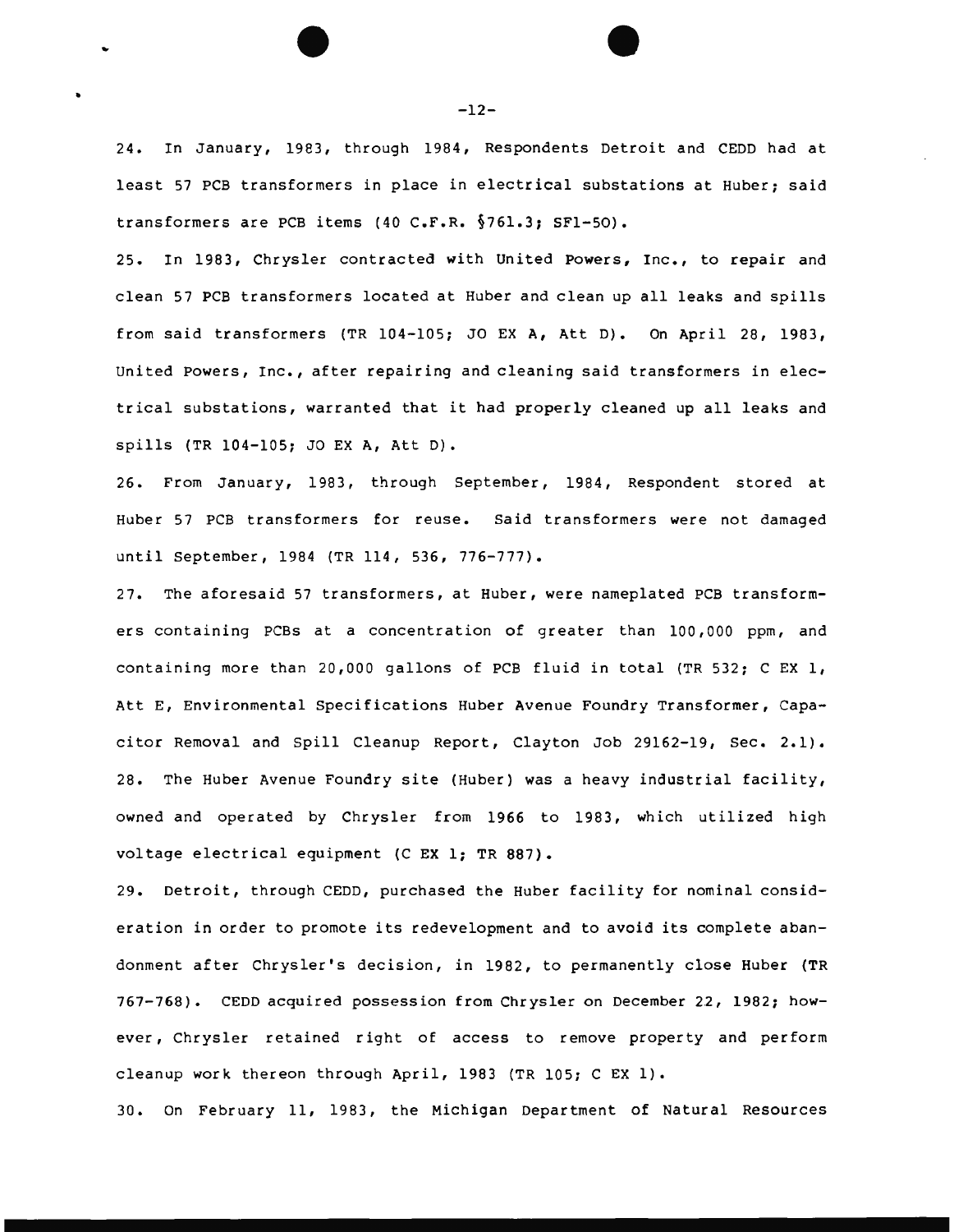(hereinafter "MDNR") inspected Huber to determine compliance with PCB rules (SF2-3): EPA subsequently issued an Administrative Complaint charging Chrysler and Detroit with violation of TSCA, which action was resolved by a Consent Agreement and Final Order (hereinafter "CAFO"), dated April 19, 1985, which assessed a civil penalty of \$53,000 and required remedial action. Detroit accepted no responsibility for Chrysler's violations but agreed to comply with PCB rules prospectively (SF2-4).

31. Subsequent to entry of said CAFO, CEDD hired Clayton Environmental (hereinafter "Clayton"), an independent contractor, to advise it on issues relating to PCB management and to insure PCB compliance at Huber. Its contract with Clayton included preparation of a complete inventory of PCB items at Huber and Lynch: establishing an inspection and maintenance program in compliance with TSCA regulations for Huber and Lynch: performing inspections and preparation of reports and records: contacting CEDD immediately on discovery of a leak or spill of PCBs and providing advice to correct the problem: advising Detroit's personnel regarding the proper use, handling, storage and disposal of PCB items at Huber and Lynch (REX 8). Clayton was paid over \$150,000 for such services (TR 780-781).

32. Between January, 1983, and October, 1984, three PCB transformers were damaged and discharged PCB fluid in three separate areas of Huber (SFl-52). During 1985, the Respondents, under the direction and advice of Clayton, initiated a program to clean up and remove all PCBs from Huber. PCB items were drained, PCB fluids were placed in 55-gallon drums. Contaminated areas were rinsed and the rinsate was placed in 55-gallon drums. Said PCBs were placed in a storage area designed by Clayton. Detroit spent \$332,000 on PCB remedial efforts at Huber and Lynch prior to October 17, 1986 (C EX 1, pages *2-3:* TR 782).

 $\bullet$  $-13-$ 

....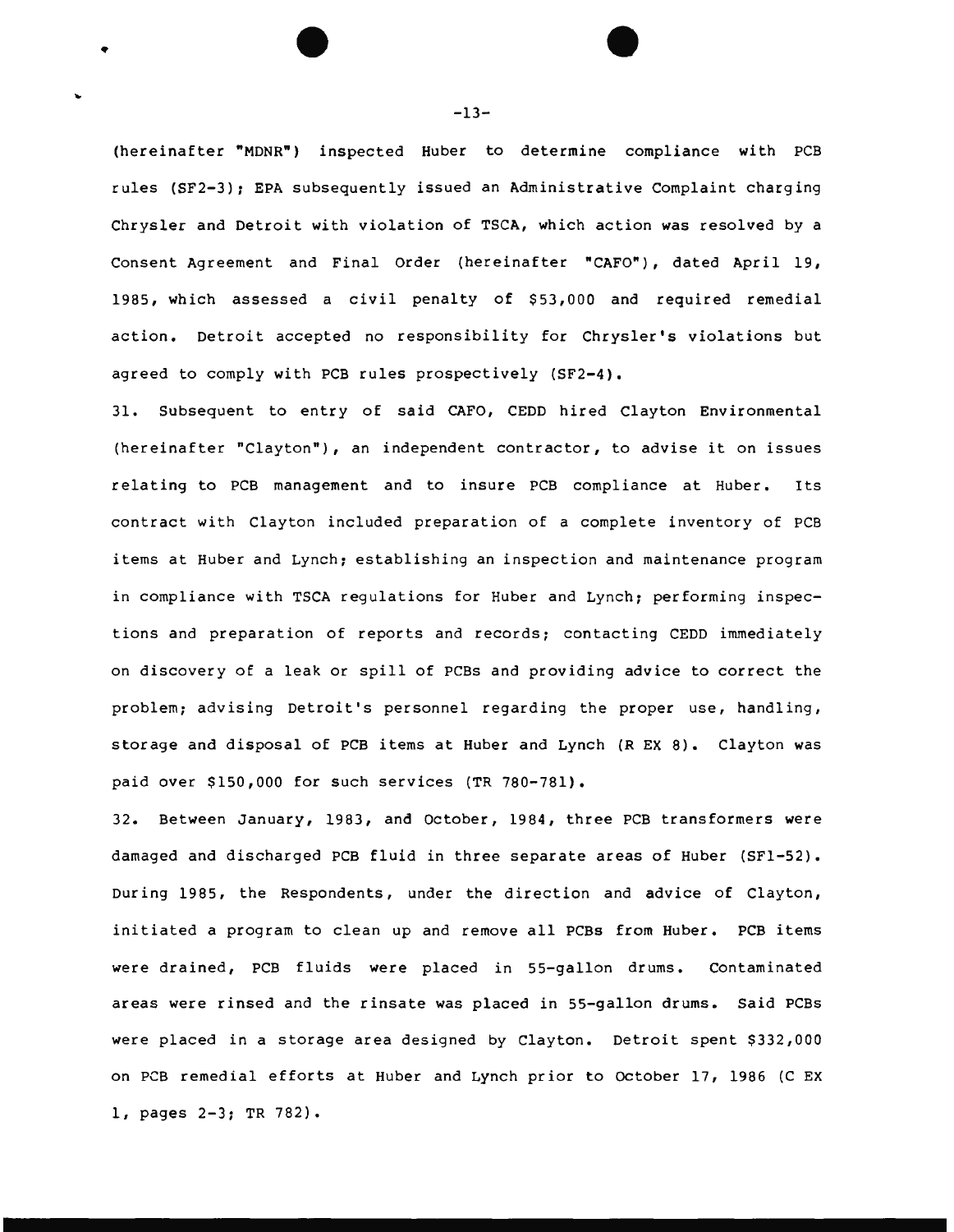33. During the summer of 1986, while cleanup activities were in progress, DWSD decided to acquire and renovate Huber (TR 882-885). CEDD transferred Huber to DWSD on May 28, 1986 (SFl-47).

34. On October 17, 1986, Timothy J. McGarry, while duly authorized, inspected Huber to determine compliance with TSCA and the PCB rules (SFl-48 and 49).

35. McGarry's said inspection at Huber revealed that Respondents Detroit and DWSD had, on October 17, 1986, 597 55-gallon drums containing PCB liquids, 1200 PCB large capacitors inside 373 drums, 336 drums of PCBcontaminated debris and 57 drained nameplated PCB transformers designated for disposal, all PCB items, situated for more than 30 days in an area without a roof, walls or impervious flooring (40 C.F.R. §761.3; SF 1-64 and  $65$ ).

36. On October 17, 1986, barrels containing PCB-contaminated fluids in the storage area, at Huber, were leaking PCB-contaminated liquid (SF 1-66). 37. Between January, 1983, and October 17, 1986, Respondents did not transfer leaking barrels containing PCB fluids, designated for disposal, at Huber, into non-leaking properly marked containers (SF 1-67).

38. On October 17, 1986, at Huber, PCB transformers designated for disposal were not dated as to when they were removed from service (SF 1-68). 39. On October 17, 1986, the outdoor fenced, curbed parking lot at Huber containing PCB items designated for disposal was not marked with a proper PCB label and several transformers in said area were not marked with a proper PCB label (SF 1-69).

40. The parties stipulate that Detroit spent approximately \$2,000,000 to clean up the PCB contamination at Huber (SFl-70).

-14-

 $\bullet$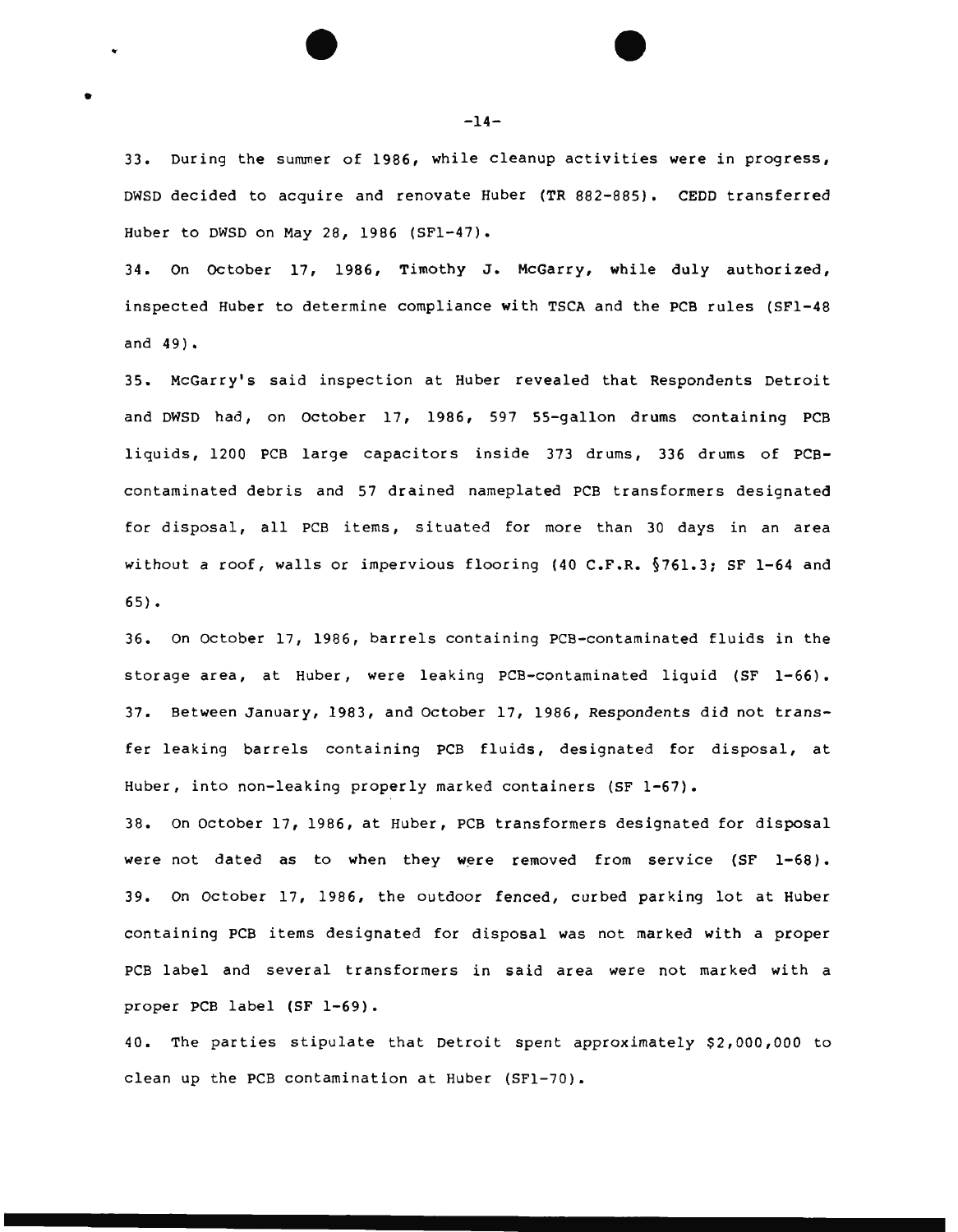#### Lynch Road - Complaint -92

•

41. Detroit and CEDD owned and possessed Lynch Road Assembly Plant site (Lynch Road) from January, 1983, through December 16, 1985, having acquired said site from Chrysler in January, 1983 (SF 1-107 and 110).

42. At the time Detroit acquired Lynch Road in January, 1983, there were 14 PCB transformers (PCB items) on the property located in five substations; prior to said date, Chrysler removed 362 large capacitors from Lynch Road (SFl-111 and 112; 40 C.F.R. §761.3).

43. Pursuant to a contract with Chrysler, United Powers, Inc., in March and April, 1983, repaired and cleaned 15 PCB transformers in five Lynch Road substations and warranted that it had properly cleaned up all leaks, spills and discharges of PCBs (SF 1-113 and 114).

44. In 1984, two 500-gallon PCB transformers, located in Lynch Road's Substation l, were damaged and discharged PCB-contaminated fluid into said substation area; also, three 500-gallon PCB transformers located in Substation 3 and two 500-gallon PCB transformers located in Substation 4 were damaged and discharged PCB-contaminated fluid into the areas of said Substations 3 and 4; further, in 1984, two PCB transformers in Substation 5 of Lynch Road were damaged and discharged 100 gallons of PCB-contaminated fluid into the Substation 5 area. Said discharges are "disposals" within the meaning of 40 C.F.R.  $\S$ 761.3 and were discovered by Detroit in September and November, 1984 (SF1-ll5 through 119).

45. On December 16, 1985, Detroit sold Lynch Road to Lynch Road Properties, Inc., at which time all PCB transformers had been removed and Detroit had spent approximately \$172,000 during the preceding year in its attempt to clean up PCB contamination at Lynch Road (SFl-120 through 122).

-15-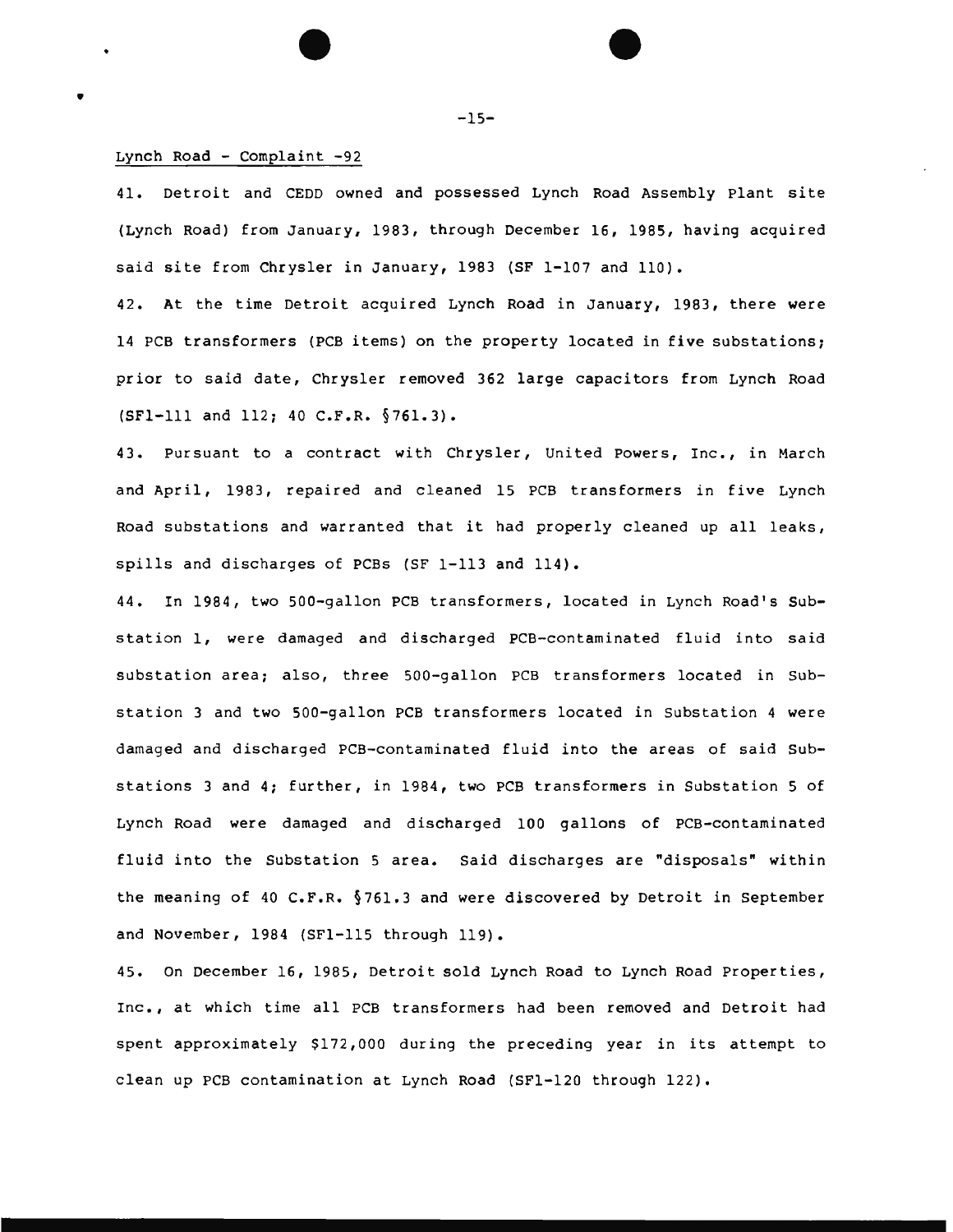46. At the time of the EPA inspections of Lynch Road on October 31, 1986, December 3, 1986, and February 12, 1987, Detroit did not have annual records for 1983, 1984 and 1985 on the disposition of 14 PCB transformers located at Lynch Road (SFl-108, 109 and 123).

47. Between January, 1983, and December, 1985, Detroit did not perform annual visual inspections at Lynch Road of 14 PCB transformers and did not maintain records of visual inspections (SFl-124).

48. On October 31, 1986, representative samples of tar-like materials were taken at Lynch Road (1) from the "B" side of Substation 4, (2) from the west side of Substation 3, (3) from the "B-C" area of Substation 3, (4) from the metal panel of Substation 3, and (5) a representative sample of stained gravel was taken from the roof under Substation 1 at Lynch Road. Further, on said date, representative samples of tar-like material were taken at Lynch Road (6) from the "A" side of Substation 1, (7) from the "B" side of Substation 1, and (8) from the roof under the "A" said of Substation 5. The Chain of Custody for said samples confirms that each sample was marked bearing, first, a field number and, subsequently, a lab number prior to its chemical analysis. Said samples, when chemically analyzed, contained PCBs in the following amounts:

| (1) | 260,000 ppm | $(SF1-125$ through $127$ ); |  |
|-----|-------------|-----------------------------|--|
| (2) | 200 ppm     | $(SF1-129$ through $132$ ); |  |
| (3) | 370,000 ppm | (SF1-133 through 136);      |  |
| (4) | 810,000 ppm | $(SF1-137$ through $140$ ;  |  |
| (5) | 96,000 ppm  | $(SF1-141$ through $144$ ); |  |
| (6) | 530,000 ppm | (SF1-145 through 148);      |  |
| (7) | 180,000 ppm | $(SF1-149$ through $152)$ ; |  |
| (8) | 540,000 ppm | (SF1-153 through 156).      |  |

#### Old Mack - Complaint -94

•

49. Detroit and CEDD have at all pertinent times owned and possessed Old Mack which is located at 11621 Mack Avenue, Detroit, Michigan, since owner-

-16-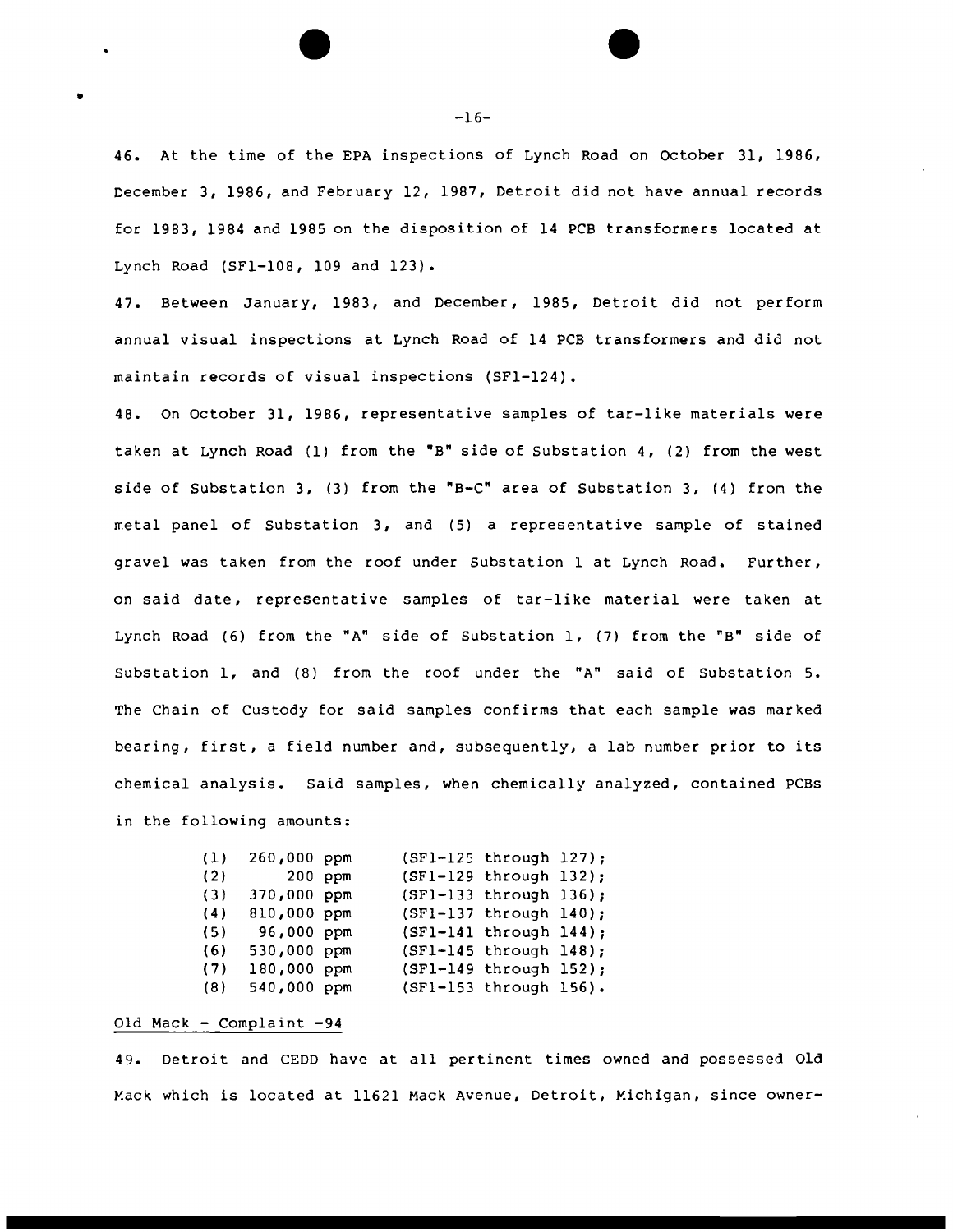ship was acquired from Chrysler in December, 1982, including the dates of inspection, i.e., on October 30, 1986, December 3 and 9, 1986 (SF1-71-72; TR 764).

50. From December, 1982, to March 20, 1984, Chrysler retained limited access to Old Mack. In March, 1984, Chrysler relinquished all right of access to Old Mack (C EXs 6, 11; REX 5; TR 329, 431, 791).

51. Prior to acquiring ownership of Old Mack, said Respondents signed an Agreement which states that PCB transformers and PCB capacitors were located at the Old Mack site, were not considered hazardous waste, were operational, and were considered an integral part of the property. Detroit and CEDD agreed to accept said (PCB) transformers and capacitors (Joint Stipulation Regarding December 1, 1982, Agreement Between the City of Detroit and . Chrysler Corp; C EX 8, paragraph 8).

52. Detroit and CEDD did not inspect Old Mack for compliance with PCB regulations during the period December 1982, to March 20, 1984, nor during the period March 20, 1984, through 1986 (TR 814, 850).

53. From December, 1982, through December, 1983, there were 21 PCB transformers in place in electrical substations at Old Mack (SFl-78).

54. In February, 1982, United Power Services contracted with Chrysler to clean up all leaks and make needed repairs to said 21 PCB transformers at Old Mack which contained more than 8,000 gallons of PCB fluid in total (TR 641; C EX 6, Att 2C and 2E).

55. Between February, 1983, and December 22, 1983, vandalism occurred at Old Mack and at least three PCB transformers were damaged and spilled PCBcontaminated liquid (SFl-81; C EX 11).

56. Detroit and CEDD stored 21 transformers for reuse from February, 1983, through December, 1983, when Chrysler removed said 21 PCB transformers from

-17-

 $\begin{array}{ccc} \cdot & \bullet & \bullet \end{array}$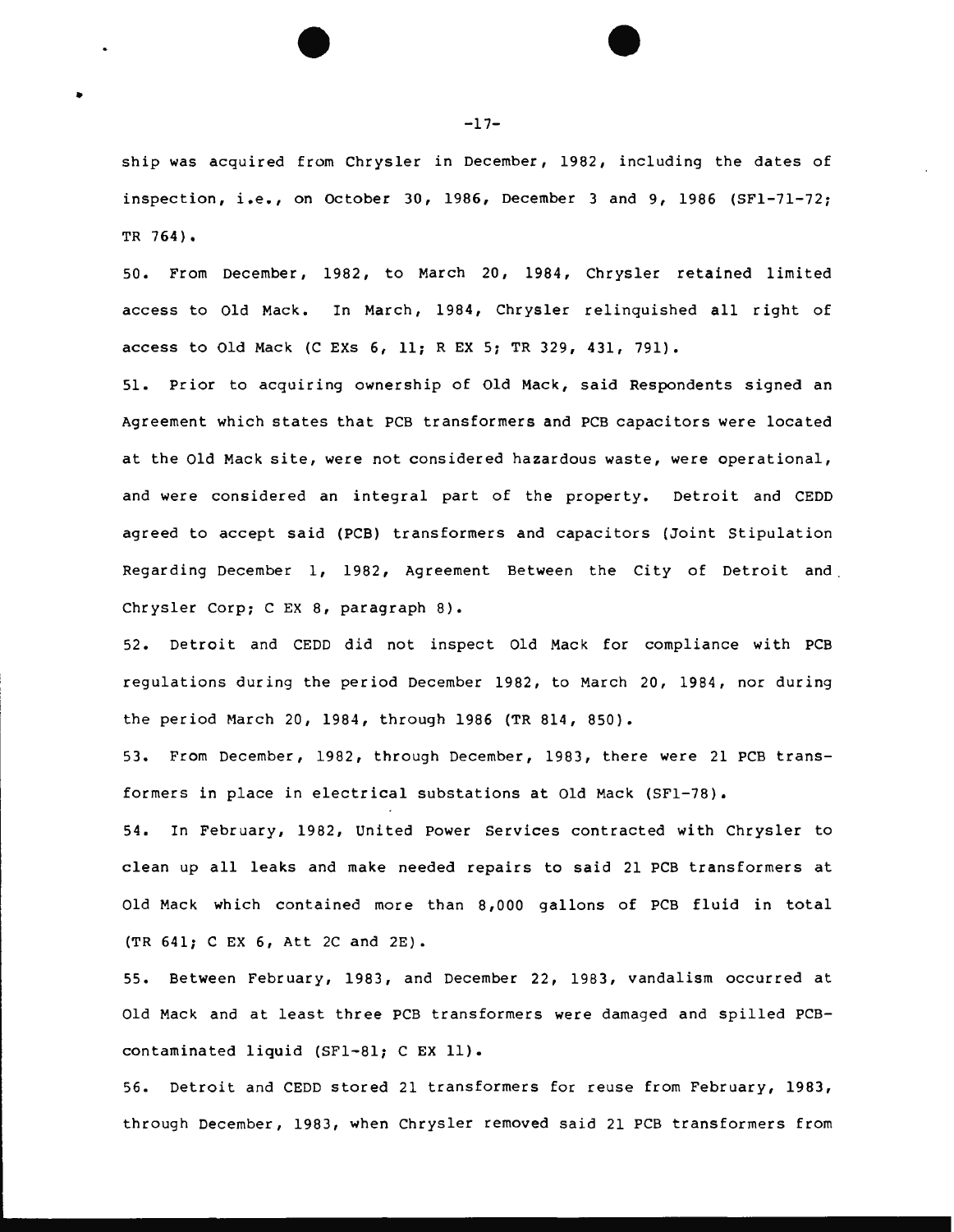0ld Mack (TR 443-444; C EX 6, Att 2-D).

•

•

57. On October 30, 1986, at Old Mack, there was a bank of 13 PCB large capacitors, one of which was damaged, causing a leak of PCBs onto the area surrounding the bank. A representative soil sample was taken from said area surrounding the bank and the chemical analysis of said sample shows that said soil sample contained PCBs at a concentration of 880,000 ppm (SFl-82 through 87; SF2-2 and Joint Stipulation Clarification).

58. On October 30, 1986, a representative sample was taken from the floor near Bank 18 at Old Mack and a chemical analysis of said sample shows that it contained PCBs at a concentration of 2800 ppm (SFl-88 through 91; SF2-2). 59. On October 30, 1986, a representative soil sample was taken from the Gladwin Street gate at Old Mack and the chemical analysis shows that it contained PCBs at a concentration of 190 ppm (SFl-92 through 95; SF2-2). 60. At Old Mack, on October 30, 1986, there was a disconnected bank of 13 PCB large capacitors, one of which was damaged, causing a leak of PCBs, and one disconnected PCB large capacitor on the floor of the Power House. On said date, Detroit and CEDD had no plans to reuse said 14 large PCB capacitors which had then been in storage for disposal at Old Mack for more than one year (SFl-96 and 97 and Joint Stipulation Clarification).

61. The aforementioned 14 PCB large capacitors, on October 30, 1986, were not dated as to when they were placed in storage and were not marked with a proper  $M_T$  PCB label (SF1-99 and 101).

62. The aforementioned 14 PCB large capacitors were stored at Old Mack in an area without a six-inch curbed impervious floor and said storage area where said 14 large PCB large capacitors were stored for disposal was not marked with a  $M_L$  PCB label (SF1-98 and 100).

-18-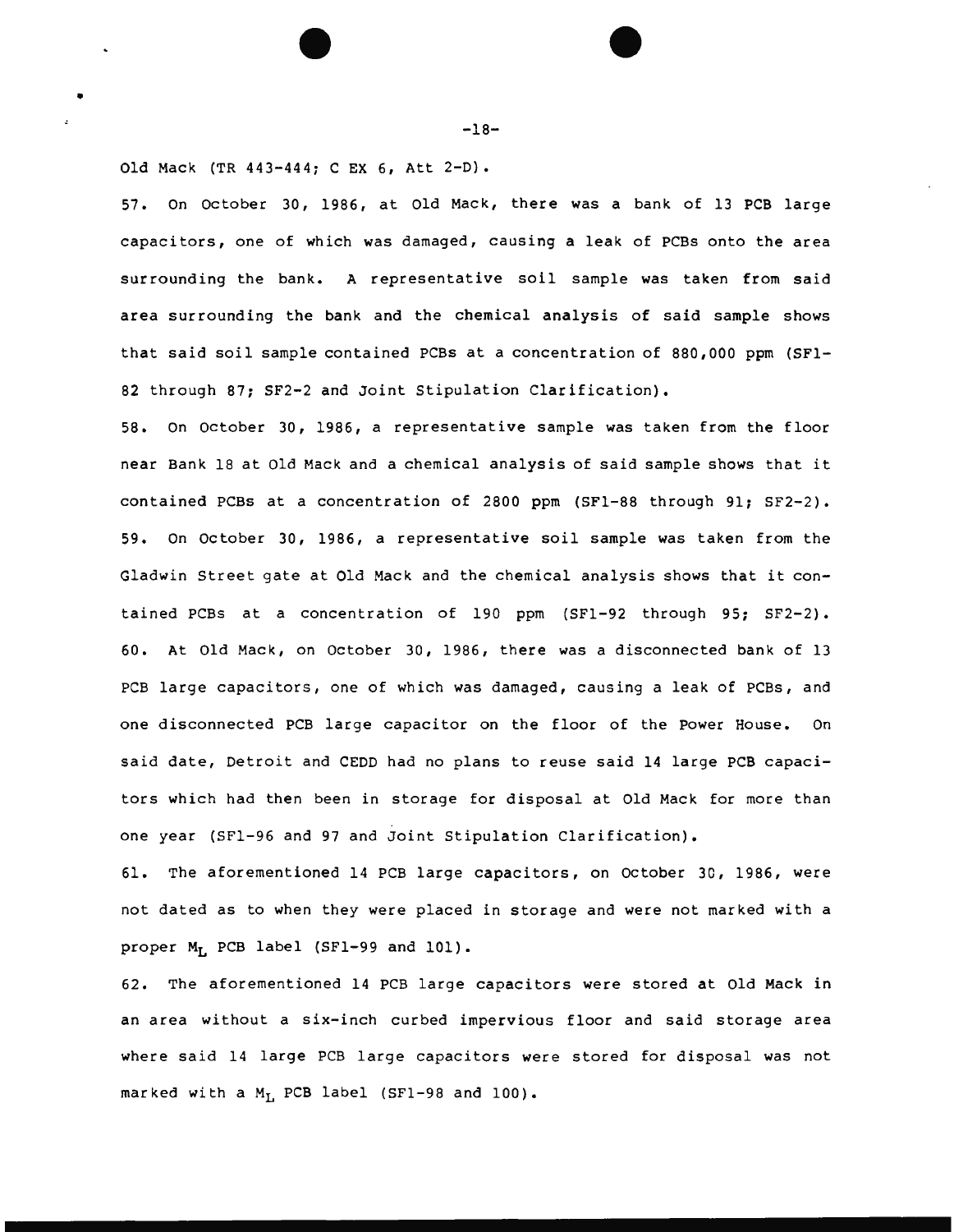63. Since October 30, 1986, no cleanup of PCBs has been performed at Old Mack (SFl-106).

64. The parties stipulate that the discharge of PCBs referenced in Finding 57, supra, is a "disposal" within the meaning of 40 C.F.R. §761.3 (SFl-83). 65. The areas of the soil sampled for PCB contamination resulting from discharges of PCB described in Findings 57, 58 and 59, supra, were, respectively, ten square feet, six square feet and one square foot, i.e., the three areas contaminated by said discharges totaled 17 square feet (TR 646-  $647$ .

66. EPA estimated that said contaminated soil, referred to hereinabove, persisted at least from the date of subject Complaint until January 11, 1989, or 634 days (TR 648).

67. Chrysler maintained security at Old Mack from and after December, 1983, until March 20, 1984, on which date they gave possession of said property to the City of Detroit; after that date, Chrysler did not consider it had an interest in the property (TR 799; REX 5).

68. The Old Mack Avenue Stamping Plant (Old Mack) is a facility which consists of over 30 interconnected buildings, up to six floors in height, located on a parcel consisting of 33 acres, with over 2 million square feet under roof (SFl-103 to 105 - Report of Environmental Design Group, Inc. ("EDG"), April, 1988, Executive Summary, page 222; TR 884).

#### CONCLUSIONS OF LAW

# Detroit Public Lighting Department( "PLD") -82

1. Respondent PLD failed to develop and maintain annual records on the disposition of its PCB capacitors and PCB and PCB-contaminated transformers for the calendar years 1978 through 1985 and, thus, violated the regulatory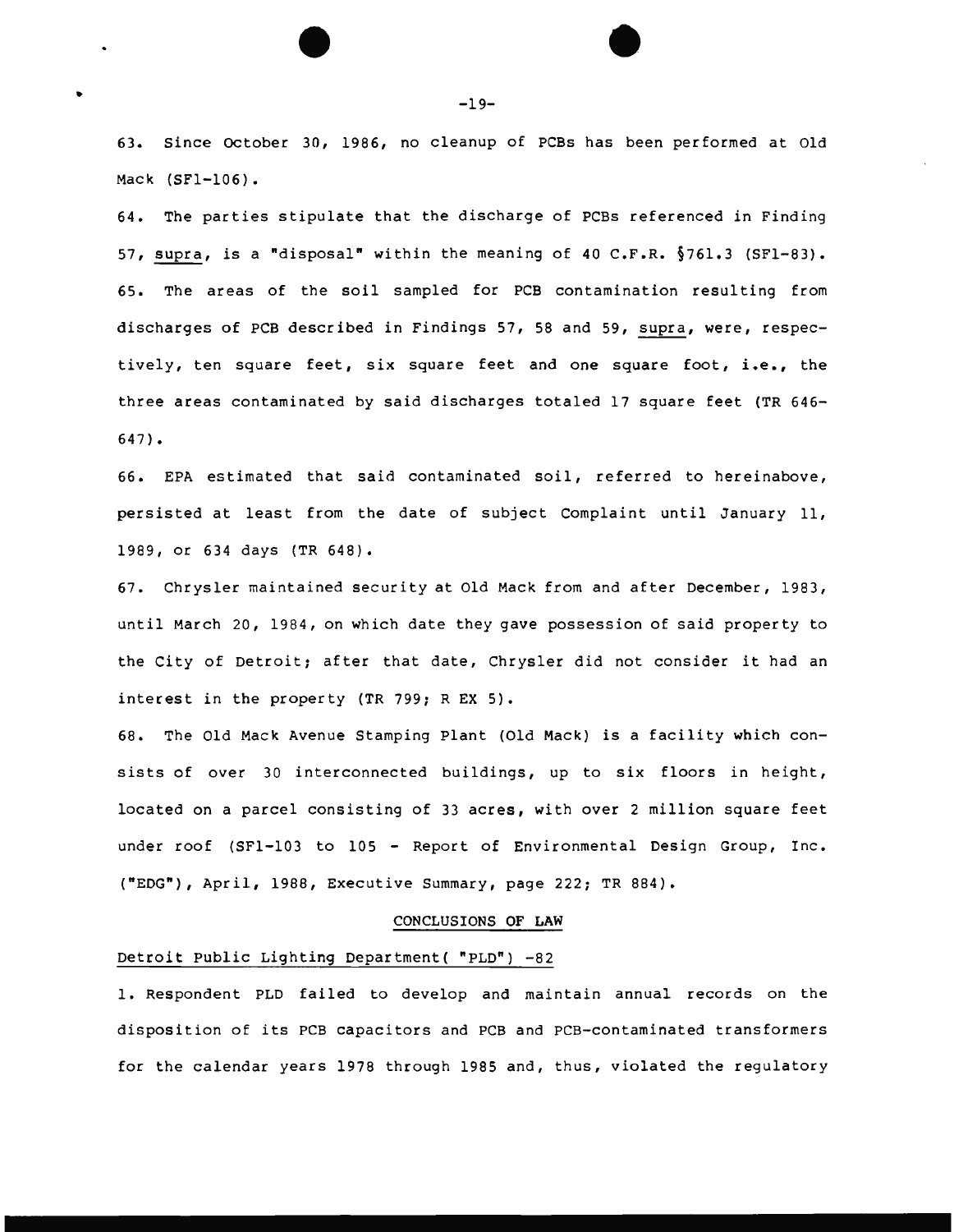requirements of 40 C.F.R. §761.1BO(a) and Section 15 of TSCA, 15 u.s.c. §2614 (Finding 11) for which violations a civil penalty should be assessed. 2. Respondent's sale to a scrap yard of 369 mineral oil-filled transformers, during the period July 2, 1979, to July 24, 1986, and 37 mineral oilfilled regulators during the period September 24, 1982, to July 24, 1986, when the PCB concentration of said transformers and regulators was unknown and, therefore, presumed to be 50 to 500 ppm PCBs for purposes of disposal, violated 40 C.F.R.  $$761.60(a) (2)$  and Section 15 of TSCA, 15 U.S.C.  $$2614$ , and the assessment of a civil penalty is appropriate for said improper disposals (Findings 13 through 17).

3. Respondent failed to remove from storage and dispose of its 10 PCB large capacitors within one year from the date said capacitors were placed into storage for disposal; failed to check said capacitors for leaks at least once every 30 days, and failed to date said capacitors as to when they were placed in storage and, by said failures, violated 40 C.F.R.  $$761.65(a)$ , (c) (5) and (c) (8) and Section 15 of TSCA, 15 U.S.C.  $$2614$ , for which violation an appropriate civil penalty should and will be assessed (Findings 18 and 19).

4. Respondent failed to mark five of subject 10 PCB large capacitors with the prescribed PCB label and, thus, violated 40 C.F.R. §76l.40(a) (5) and Section 15 of TSCA, 15 U.S.C. §2614 (Finding 19).

#### $Huber -83$

•

5. Respondent City of Detroit is a municipality and Respondent Detroit Water and Sewerage Department ("DWSD") and Detroit Community and Economic Development Department ("CEDD") are departments of said Respondent City of Detroit (R Answer, paragraph 3).

 $-20-$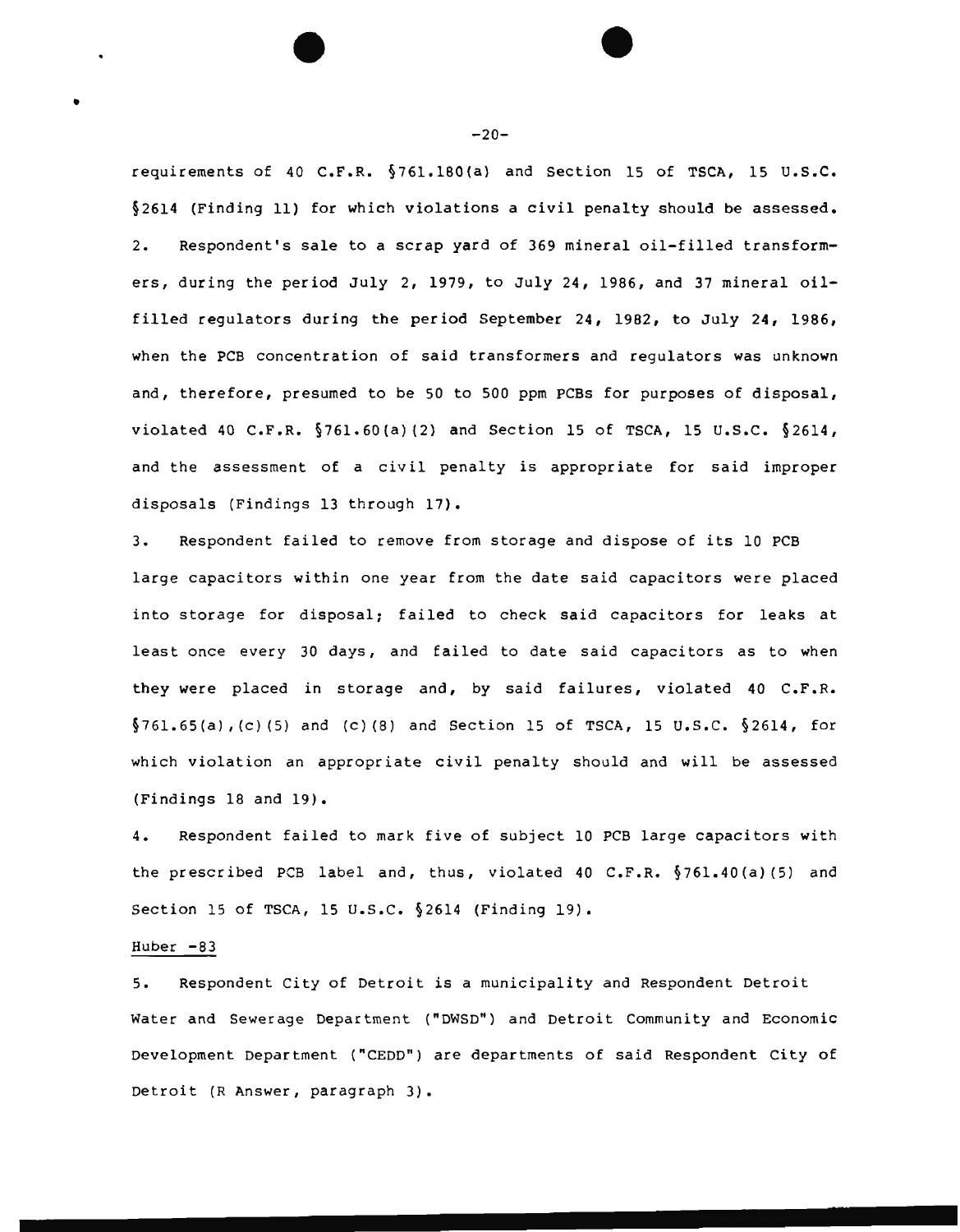6. Respondent City of Detroit has, since 1982, when it acquired the Huber facility from Chrysler Corporation, been the owner of said facility located at 6425 Huber Avenue, Detroit, Michigan. Detroit first assigned the responsibility for the operation and oversight of said facility to CEDD until May 28, 1986, when such responsibility was transferred to DWSD. On October 17, 1986, the date of subject EPA inspection, said facility was owned, possessed and managed by the Respondents City of Detroit and DWSD. As owner of Huber, a facility storing at least the threshold amount of PCB items, it was at all such time subject to PCB regulations (Findings 20, 21, 22, 23, 24 and 32).

7. The City of Detroit, a "person" subject to the Act, filed its Answer to subject Huber Complaint by and through counsel for its Detroit Water and Sewerage Department ("DWSD") and is bound by the content of said pleading purporting to be the Answer of DWSD, for the reason that a contrary interpretation of said pleading would leave the City of Detroit in default, and on recognition that said City acts through its departments and the employees thereof (40 C.F.R.  $$761.1(b)$  and  $$761.3$ ).

8. Respondents admit that they did not develop and maintain annual records on the disposition of PCB items for calendar years 1983 through 1985. Failure by Respondents to so develop and maintain such annual records and to document disposition of PCBs during said period violated 40 C.F.R. §761.180 and the Act (R Answer to Huber Complaint, paragraph 13; C EX 1).

9. Respondents are and have been required, since January 1983, to comply with the inspection, transformer repair, cleanup and recordkeeping parts of the PCB rule, including keeping records of maintenance history (46 FR 16090, March 10, 1981).

10. Respondent admits that it did not perform quarterly inspections of its

-21-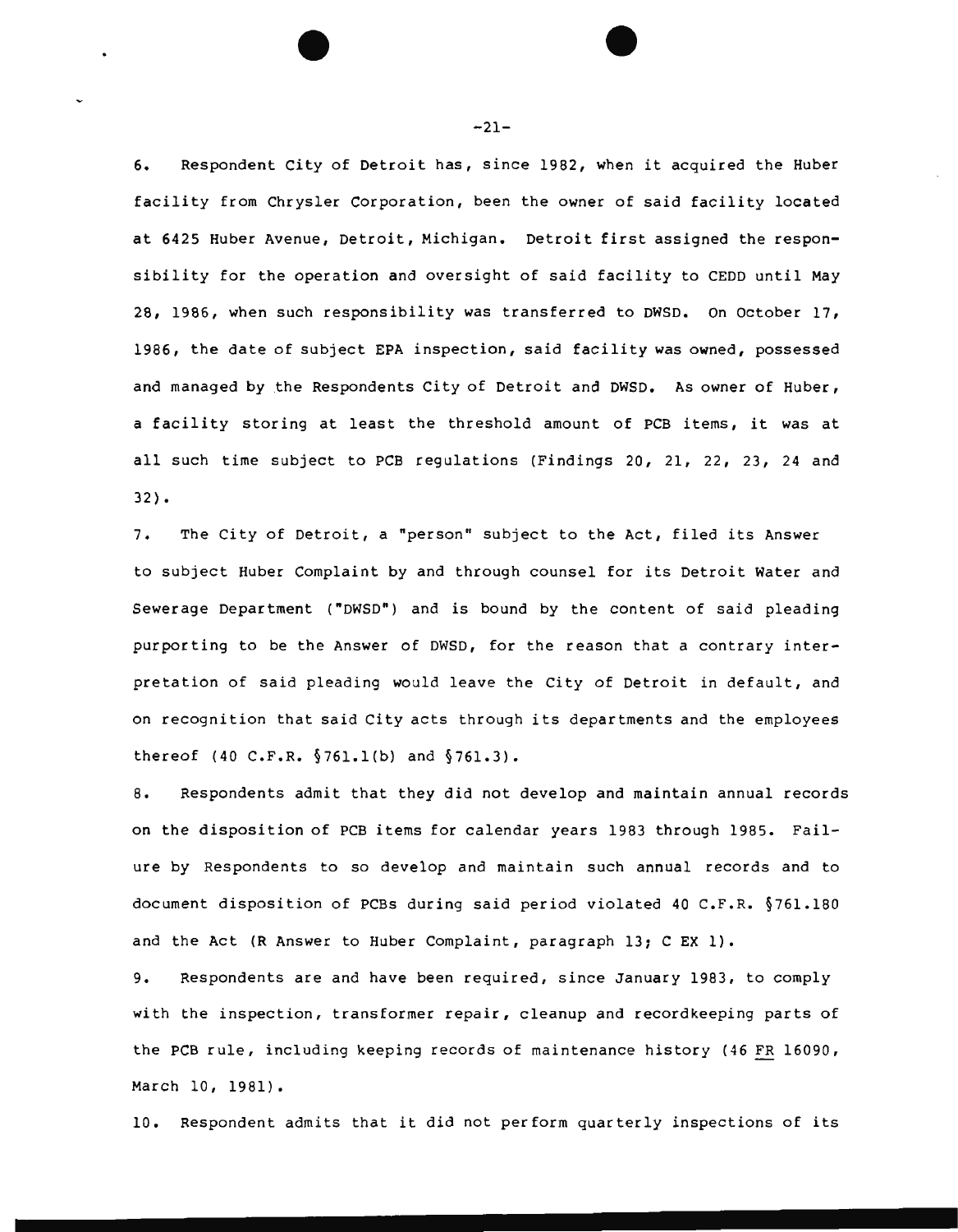PCB transformers nor did it develop and maintain quarterly records of said required inspections for the years 1983 and 1984, and such failure is a violation of 40 C.F.R. §761.30 (a) (1) (ix) (Respondent Answer to Huber Complaint, paragraph 18).

11. Respondents' failure, during 1983 and 1984, to repair or replace three damaged transformers which discharged PCB fluid in three separate areas and its further failure to contain leaked PCBs until completion of cleanup violated 40 C.F.R. §761. 30 (a) (1) (x) (Finding 32).

12. From January, 1983, to October, 1986, leaks from barrels located in Huber's storage area and containing PCB-contaminated fluid were an improper "disposal" and violated 40 C.F.R. §761.60(a) and the Act (Findings 36 and 37). 13. Respondents were required to comply with disposal regulations beginning January, 1983 (43 FR 7150, February 17, 1978).

14. Respondents' failure to store its PCB items in a storage area with proper roof, walls and impervious flooring (after being in storage for disposal for a period exceeding 30 days) and its failure to date drained PCB transformers as to when they were removed from service and its further failure to immediately transfer leaking PCB containers and their contents to properly marked non-leaking containers violated disposal regulations and, particularly, 40 C.F.R. §76L65(b) and (c), and the Act (Findings 37, 38 and 39).

15. Respondents' failure at Huber to mark the outdoor storage area and approximately five drained PCB transformers (being PCB items included among 1363 PCB items stored for disposal in said outdoor storage area) violated the PCB rule and, particularly, 40 C.F.R. §761.40(a) and the Act (Finding *39:* 43 FR 7150, February 17, 1978).

-22-

 $\begin{array}{ccc} \cdot & \bullet & \bullet \end{array}$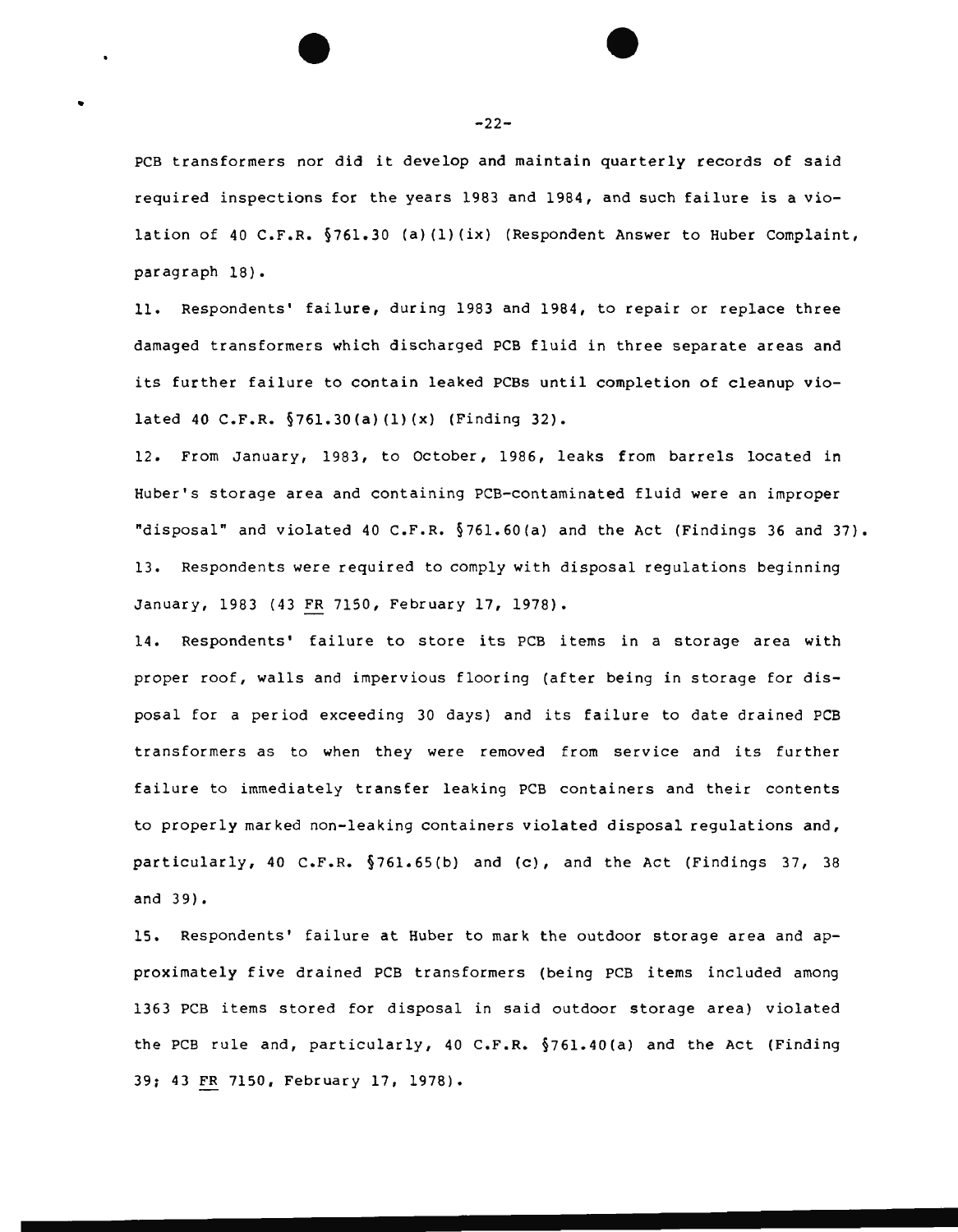develop and maintain records of such quarterly inspections of 21 PCB transformers, for the calendar year 1983, violated 40 C.F.R. §761.30(a) (1), the Interim Measures Program, Appendix B III, and the Act, for which violation the assessment of a civil penalty is appropriate (SF1-80; Findings 52 and 53; R Answer, paragraph 18; Interim Measures Program, 46 FR 16090, March 10, 1981).

21. Leaks evidenced by soil samples taken and the damage to one capacitor in a bank of 13 large capacitors, were "disposals of PCBs", as that term is defined by 40 C.F.R. §761.3 (Disposal definition), and Detroit's failure to dispose of said PCBs in accordance with 40 C.F.R. Part 761, Subpart D, were and are improper disposals which violated 40 C.F.R. §761.30(a) and the Act, for which violations the assessment of a civil penalty is appropriate (Findings 57-59; 40 C.F.R. §761.60(d) (1)).

22. Detroit's failure to remove and dispose of 14 PCB capacitors, which failure persisted more than one year from the date said capacitors were stored for disposal, violated 40 C.F.R. §761.65(a) and the Act (Finding 60). 23. Detroit violated 40 C.F.R. §761.65(b) and the Act for the reason that its facilities at Old Mack, which it used to store 14 PCB large capacitors designated for disposal, did not provide a six-inch curbed impervious floor, as required by said storage regulation (Finding 62).

24. Detroit failed to date the 14 PCB large capacitors so that the date each said PCB article was placed in storage appeared thereon, which failure violated 40 C.F.R.  $§761.65(c)(8)$  and the Act (Finding 61).

25. Because of the storage violations found in the foregoing paragraphs 22, 23 and 24, an appropriate civil penalty should and will be assessed against Respondent City of Detroit.

 $-24-$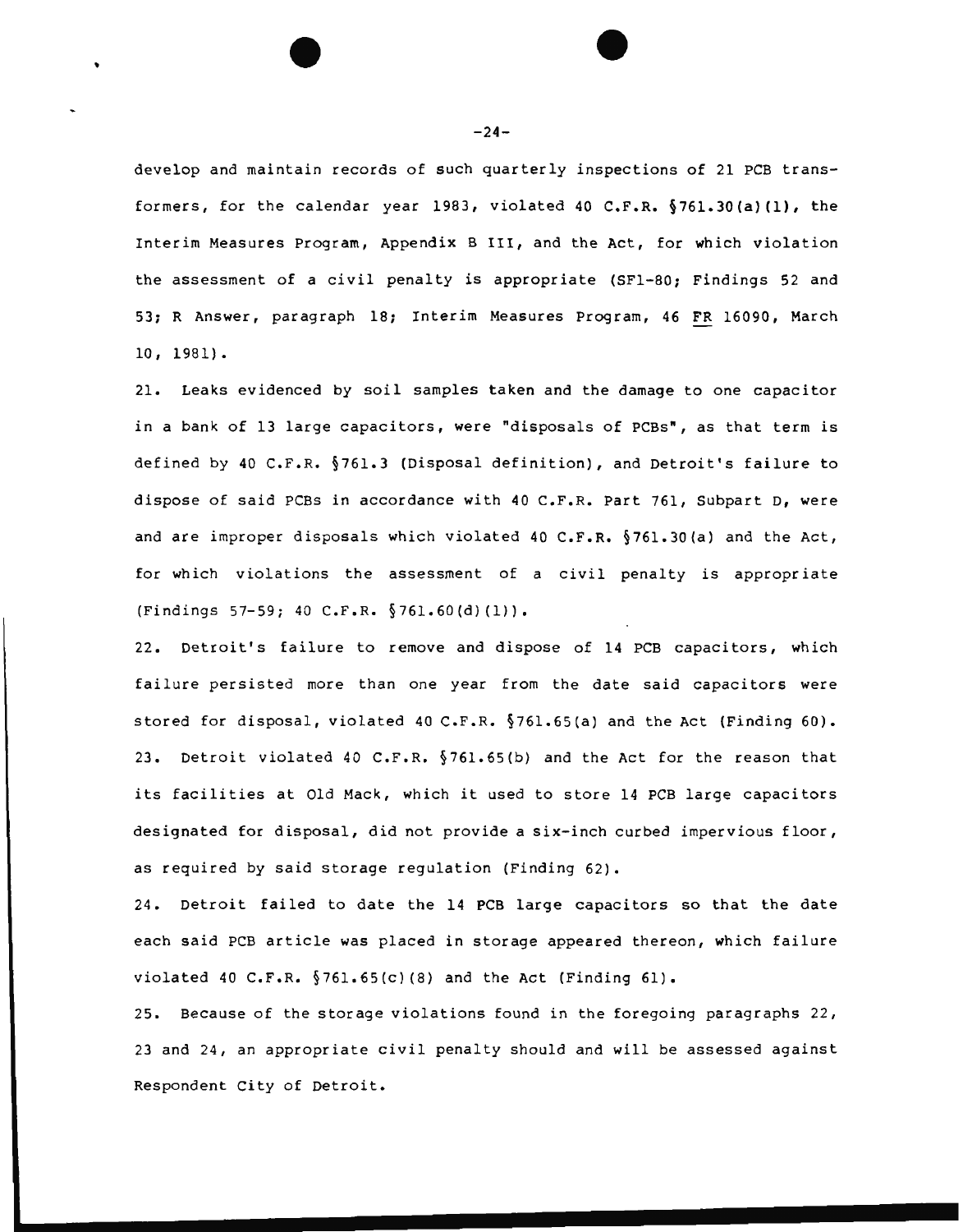### Lynch Road  $-92$

16. Respondents' failure at Lynch to develop and maintain annual records for calendar years 1983, 1984 and 1985, on the disposition of its 14 PCB transformers, violated 40 C.F.R. §761.180(a) and the Act (Finding 46; R Answer, paragraphs 7-8 and 10).

17. Respondents' failure to perform annual visual inspections of each PCB transformer in use or stored for reuse at Lynch, its failure to develop and maintain records of each such inspection and its failure to properly and timely clean up and dispose of spilled PCBs violated 40 C.F.R. §761.30(a) (1) (ix) and (x) and the Act (Findings 47 and 48).

18. Spills and other uncontrolled discharges of PCBs at concentrations of 50 ppm or greater constitute the disposal of PCBs  $(40 C. F.R. \S 761.60(d)(1))$ , and the regulations require that PCB liquids at concentrations of 500 ppm or greater must be disposed of in an incinerator that complies with 40 C.F.R. §761.70. The discharges in 1984 from transformers at Lynch Substations 1, 3, 4 and 5 were improper "disposals" which violated 40 C.F.R.  $§761.60 (a)$  and  $(d) (1)$  and the Act (Findings 44 and 48).

#### Old Mack -94

19. Detroit's admitted failure to have annual records for the calendar years 1983, 1984 and 1985 for 14 large capacitors at Old Mack on October 30, 1986, and its admitted failure on October 30, 1986, to have annual records on the disposition of 21 PCB transformers, which were in place in electrical substations during calendar year 1983, violated 40 C.F.R. §761.180(a) and the Act, for which violation the assessment of a civil penalty is appropriate (SFl-76, -77, -78 and -79; R Answer, paragraph 14). 20. Detroit's admitted failure to perform quarterly PCB inspections and to

-23-

 $\bullet$   $\bullet$   $\bullet$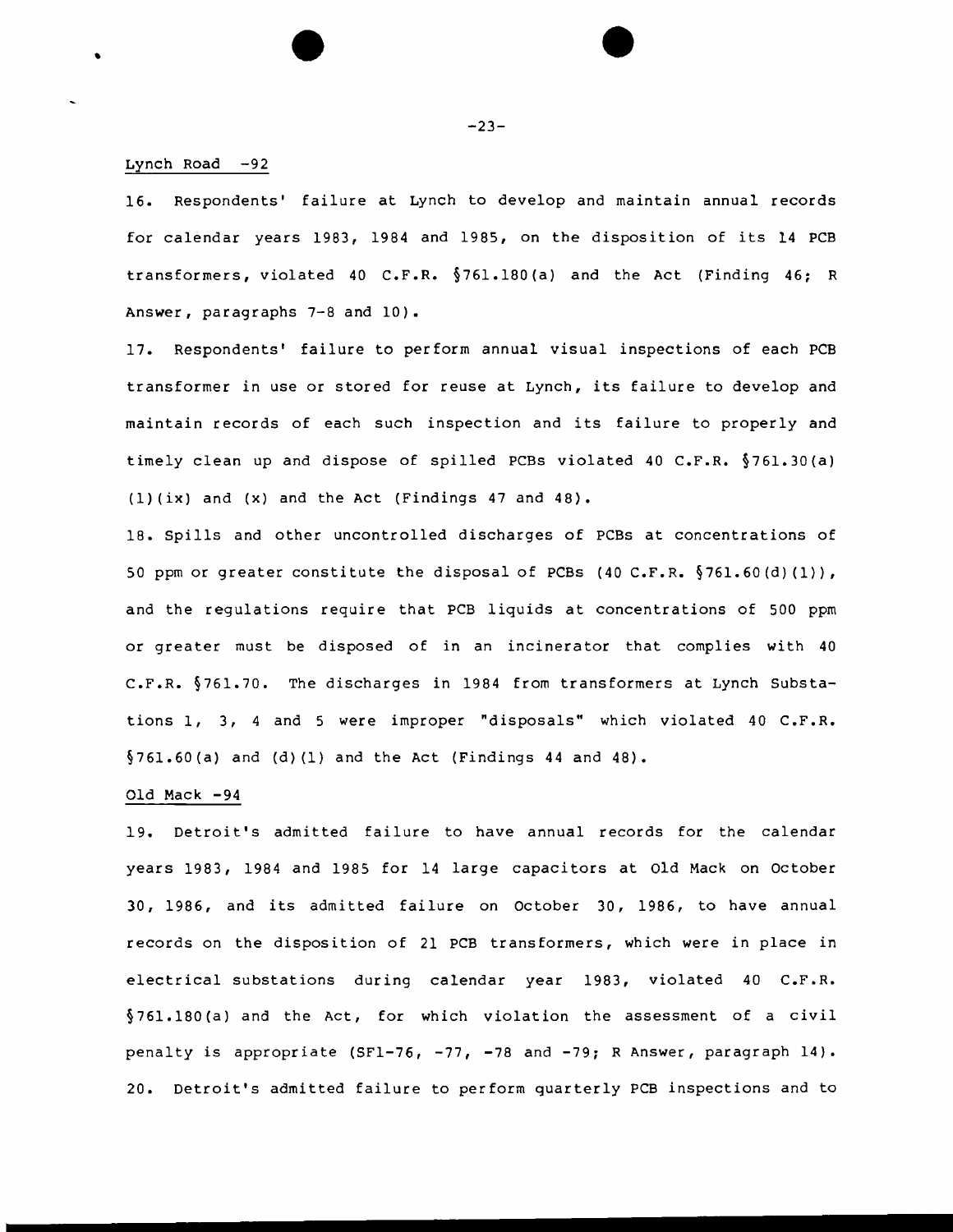26. Detroit's failure to mark said 14 PCB capacitors and the said storage area, described in paragraph 23, supra, with a proper PCB label as illustrated in 40 C.F.R.  $$761.45(a)$ , violated 40 C.F.R.  $$761.40(a)$  and the Act, for which violations the assessment of a civil penalty is appropriate  $(Finding 62)$ .

#### DISCUSSION

#### I Respondent's Motion to Strike Portion of Reply Memo

 $\frac{1}{3}$ 

•

Respondent has filed its Motion praying that paragraph 2 at page 41 of Complainant's Reply Memorandum (to Respondent's posthearing Proposed Findings of Fact, Conclusions of Law, Brief and Argument) be stricken. Said paragraph is responsive to Respondent's contention that Complainant's proof, that the spills at Old Mack occurred after February 17, 1978, is deficient if not altogether lacking. Said paragraph 2 responds to the conclusion in Respondent's Principal Brief that Complainant has not  $" . . .$ put into evidence that the alleged disposals (at Old Mack) occurred after February 17, 1978", stating as follows (and continuing to include page 42, paragraph 1):

> First, the record is clear that there were 21 PCB transformers on site at Old Mack in 1983. First Stip. 78. second, from 1982 to at least 1986, vandals had free run of the Old Mack site, and just as at Lynch and Huber, the vandals caused extensive PCB spills. First Stip. 81. Third, Complainant's samples, as well as Detroit's contractor's samples, establish extensive and high levels of PCB contamination. First Stip. 84 - 95, 102-105. Fourth, u.s. EPA did not discover any of these spills in its 1983 inspection giving rise to an inference that they occurred thereafter. Fifth, the high level of contamination suggest recent spills in that the PCBs have not migrated into the soils or been diluted by rain fall. See e.g., Electric Service Corp., at 11 - 12, Findings of Fact 4 and 6; First Stip. 102 -105. Finally, Complainant has three pictures taken in 1986 which

 $-25-$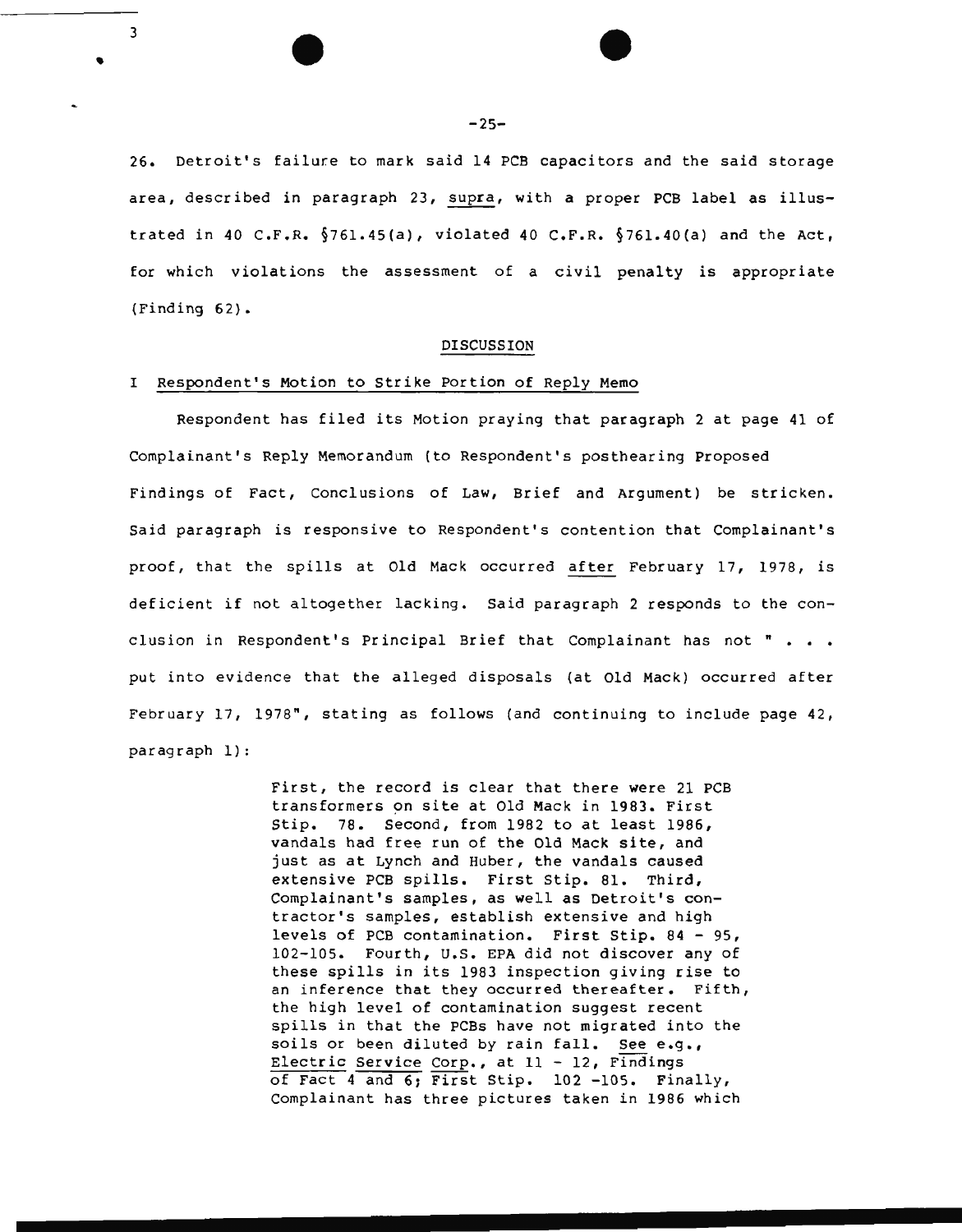$\bullet$ 

show still moist PCB oil leaking from a bank of 13 PCB large capacitors. C. Ex. 7, Photos 8 -10. These photos surely evidence a PCB spill less than 10 years old.

This evidence is a stark contrast to the evidence adduced in Standard Scrap. First, the Court there found no evidence that the Respondent handled any PCB transformers, i.e., those with concentrations greater than 500 ppm PCBs. Standard Scrap at 17 - 18. Here, Detroit admits to the presence of 21 PCB transformers and 14 PCB capacitors at Old Mack after February 17, 1978. Second, the Court in Standard Scrap found that the Respondent handled only drained transformers with residual oil containing between 50 - 500 ppm PCBs. Standard Scrap at 23. Here, the transformers and capacitors were, without dispute, filled with PCB fluid. Finally, in Standard Scrap there was a "paucity of evidence bearing on" whether spills occurred after February 17, 1978. Id. Here, the parties have stipulated that PCBs were spilled in 1983. First Stip. 81.

I find that the language complained of is a legitimate argument and clearly raises an inference sufficient to shift the burden of persuasion to Respondent, who must show either that the spills detected by Complainant's sampling were those which occurred before February 17, 1978, or that no spills occurred after February 17, 1978. In view of Stipulation 81 (SFl-81), the latter alternative of Respondent appears foreclosed. SF1-81 establishes that "between January, 1983, and December 22, 1983, vandalism occurred at Old Mack and at least 3 PCB transformers were damaged and spilled PCB contaminated liquid."

It appears that the root of Respondent's complaint is that Complainant's evidence referred to is circumstantial - upon reflection, one can readily discern that both parties must rely on circumstantial evidence to carry their respective evidentiary burdens. Circumstantial evidence is " in . . . no lower plane than other forms of evidence " (Robin v. Schonfeld, 326 F.S. 525 (DCNY, 1971). Rutland v. Sikes, 311 F.2d 538, l.c. 540(3) (CA,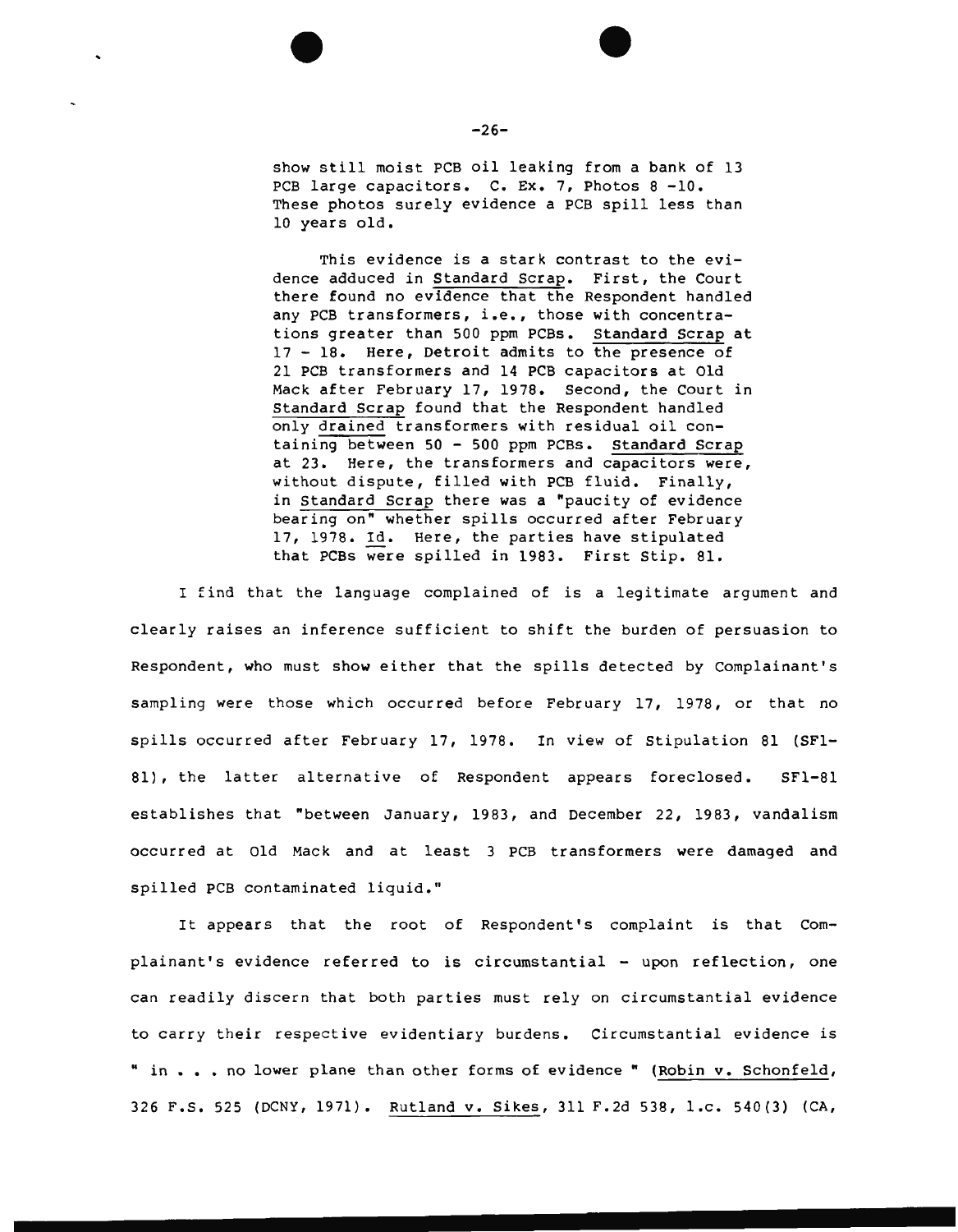4th Cir., 1962) states that "the fact that there are no eye witnesses . . . does not deprive fact finder of right to draw reasonable inferences  $\ldots$ from circumstantial evidence, and exercise of such power is not made unsupportable by speculative assumptions that extraordinary circumstances might have existed which, if established, would make inference untenable."

In the premises, Respondent's said Motion to Strike should be and it is hereby denied.

#### II Complainant's Motion to Strike Affidavit of Witness

Respondent filed with Posthearing Evidentiary submissions an affidavit of witness John Davis, seeking to vary the Davis testimony elicited at subject hearing on May 9, 1989. Complainant submits that said affidavit does not meet the requirements of 40 C.F.R. §22.22(c) or (d). I agree. By reason of the foregoing, said affidavit will not be admitted into evidence and will not be considered as part of the record.

III All motions, objections and requests not otherwise expressly ruled herein are hereby denied, overruled and rejected.

#### Preparation of Annual Documents

Respondent admits PLD did not prepare an annual document for the years 1978 to 1985. Further, it is admitted that no annual documents were prepared at Huber, Lynch and Old Mack.

40 C.F.R. §761.180(a) provides, in pertinent part, that:

... each owner or operator of a facility ... storing [certain PCB items] . . . shall develop and maintain records on the disposition of PCBs and PCB items. These records shall form the basis of an annual document prepared for each facility. (Emphasis supplied.)

Respondent contends that the recordkeeping requirement is the most important part because the annual document is merely a compilation of data

 $-27-$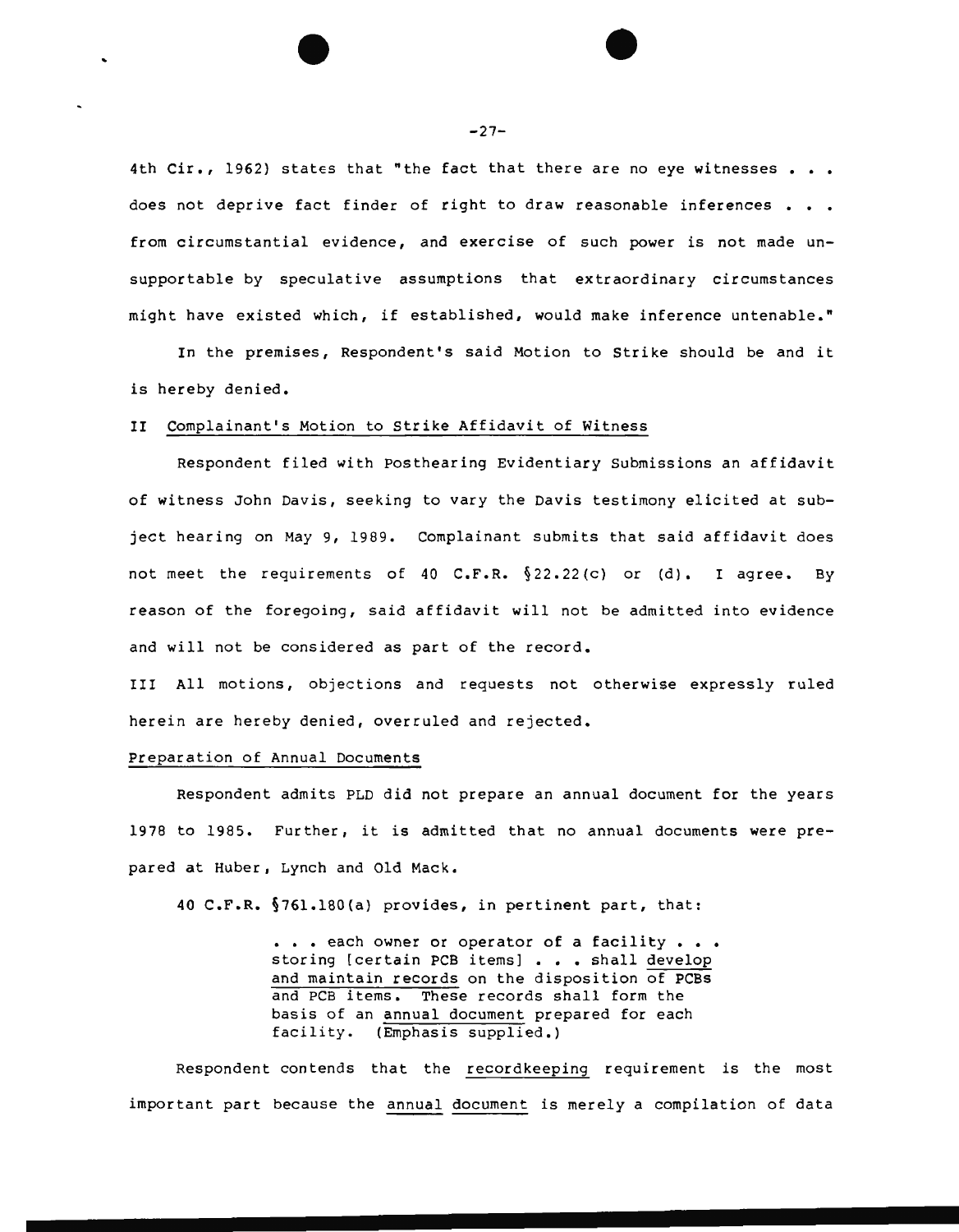in the records; that the recordkeeping element is of a substantive nature and preparation of an annual document is technical; that Respondent PLD maintained records required and has thus substantially complied with said regulation. I reject Respondent's contention because, first, there has been no showing that the required records were, in fact, kept in accordance with 40 C.F.R.  $\S 761.180(a) (1)$ , (2) and (3) (TR 134-137). I find that the only records available on August 6, 1986, the date of inspection, were a computer printout listing approximately 100 large PCB capacitors (C EX 1, Att. F), which were replacements for other capacitors which had been disposed of. No records or documentation were available for 500 or more other capacitors which had been disposed of by PLD (TR 133). Secondly, recordkeeping control regulations - "Control Associated Data Gathering" - are a means of enabling the Agency to evaluate the effectiveness of the regulation and to monitor compliance (45 FR 59771, September 10, 1980). Inadequate or incomplete records have the same adverse impact on the regulatory structure as no records at all. It is clear and I find that both requirements of said  $§761.180$  (a) are essential and Respondent's failure to comply fully with its provisions can only tend to defeat the intent of the Act and regulations. It should also be added that regulatory provisions are liberally interpreted and strictly construed (Tcherepin v. Knight, 389 u.s. 332, 88 s.ct. 548 (1967)). The regulation must be evenly applied as written and substantial compliance, even where it is present, is rarely, if ever, adequate or sufficient to achieve compliance as contemplated and required by the Act and regulations. I find and here hold that maintaining data that, on its face, is disorganized and incomplete (TR 134), is not the "recordkeeping" contemplated and required by law, and that Respondent's failure to keep adequate records and prepare annual documents therefrom, on

-28-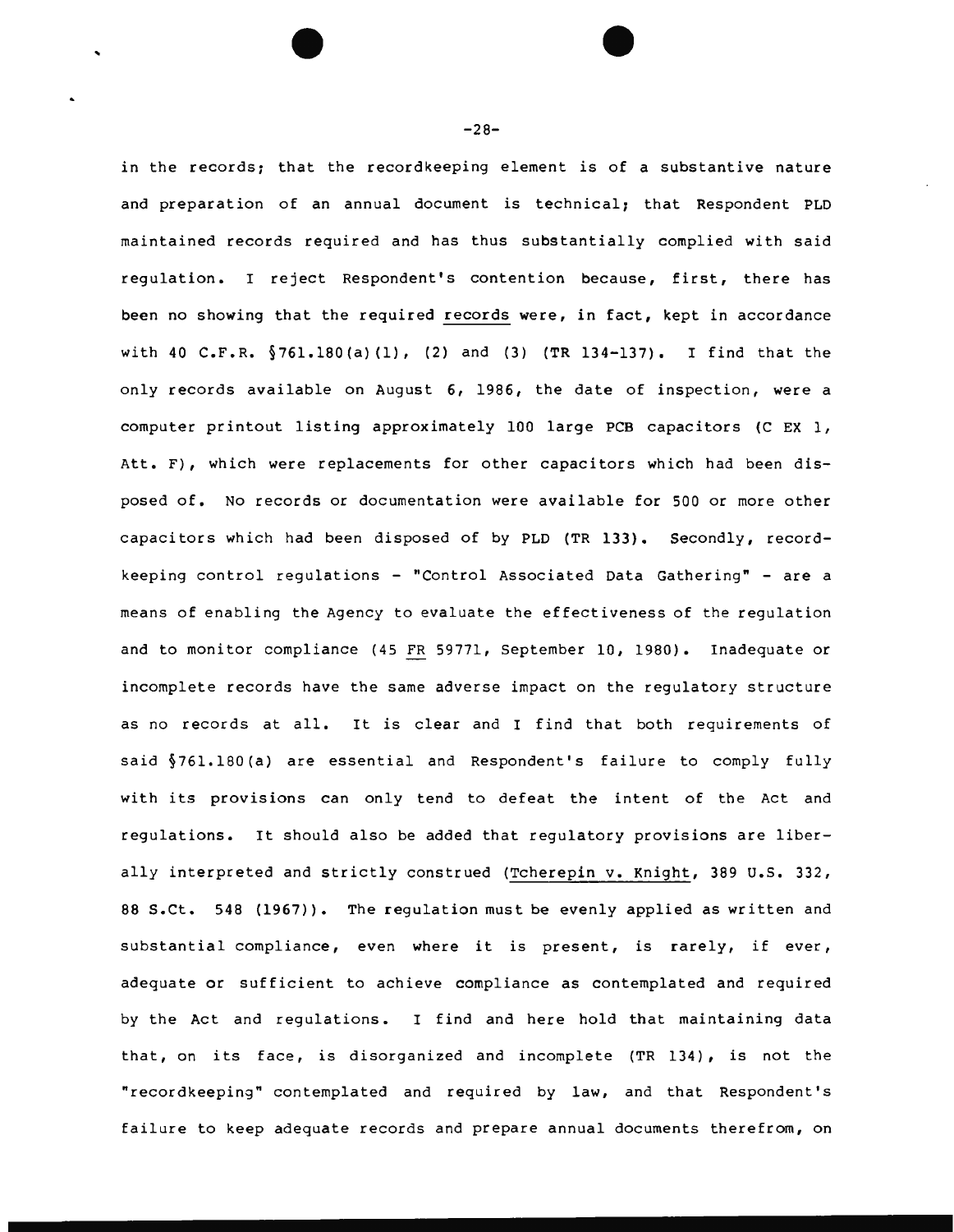July 1 of each year, clearly violates said Section and the Act, which further requires that said annual document be maintained at Respondent's facility for inspection by EPA. If no sanctions were provided for failure to prepare such document unless and until an inspection, there would exist no incentive to comply with the regulation and the public would not be protected as by the Act intended (Western Compliance Services, TSCA-1087-11 -01-2615, Region X, Initial Decision).

# Respondent Detroit Did Not Overcome Presumption that 406 Oil-Filled Transformers and Voltage Regulators Disposed of by PLD were PCB-Contaminated Electrical Equipment

On May 31, 1979, the Agency promulgated a major addition to PCB regulations providing that:

1. u.s. EPA regulated the disposal of PCBs with concentrations of 50 to 500 ppm (44 FR 31514, May 31, 1979);

2. It is assumed that all transformers whose PCB contents were unknown contained between 50 and 500 ppm PCBs (emphasis supplied);

3. The "PCB cut-off point" was lowered from 500 ppm to 50 ppm PCBs because it would "result in substantially increased protection to public health and the environment" (44 FR 31516).

The action creating the presumption and the further action in 1982 extending the presumption to other oil-filled electrical equipment (47 FR 22098, May 31, 1982, effective September 24, 1982), including voltage regulators, whose PCB concentration are unknown, resulted from data which indicated that as many as 38 percent of the 35 million mineral oil transformers contained between 50 and 500 ppm PCBs and, though not originally designed to contain PCBs, had become contaminated with PCBs.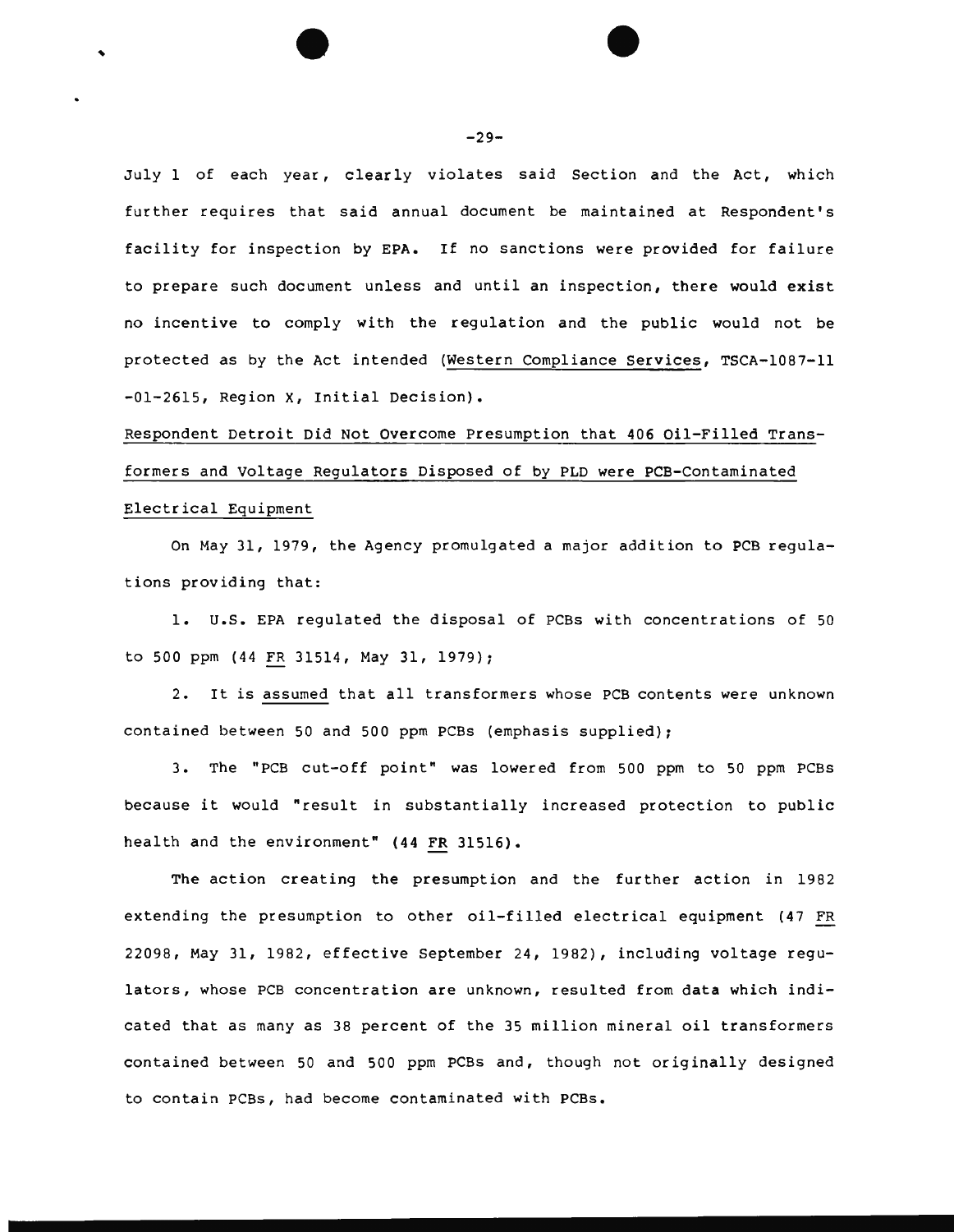Thus, the concern in the "PCB disposal regulations" is the PCB concentration in mineral oil-filled electrical equipment at the time of disposal. 2/ The mere labeling of a transformer as "mineral oil filled" does not rebut the regulatory presumption that its PCB concentration is between 50 and 500 ppm PCBs.

> The mere knowledge that the transformers are labeled by the manufacturer as oil-filled is not in itself sufficient to rebut the presumption. Indeed, to construe the requirement otherwise {would] destroy the presumption and make that provision meaningless" (Jackson Brewery Development Corp., NOLA Demolishing Corp. and New Orleans Public Service, Inc., Initial Decision at 19, TSCA-VI-83C (Harwood, CALJ, December 16, 1986)),

As Complainant points out in its Reply Brief (l.c. 6), the presumption benefits Respondent by allowing PLD to forego testing and dispose of the mineral oil dielectric fluid as required by 40 C.F.R, §761.60(a) (2).

Detroit cites the fact that testing has been accomplished on some of PLD's transformers; however, on this record, I agree with Complainant that no samples were identified which were taken from the subject transformers disposed of at Carter Industries, a scrap yard; nor is it shown that the transformers' samples were representative of those disposed of at Carter.

I conclude that Detroit has not rebutted the presumption of PCB contamination with respect to subject 406 transformers and voltage regulators so disposed of.

Further, PLD, because of the business in which it is engaged, in which

 $\bullet$  $-30-$ 

<sup>2/</sup> Detroit's claim of "knowledge" that a transformer is not contaminated at time of purchase is rejected. Clearly, such knowledge, based on the manufacturer's label, is not relevant to the determination of whether such transformer was PCB-contaminated at time of disposal - the very reason for the presumption.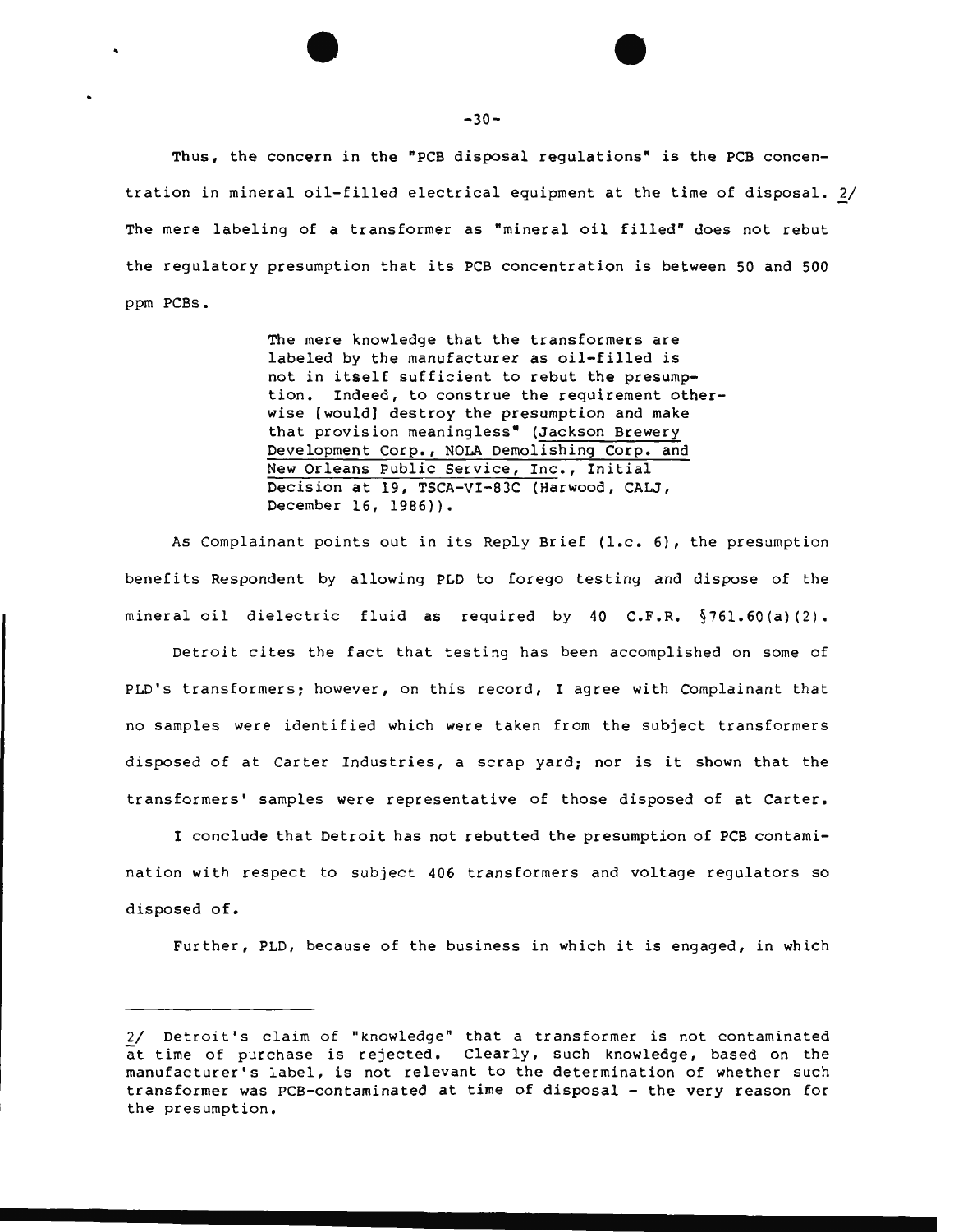great numbers of transformers, capacitors and voltage regulator are utilized, should have been aware of all PCB regulations, including knowledge of the presumption concerning oil-filled equipment and regulations governing disposal. The regulations clearly contemplate that action implementing such requirements shall be voluntary and timely, prior to the performance of an inspection by the Agency.

#### Notice of Inspection (at PLD)

The record shows (TR 119) that the Michigan Department of Natural Resources ( "MDNR") inspector McGarry called Detroit's PLD a few days in advance of the inspection and talked to James Tripp, who was identified as being one of the persons responsible for PLD's PCB management activities. At the time of the inspection, Mr. Tripp identified himself as supervisor of overhead lines for PLD and professed that he was one of the persons responsible for PCB management activities, and furnished the inspector with documentation involved in past disposals of transformers (C EX 3, Att G). The inspector discussed the regulatory requirement pertaining to testing and Tripp advised {TR 124) that "only recently" had PLD initiated a program whereby it prescreens some transformers using a Chlor-N-Oil test kit. *}./* 

I reject Detroit's claim that the inspector talked to the "wrong person." In view of Detroit's notice of the inspection, the person selected to meet with the inspector could have been present or requested a postponement. Further, in view of Mr. Tripp's qualifications and position with PLD, I do not find credible the suggestion that Mr. Tripp was not the appropriate

 $\bullet$   $\bullet$ -31-

<sup>3/</sup> Chlor-N-Oil test kits detect chlorine; it does not detect actual PCB concentration; thus, the Chlor-N-Oil test is not accepted by MDNR or EPA to demonstrate whether or not a transformer does or does not contain PCBs (TR 125-128).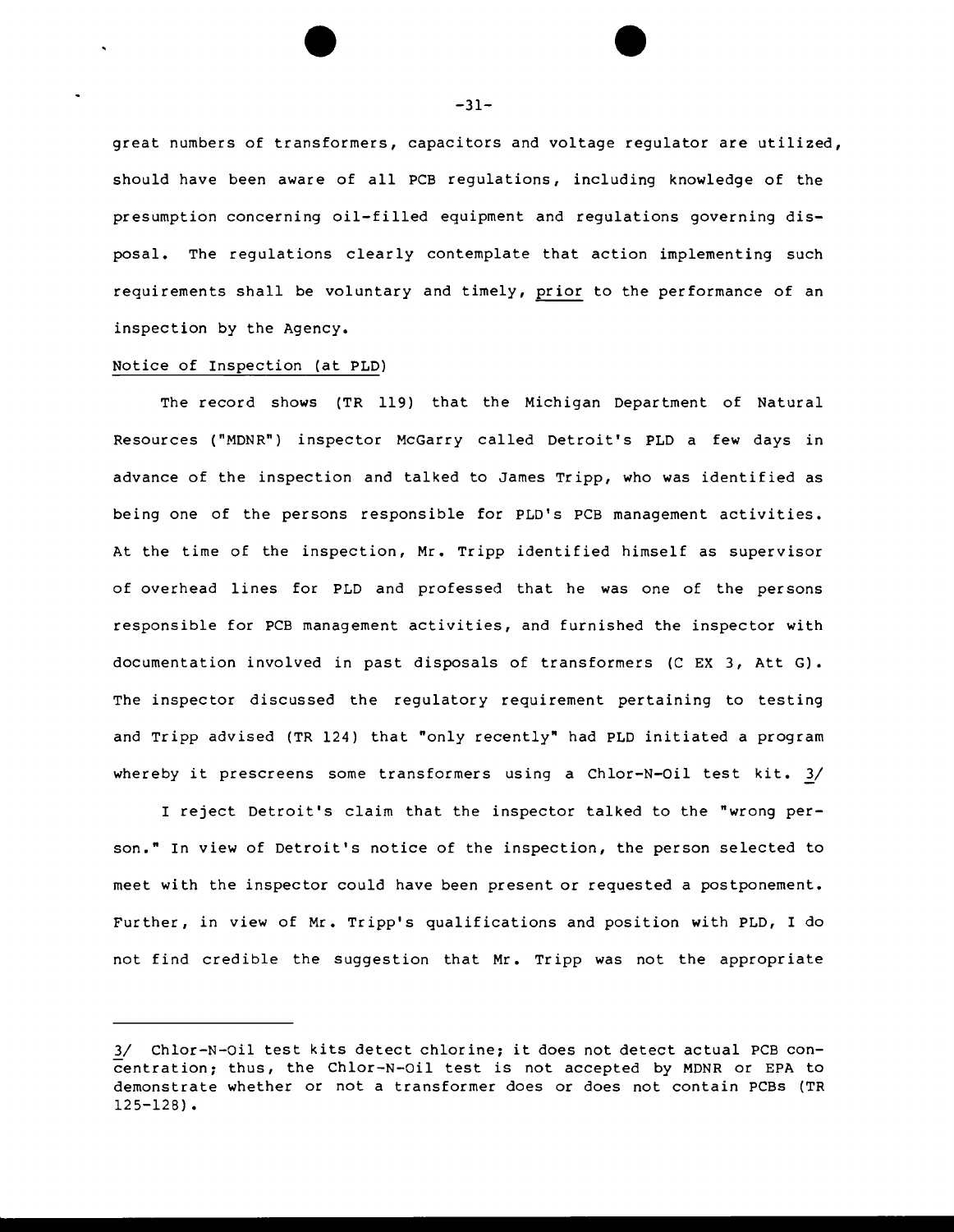contact or that the inspector's finding would have differed materially had someone else in authority been contacted.

#### History of Violations

I find that, in pertinent part, the Consent Agreement and Final Order entered into by Chrysler and Detroit with EPA on April 19, 1985, provides, as stipulated by Respondents, for payment by Chrysler of the \$53,000 penalty there assessed against Chrysler and Detroit and that Respondent City of Detroit agreed that it would comply with the Toxic Substances Control Act, 40 C.F.R. Part 761, and regulations promulgated pursuant thereto.

It is recognized, and I so hold, that Detroit cannot, and did not, by its accords with Chrysler, contract away its legal obligations and that technically it was responsible, as the owner, for the violations then found at Lynch, Huber and Old Mack (TSCA-V-C-193: -194 and -195). See SF2-4 and R EX 2.

I have considered the circumstances surrounding the charges so settled by the said Consent Agreement and find that the facts there can be distinguished from the facts usually considered in finding a "history of violations". Said Consent Agreement indicates that the violations alleged resulted, in great part, from the failures of Chrysler. By reason of said distinction here found, the civil penalties assessed at Lynch, Huber and Old Mack for purposes of these proceedings only, will not be increased by 25%, as urged by Complainant, because of Detroit's "history of violations" evidenced by said R EX 2.

#### CIVIL PENALTIES

The amount of the civil penalties, the assessment of which I have found to be appropriate, for the violations found under the separate Counts of subject four Complaints (Conclusions of Law, pages 19 through 25, supra),

 $-32-$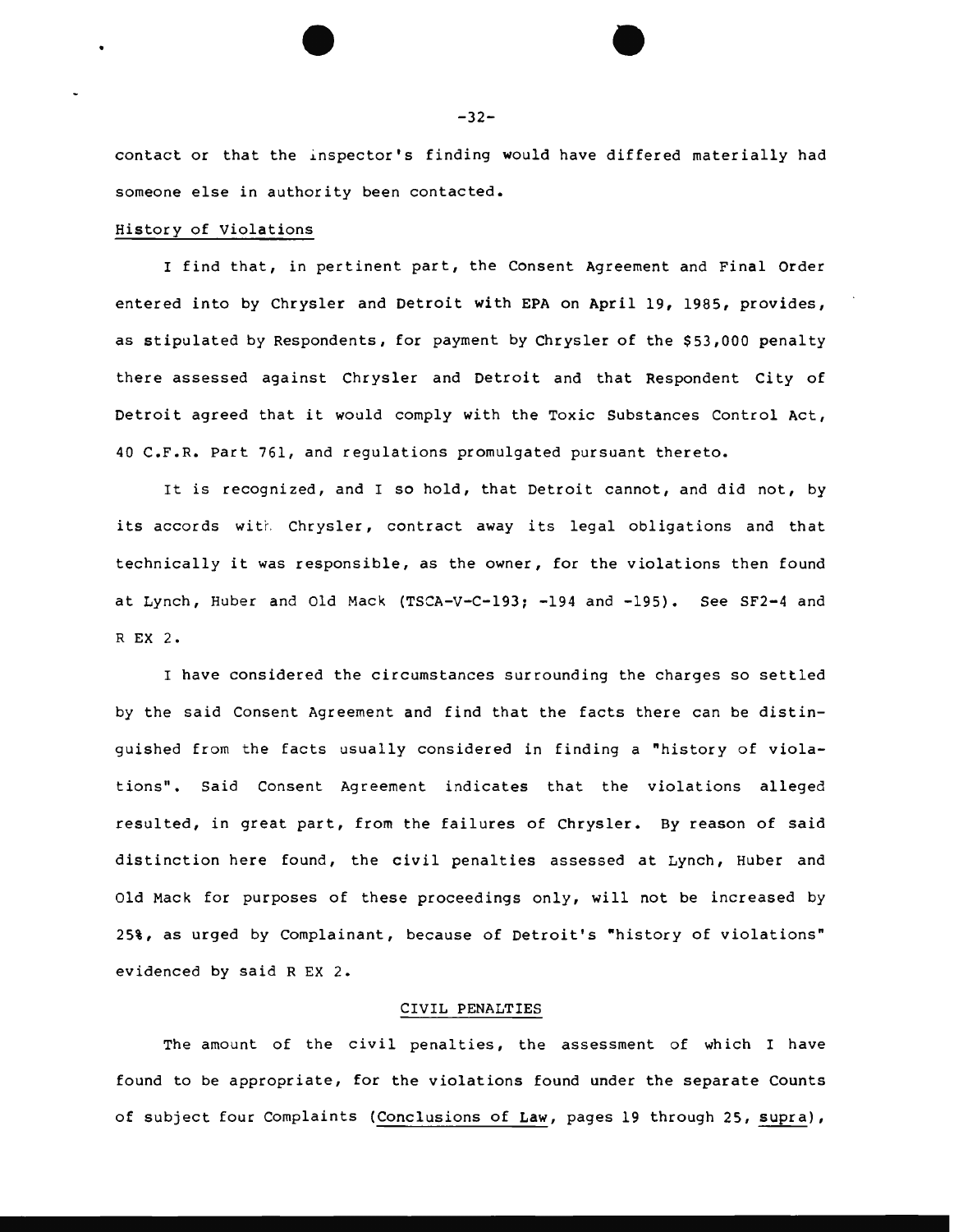shall be determined *in* accordance with the Act and regulations. Section 16(a) (2) (B) of TSCA, 15 u.s.c. §2615(a) (2) (B), provides:

> In determining the amount of a civil penalty, the Administrator shall take into account the nature, circumstances, extent, and gravity of the violation or violations and, with respect to the violator, ability to pay, effect on ability to continue to do business, any history of prior such violations, the degree of culpability, and such other matters as justice may require.

40 C.F.R. §22.27(b) provides, in pertinent part:

(b) Amount of Civil Penalty. If the Presiding Officer determines that a violation has occurred, the Presiding Officer shall determine the dollar amount of the recommended civil penalty to be assessed in the initial decision in accordance with any criteria set forth in the Act relating to the proper amount of a civil penalty, and must consider any civil penalty guidelines issued under the Act. If the Presiding Officer decides to assess a penalty different in amount from the penalty recommended to be assessed in the complaint, the Presiding Officer shall set forth in the initial decision the specific reasons for the increase or decrease.

I am not bound, by said regulations, to assess the penalties proposed in the Complaints; however, it is there provided that I must consider the guidelines in determining the amount of each civil penalty here recommended and must set forth specific reasons should I conclude that an appropriate penalty is different in amount from that recommended in subject Complaint.

Guidelines for the Assessment of Civil Penalties under the Act *if* are in two parts: a general TSCA Civil Penalty System 5/ and a PCB Penalty Policy. 6/

- ~/ 45 FR 59770-59776.
- 6/ 45 FR 59776-59783.

*<sup>..</sup> Y* 45 FR 59770 (September 10, 1980).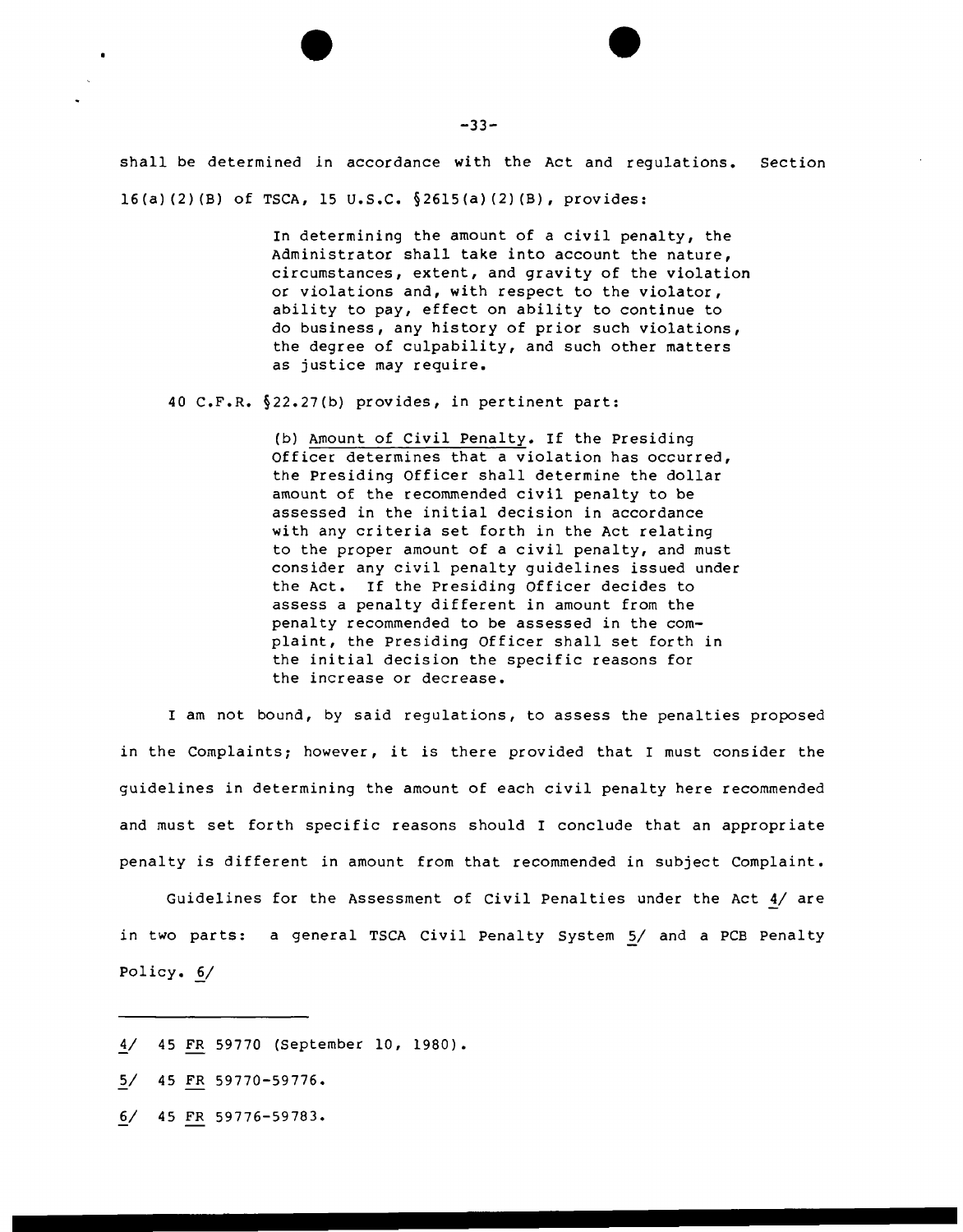The Agency's TSCA Civil Penalty Policy memorandum, issued on March 10, 1980, implements a system for determining TSCA civil penalties, whereby penalties are determined in two stages: (l) determination of a "gravity based penalty" ("GBP") and (2) adjustments to the GBP.

To determine the GBP, the following factors are to be considered: (a) The "nature", {b) the "extent" of environmental harm that could result, and (c) the "circumstances" of the violation. These factors are incorporated on a matrix *21* which allows determination of the appropriate GBP. Once the GBP has been determined, upward or downward adjustments may be made in consideration, if so, of (1) culpability, {2) history of violations (within the preceding five years), (3) ability to continue in business and (4) such other matters as justice may require.

The matrix, from which the appropriate GBP can be found, provides a vertical axis indicating "Circumstances (Probability of Damage)" and a horizontal axis indicating the "Extent of Potential Damage". The probability of damage on the vertical axis is graduated into three ranges, viz., High Range, Mid Range and Low Range. Each range provides two amounts of civil penalty for each evaluation of "Extent of Potential Damage" on the horizontal axis, viz., Major, Significant and Minor. Thus, at points where the two axes coordinate, two dollar amounts are provided for each range of the vertical axis. The amounts shown in the matrix are viewed as benchmarks along a continuum, a range of penalties {Bell & Howell Co., TSCA-V-C-033, 034, 035 (Final Decision, December 2, 1983)).

*21* Said Matrix is set forth inC EX 9 (45 FR 59771, September 10, 1980).

-34-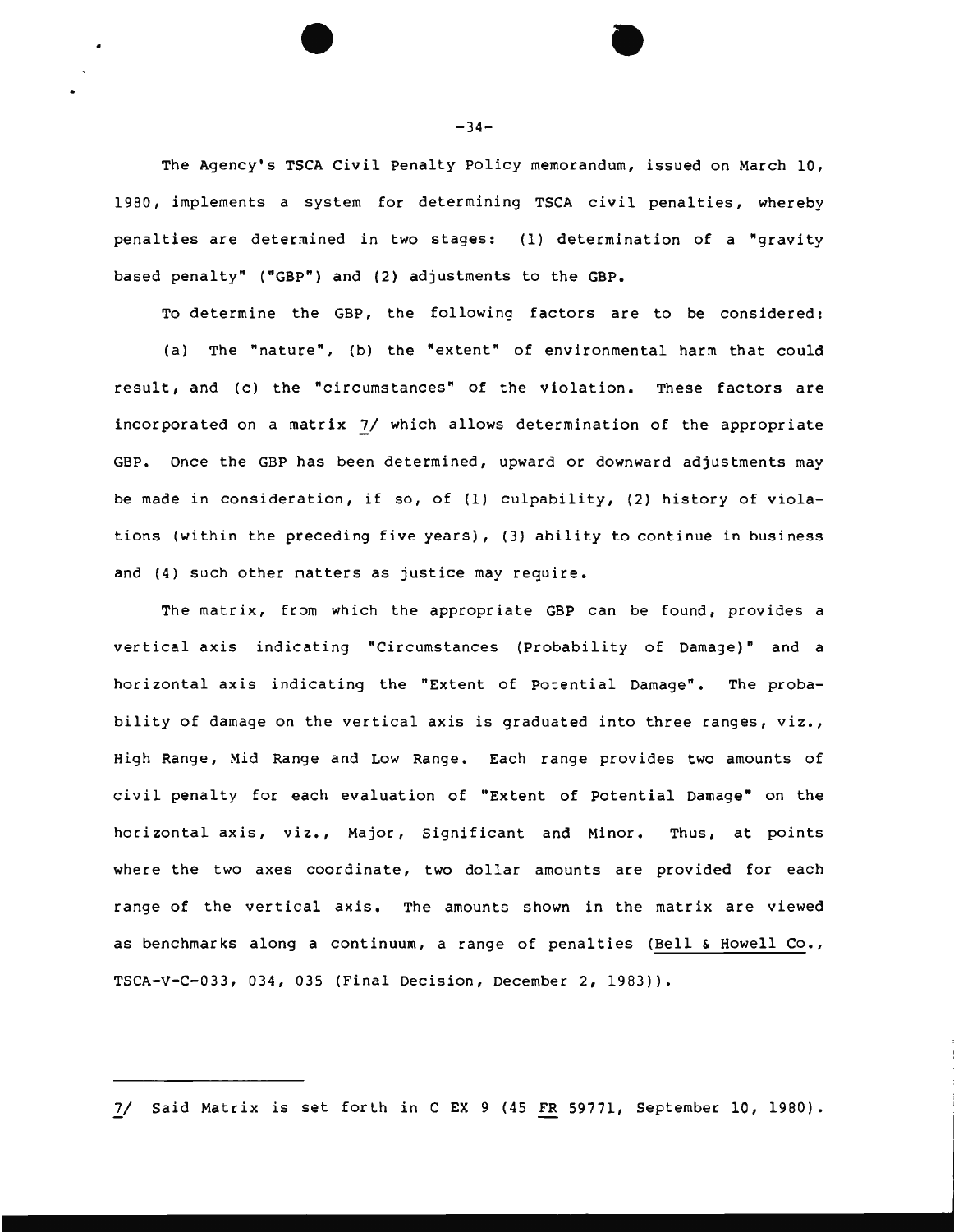# Civil Penalty - PLD  $(-82)$

Count I: Detroit does not dispute EPA's calculation of a GBP of \$10,000 (R Proposed Finding, page 181; Discussion, page 27, supra). The extent of potential damage was "Major"; potential for harm was Level 4. On this record, no reason is shown to support a mitigation of said amount; therefore, a civil penalty of \$10,000 is found appropriate and is here assessed.

Count II: On this record (Conclusion 2, page 20, supra), PLD improperly disposed of 369 mineral oil-filled PCB-contaminated transformers after July 2, 1979, and 37 mineral-oil filled PCB-contaminated voltage regulators after September 24, 1982. The proportional penalty calculation was used by Complainant in arriving at the \$85,000 penalty proposed because of the number of the subject PCB-contaminated electrical equipment found to have contained between 50 and 500 ppm PCBs (PCB Penalty Policy, 45 FR 59783; TR 609). I adopt Complainant's calculations, explaining said computation, which are prima facie appropriate since the penalty was calculated pursuant to said PCB Penalty Policy (see Huth Oil Co. and Nichols, Docket No. TSCA-V-C-196 (1986), l.c. 39).

The proportional penalty of \$85,000 is determined by following steps required in the PCB Penalty Policy (TR 600; c EX 12). First, the amount of PCB material involved in the violation is calculated. Information provided by PLD showed that it disposed of 505 oil-filled transformers and regulators, containing 15,407 gallons of fluid, between 1977 and July, 1986 (C EX 3, Att F). The average gallonage per transformer or regulator is 30.5 gallons (C EX 12). The precise number of improperly disposed of transformers and regulators, 406, is then multiplied by the average gallonage (TR 606; c EX 12). The total amount of gallons is then reduced by 70 percent,

-35-

 $\bullet$   $\bullet$   $\bullet$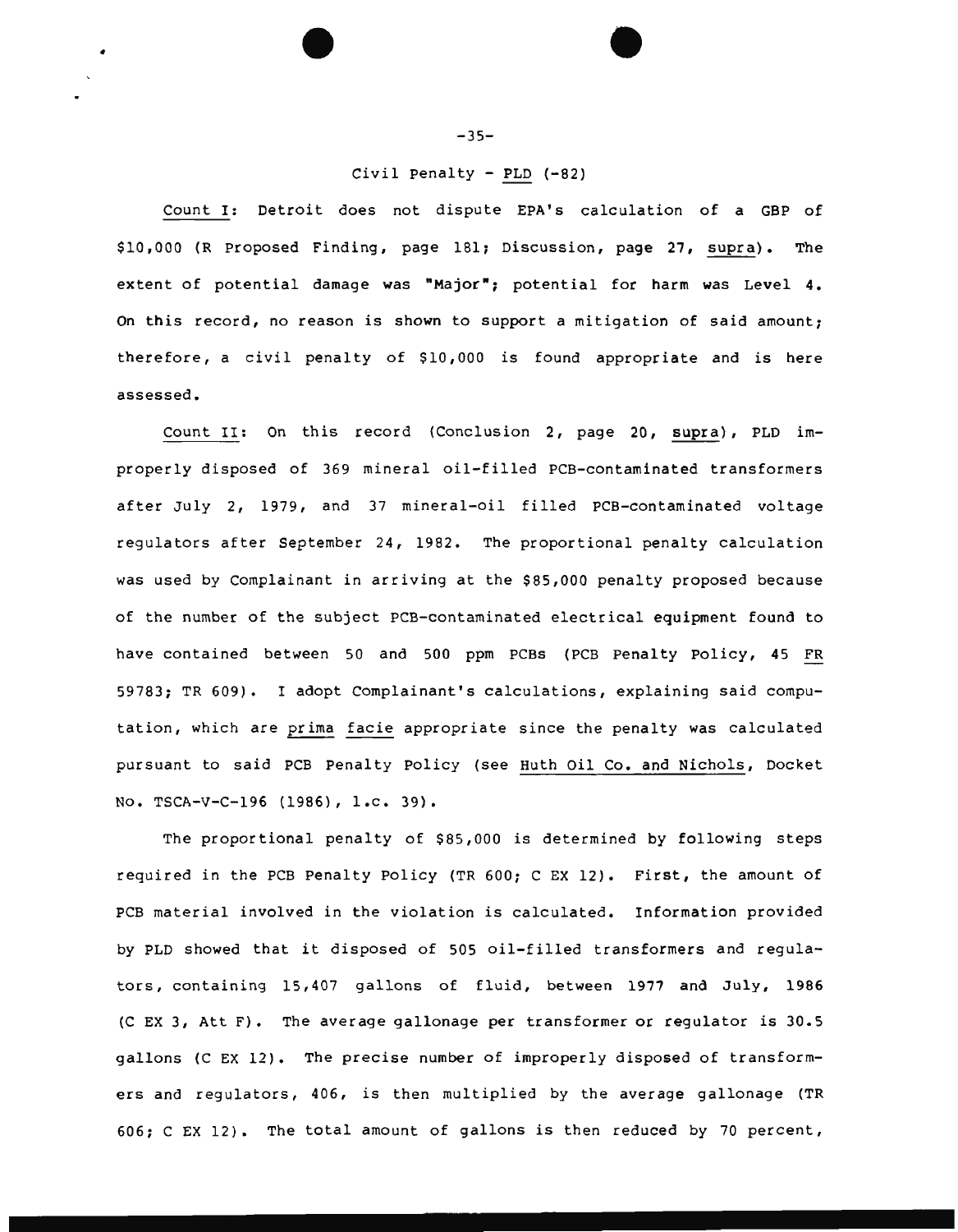because of the applicable concentration reduction, to reach an amount of 3,715 gallons of PCB material involved in the violation (TR 606, 607).

The amount of PCB material (3,715 gallons) is obviously more than twice the threshold amount for the major extent category of 1,100 gallons; therefore, the calculation continued to step three.

The next step in the proportional penalty calculation is to divide the 3,715 gallons of PCB material involved in the violation by the Major extent category threshold of 1,100 gallons (TR 607, 608; PCB Penalty Policy, at 59783; *C* EX 12). The result is a factor of 3.4, which then is multiplied by \$25,000 to reach the penalty of \$85,000 (id.) In accordance with propertional penalty calculation, the \$85,000 is divided by 10, which represents the 10 discreet transactions in which Detroit disposed of transformers at Carter (C EX 3, Att F). The per-event penalty of \$8,500 then is entered on a worksheet, and applicable adjustment factors are applied. Since no adjustment factors apply here, the total proportional penalty for improper disposal of 406 transformers and regulators is \$85,000. I find that the assessment of a civil penalty in the amount of \$85,000 on said Count II is proper.

Count III: On this record (Conclusion 3, page 20), PLD violated 40 C.F.R.  $§761.65(c)$  (5) and (c) (8) in that it did not dispose of its 10 PCB large capacitors within one year, did not date said capacitors to show when they were placed in storage, and failed to check said capacitors for leaks every 30 days. EPA proposed a GBP of \$1500, finding that the extent was "Minor" and probability of damage was Level 3. I find the assessment of \$1500, for said storage violations, is appropriate and that said amount should be and is hereby assessed.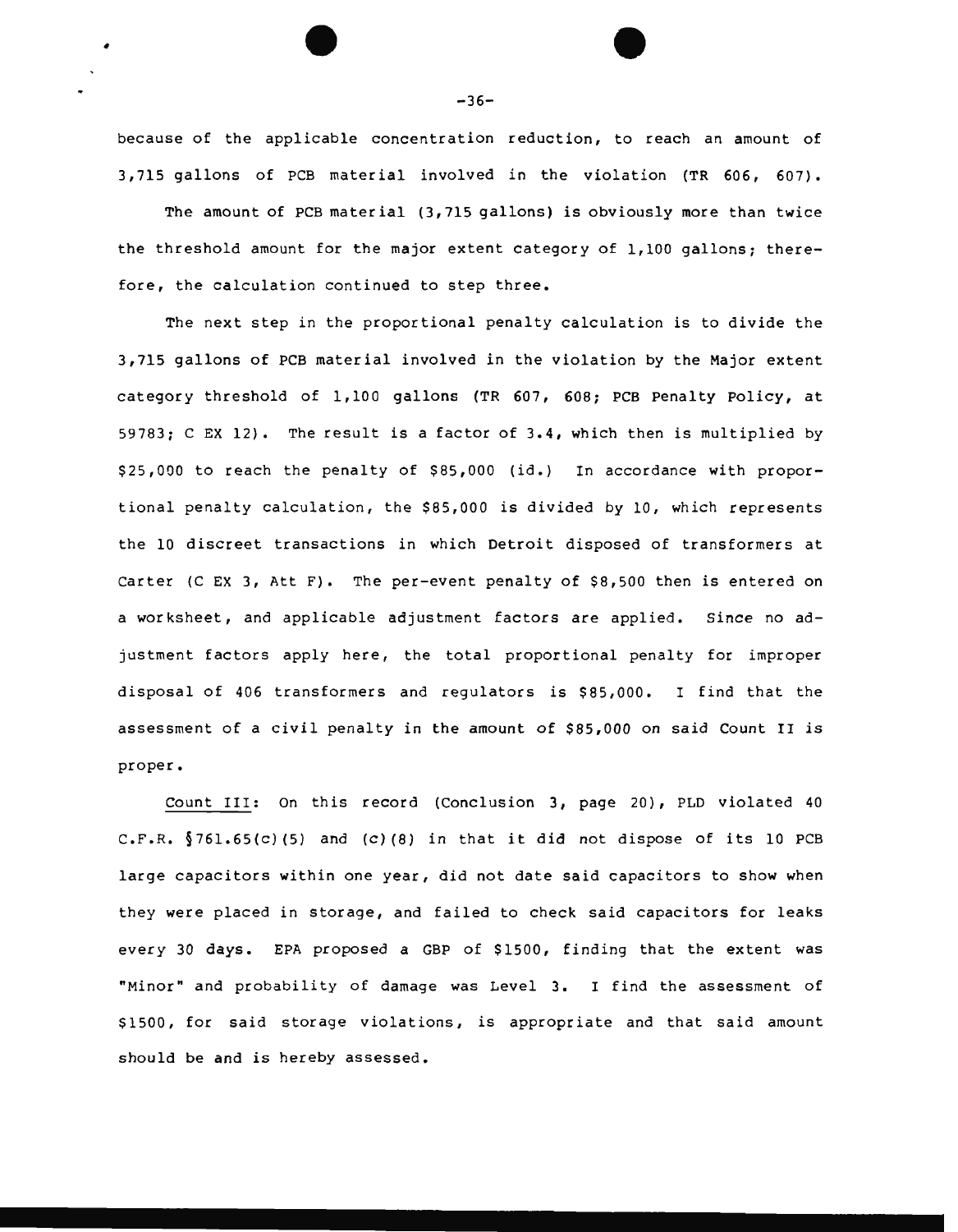Count IV: On this record (Conclusion 4, page 20, supra), PLD failed to properly mark subject 10 PCB large capacitors with the proper PCB label and, thus, violated 40 C.F.R. §76l.40(a)(5) ("Minor" extent, Level 5). I find that a \$500 civil penalty should be assessed for said violation.

# Civil Penalty - Huber  $(-83)$

Count I: Improper recordkeeping (Conclusion 8, page 21, supra). The charge is admitted by Respondent. I find that the \$10,000 GBP calculated by Complainant accords with said PCB Penalty Policy and that no adjustment should be made (see Discussion, page 32, supra); therefore, a civil penalty in the sum of \$10,000 should be and is hereby assessed for said violation.

Count II: For violating 40 C.F.R.  $\S$ 761.30(a)(1)(x) (Conclusions 10 and 11, pages 21-22, supra), in that Huber did not perform quarterly inspections of its PCB transformers; did not develop and maintain quarterly records of said required inspections; failed to repair or replace damaged transformers and failed to properly contain leaked PCBs until completion of cleanup, the assessment of a \$20,000 GBP is appropriate and accords with subject civil penalty matrix (extent "Major"; Level 2). No adjustment is warranted, therefore, a civil penalty in the sum of \$20,000 should be and is hereby assessed.

Count III: Improper Disposal (Conclusions 12 and 13, supra, page 22 and Findings 36 and 37, page 14, supra); extent "Major"; probability of damage, Level 1). For said violation, a civil penalty in the sum of \$25,000 should be and is hereby assessed, as no adjustment to GBP will be made.

Count IV: Improper Storage (Findings 37, 38 and 39, page 14, supra, and Conclusion 14, page 22, supra); extent of potential damage, "Major"; probability of damage, Level 3. For said violation, a civil penalty in the sum

 $-37-$ 

•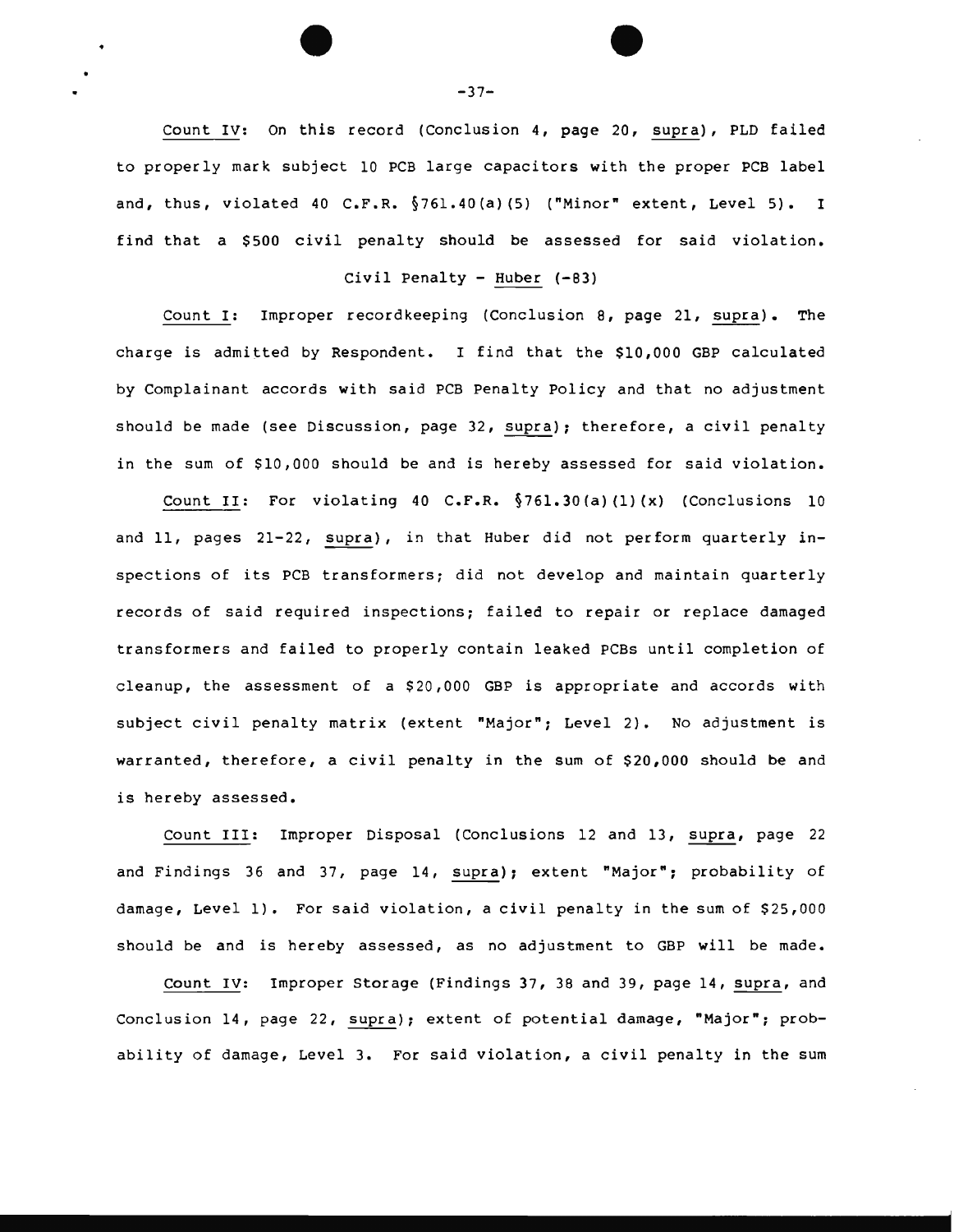of \$15,000 should be and is hereby assessed, as no adjustment will be made (see page 32, supra).

Count V: Improper marking (see Finding 39, page 14, supra and Conclusion 15, page 22, supra); extent "Major"; probability of damage, Level 5. I find that a proper penalty which should be and is hereby assessed is \$5,000, as no adjustment to GBP is warranted.

# Civil Penalty - Lynch (-92)

Count I: On this record (Conclusion 16, page 23, supra), Detroit's admitted failure to develop and maintain annual records, for 1983 through 1985, on the disposition of 14 PCB transformers, is a violation of PCB regulations and the Act, for which a civil penalty of \$10,000 should be and is hereby assessed, as no adjustment to said GBP is warranted (see Discussion, page 32, supra). Extent is "Major", probability Level 4 (TR 622).

Count II: On this record (Conclusion 17, page 23, supra), Detroit's failure to perform subject annual inspections, maintain records thereof and to clean up and dispose of spilled PCBs at Lynch violated PCB regulations and the Act. For such improper use, *a* GBP of \$17,000 was calculated. I find that said GBP penalty amount is appropriate although EPA's witness stated it did not conform to the amount he intended to take from the matrix (TR 627) and I have further found that no adjustment to the GBP is warranted (page 32, supra).

Count III: On this record (Conclusion 18, page 23, supra), the improper disposal at Lynch violated PCB regulations and the Act; the extent "Significant" and probability of damages, Level 1 (TR 629). I find that the GBP of \$17,000 indicated by said civil penalty matrix is appropriate and that no adjustment is warranted.

 $\bullet$   $\bullet$   $\bullet$ 

. .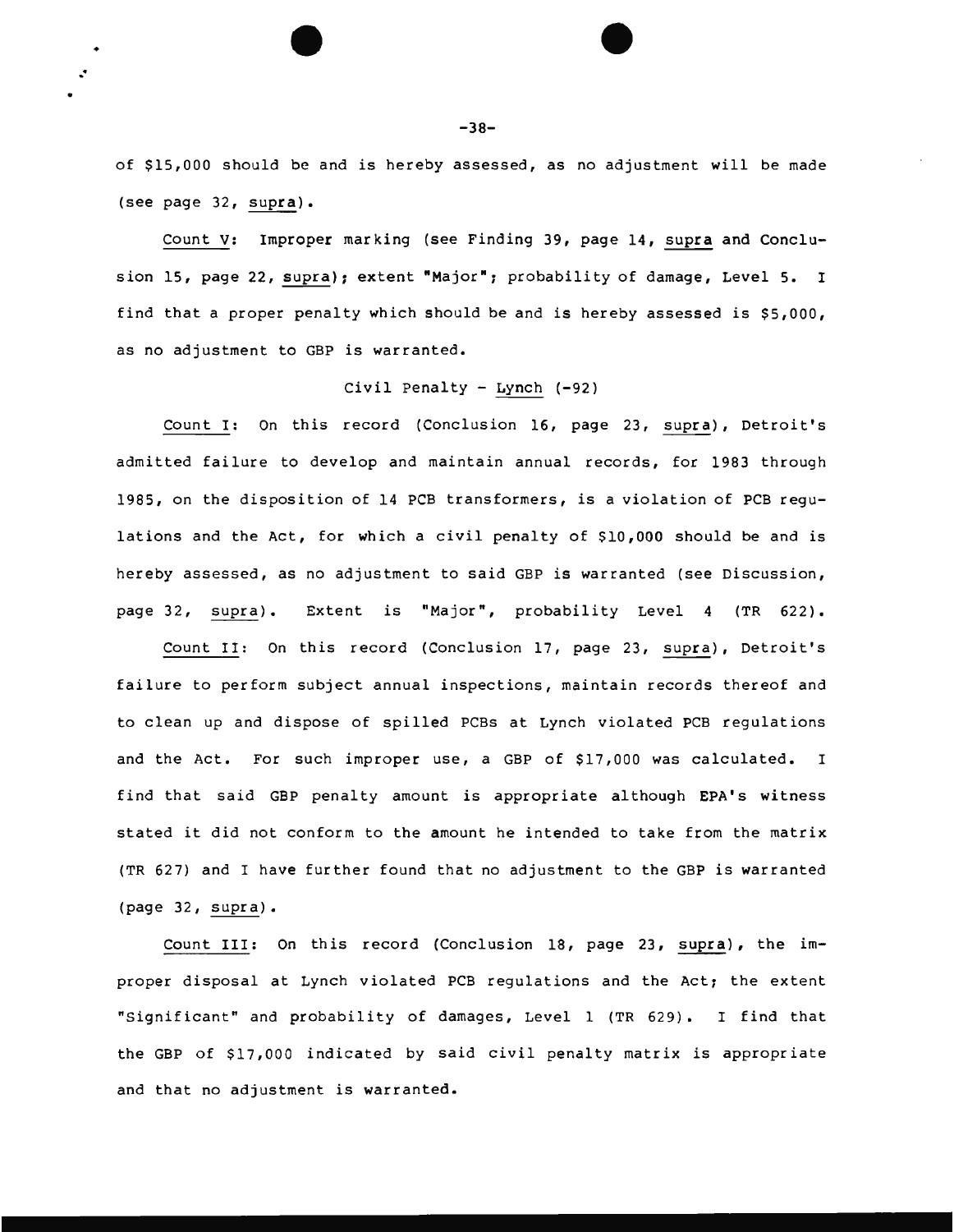# Civil Penalty - Old Mack (-94)

Count I: On this record (Conclusion 19, page 23, supra), it is not disputed that Detroit failed to develop and maintain records at Old Mack. I find that an appropriate GBP penalty is \$10,000 (extent of potential damage Major; probability of damage Level 4) and that said civil penalty amount should be and is hereby assessed for said violation as no adjustment to said GBP is warranted (Discussion, page 32, supra).

Count II: On this record (Conclusion 20, pages 23-24, supra) Detroit's failure to perform quarterly inspections, in 1983 and 1984, on its PCB transformers and capacitors and to develop and maintain records of such inspection violated the PCB regulations and the Act and a GBP of \$20,000 (extent "Major", probability Level 2) is appropriate and such penalty should be and is hereby assessed. No adjustment to said GBP is warranted.

count III: Improper Disposal (see Findings 57, 58, 59, 64, 65 and 66, pages 18-19}. I find that three contaminated areas of soil sampled by EPA were, respectively, ten square feet, six square feet and one square foot, or a total of 17 square feet and said contamination resulted from improper disposals. Such "conditions" persisted (were not remedied), on this record, for approximately 634 days; however, this does not represent the length of time the "disposal" persisted or "continued" - it is presumptuous to conclude that the subject disposal continued for more than one day. I find that three areas, each less than 150 square feet, were contaminated; therefore, under the PCB Penalty Policy (45 FR at 59779), the extent of potential damage in each instance is "Minor" and the circumstances (probability of damage) is High Range, Level 1, because the violation category is "Improper Disposal" (45 FR 59780}. On subject penalty matrix, an appropriate penalty of \$5,000 is indicated for each such "improper disposal" or a total GBP

-39-

.. . • •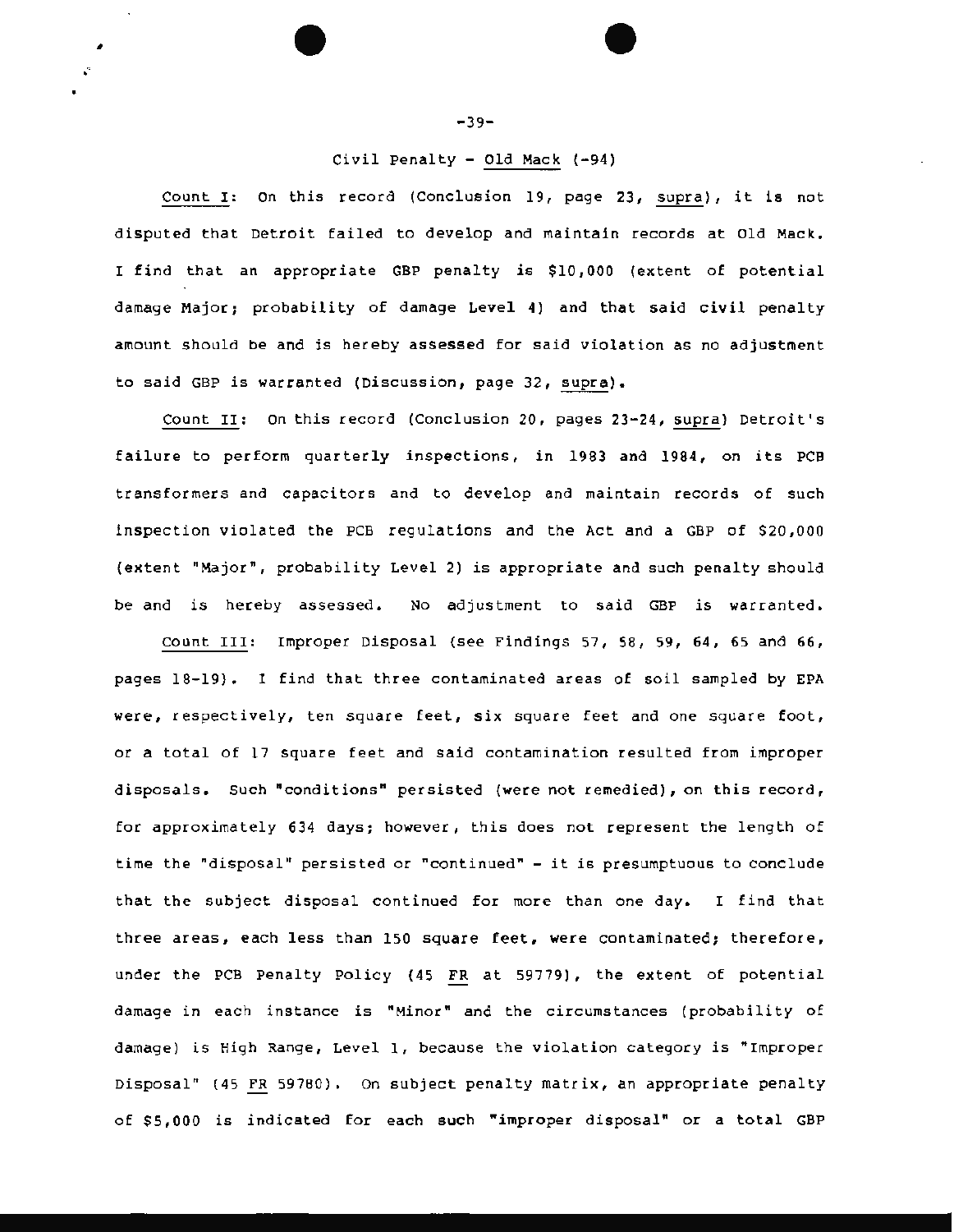of \$15,000, which GBP is hereby assessed. In arriving at this conclusion, I have considered Respondent's submission (R Proposed Findings, etc., page 79) that EPA's computation of the Proportional Penalty is in error. I find that use of the Proportional Penalty here for Improper Disposal is not appropriate. I am guided by the penalty policy where it is stated, 45 FR at 59782, Column 3:

#### When Multiple Penalties Should be Assessed

\* \* \*

Another example of multiple penalties used properly is where one company has several PCB [violations) in substantially different locations. Different buildings or yards on the same site would be sufficient for a multiple violation; two sites in the same building would not, unless the building is very large (for example, an auto assembly building). In these cases, the separate locations present separate and distinct risks to human health and the environment. Thus separate penalties are justified. (Emphasis supplied).

I have considered the facts outlined in Findings 57, 58 and 59 indicating three distinct sampling areas (TR 646) and Finding 68 describes "Old Mack" as a facility with over two million square feet under roof which consists of over 30 interconnected buildings  $\bullet$  .  $\bullet$  located on  $\bullet$  . . 33 acres. As indicated, page 32, supra, no adjustments to said \$15,000 civil penalty will be made; therefore, the amount of the civil penalty here assessed for the Count III violation remains \$15,000.

Count IV: Improper Storage. On this record (Conclusions 22, 23 and 24, page 24, supra), for storage violations at Old Mack, where 14 PCB capacitors, stored for disposal (SFl-82, 96, 97, 100; TR 323), were not disposed of within one year, not dated indicating the date they were placed in storage and not stored in an approved storage area, a GBP penalty in the amount of \$1,500 is appropriate and is hereby assessed, as no adjustment to

 $\bullet$  $-40-$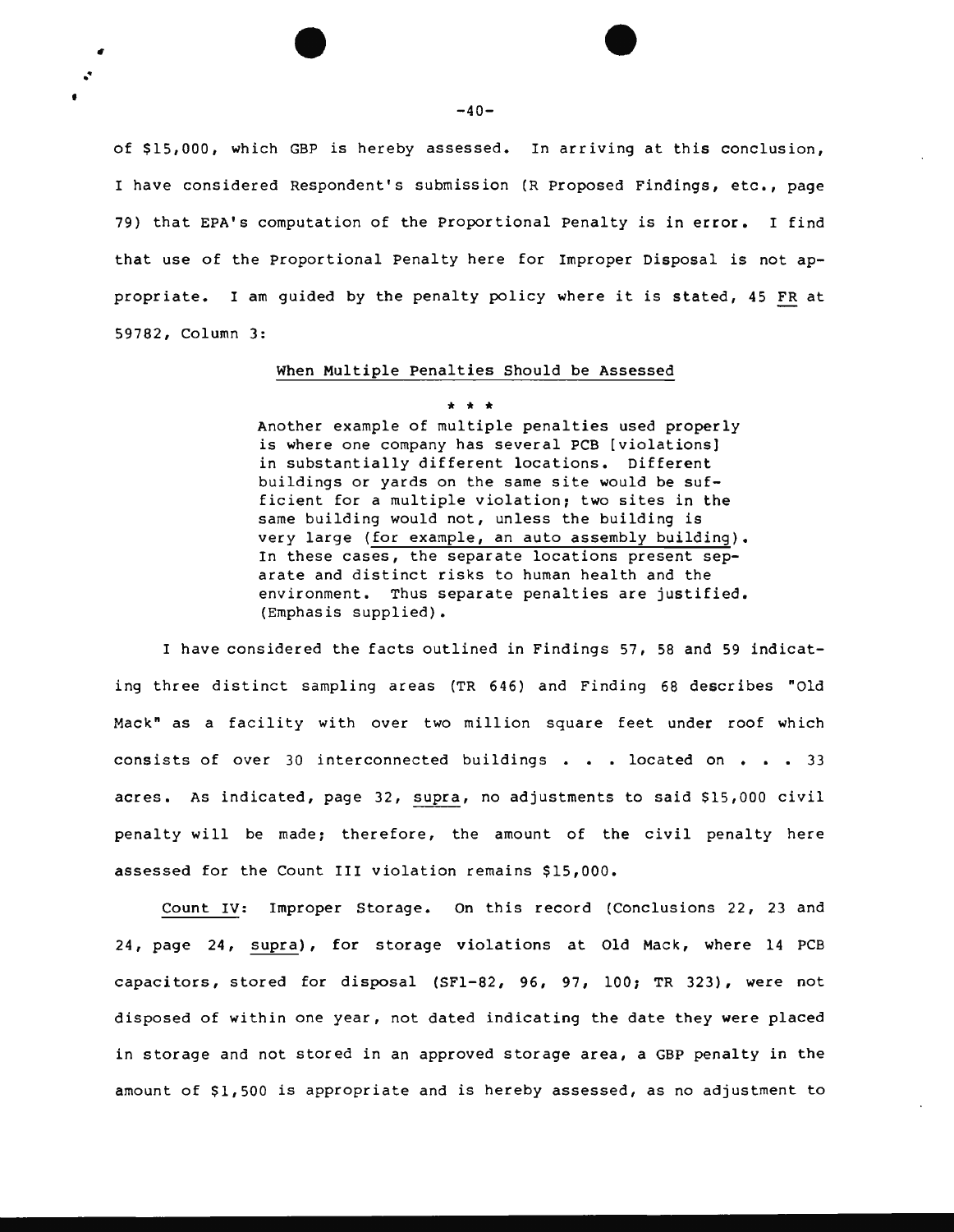#### $-41-$

said GBP is warranted; extent "Minor", probability Level 3.

 $\begin{array}{ccc} . & & \bullet & & \bullet & \bullet \ \end{array}$ 

Count V: Improper Marking. On this record (Conclusion 26, page 25), for said violation, which consisted of Detroit's failure to mark subject 14 PCB capacitors and storage area with a proper PCB label, a GBP penalty in the amount of \$1,500 is appropriate and is hereby assessed, as no adjustment to said GBP is warranted; extent "Minor", probability Level 3.

Having determined the appropriate penalties to be assessed against Respondent, I recommend entry of the following:

#### FINAL ORDER 8/

Pursuant to Section 16(a) of the Toxic Substances Control Act (TSCA), 15 u.s.c. 2615(a), civil penalties in the total sum of \$264,000 are hereby assessed against Respondent City of Detroit for violations of TSCA and the PCB regulations in the following cases:

CITY OF DETROIT PUBLIC LIGHTING DEPARTMENT (PLD), TSCA V-C-82-87

| Count I:   | \$10,000  |  |
|------------|-----------|--|
| Count II:  | \$85,000  |  |
| Count III: | \$1,500   |  |
| Count IV:  | 500<br>S. |  |
|            |           |  |

#### \$97,000

CITY OF DETROIT WATER AND SEWERAGE DEPARTMENT (HUBER) , TSCA-V-C-83-87

| Count I:   |  | \$10,000 |
|------------|--|----------|
| Count II:  |  | \$20,000 |
| Count III: |  | \$25,000 |
| Count IV:  |  | \$15,000 |
| Count V:   |  | \$5,000  |
|            |  |          |
|            |  |          |

#### \$75,000

<sup>8/ 40</sup> C.F.R. §22.27(c) provides that this Initial Decision shall become the Final Order of the Administrator within 45 days after its service upon the parties unless an appeal is taken by one of the parties or the Administrator elects to review the Initial Decision. §22.30(a) provides for an appeal herefrom within 20 days.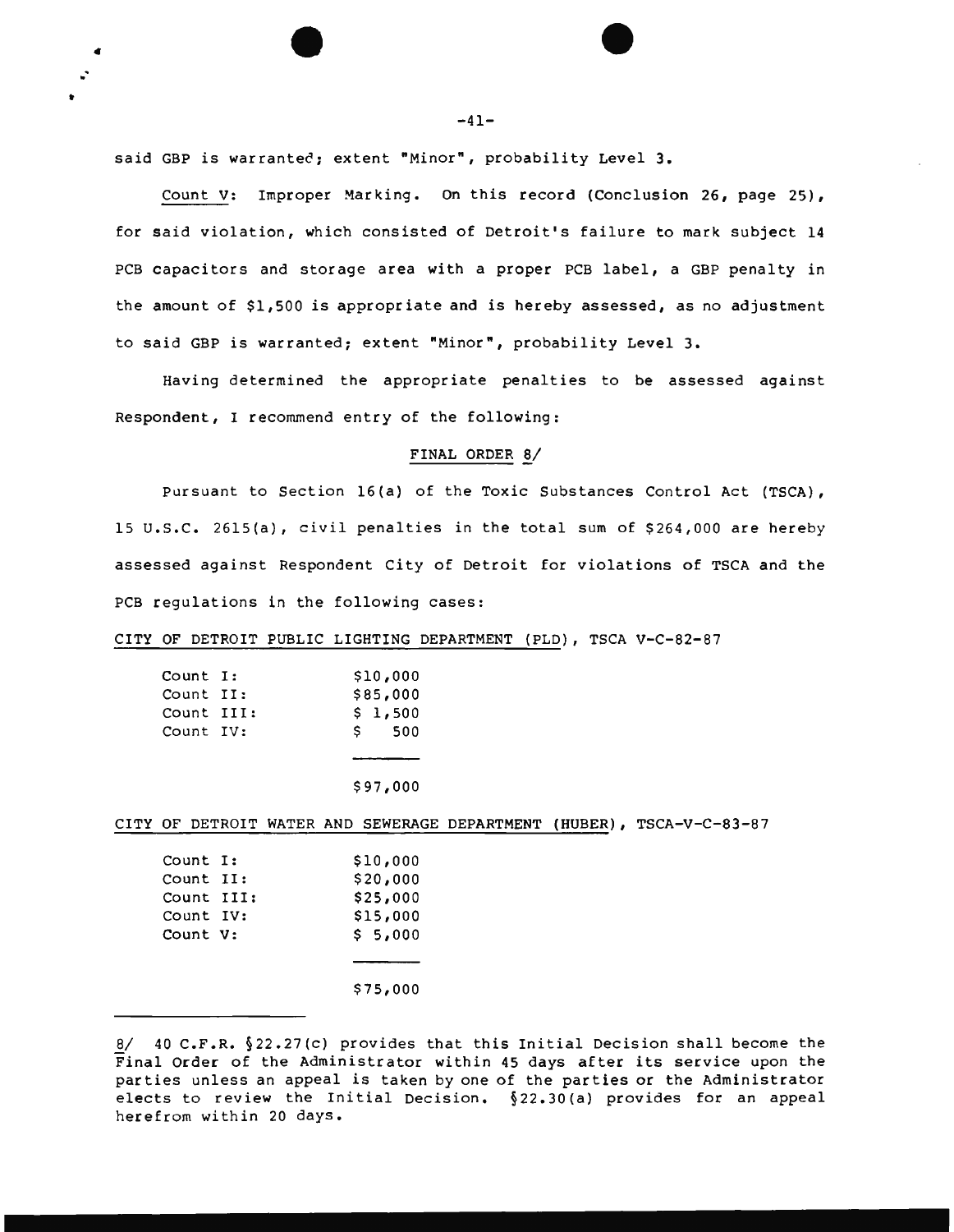#### $-42-$

# CITY OF DETROIT LYNCH ROAD (LYNCH), TSCA-V-C-92-87

| Count I:   | \$10,000 |
|------------|----------|
| Count II:  | \$17,000 |
| Count III: | \$17,000 |

•

.

\$44,000

# CITY OF DETROIT COMMUNITY AND ECONOMIC DEVELOPMENT DEPARTMENT (OLD MACK), TSCA V-C-94-87

| Count $I:$ | \$10,000 |
|------------|----------|
| Count II:  | \$20,000 |
| Count III: | \$15,000 |
| Count IV:  | \$1,500  |
| Count V:   | \$1,500  |
|            |          |

\$48,000

TOTAL: \$264,000

Payment of the full amount of said civil penalties assessed, shall be made within 60 days of the service of the Final Order by forwarding a certified or cashier's check, payable to Treasurer of the United States of America, to:

> EPA - Region 5 (Regional Hearing Clerk) P.O. Box 70753 Chicago, IL 60673.

DATED: August 25, 1989

Marvin E. Jones Administrative Law Judge

 $\mathbf{e}$  .  $\bullet$   $\bullet$   $\bullet$   $\bullet$